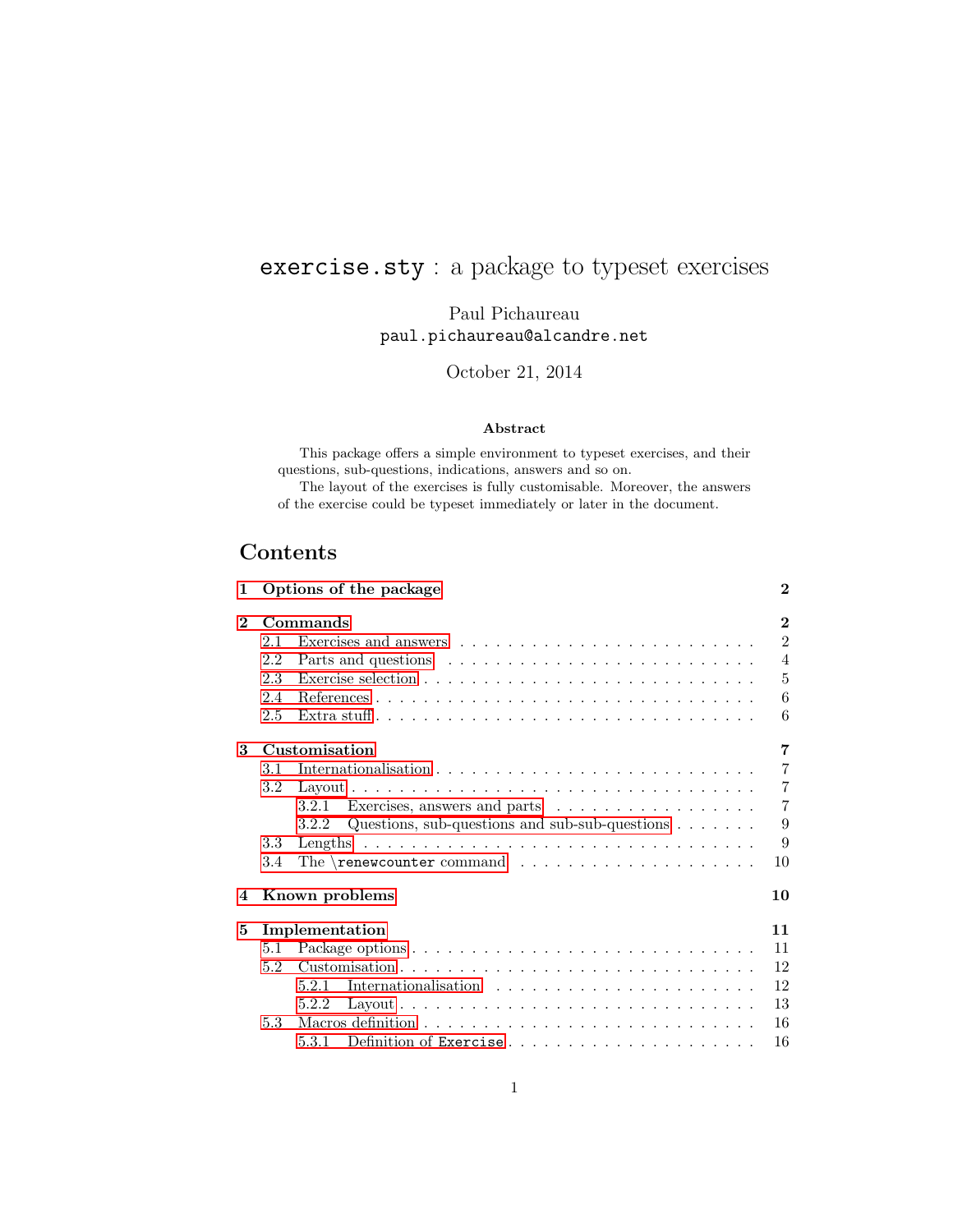<span id="page-1-3"></span>

|  | 5.3.3 Definition of sub-questions and sub-sub-questions 21                                               |  |
|--|----------------------------------------------------------------------------------------------------------|--|
|  | 5.3.4 Presentation of part (within an exercise) 24                                                       |  |
|  | 5.3.5 Presentation of answers $\ldots \ldots \ldots \ldots \ldots \ldots \ldots$ 25                      |  |
|  |                                                                                                          |  |
|  | 5.3.7 Some extra stuff $\ldots$ , $\ldots$ , $\ldots$ , $\ldots$ , $\ldots$ , $\ldots$ , $\ldots$ , $29$ |  |
|  |                                                                                                          |  |
|  |                                                                                                          |  |

## <span id="page-1-0"></span>1 Options of the package

Here we list the options of the package exercise.sty:

noexercise hide all the exercises of a document.

noanswer hide all the answers of a document. The default behaviour is to show both the exercises and the answers.

exerciseonly is a synonym of noanswer.

answeronly is a synonym of noexercise.

nothing hide answers and exercises (synonym of noanswer and noexercise).

answerdelayed save the answers instead of typeset them. The answers can be included later in the document with the command \shipoutAnswer.

More precisely, the answers are stored in a vertical box. When \shipoutAnswer is encountered, this box is emptied and its contents is placed in the main vertical list. The answers defined later are placed in this emptied vertical box. In this way, you can have many group of answers in the same document.

- exercisedelayed saves the exercises instead of typeset them. The exercises can be included later with the command \shipoutExercise.
- lastexercise if no references is given for an answer, then the answer is supposed to refer to the last exercise (see section [2.1\)](#page-2-0).

# <span id="page-1-1"></span>2 Commands

### <span id="page-1-2"></span>2.1 Exercises and answers

```
\begin{array}{r} \texttt{\&e} \end{array} [\texttt{\&e} \end{array} ... \end{array} \texttt{\&e}] ... \end{array}\begin{Exercise*} [hkey val listi] ... \end{Exercise*}
```
Exercise The Exercise environment is used to typeset just one exercise. We use the Exercise\* keyval package to give different informations about an exercise.

> The Exercise\* environment typeset an exercise without number, and without puting it in the listofexercices.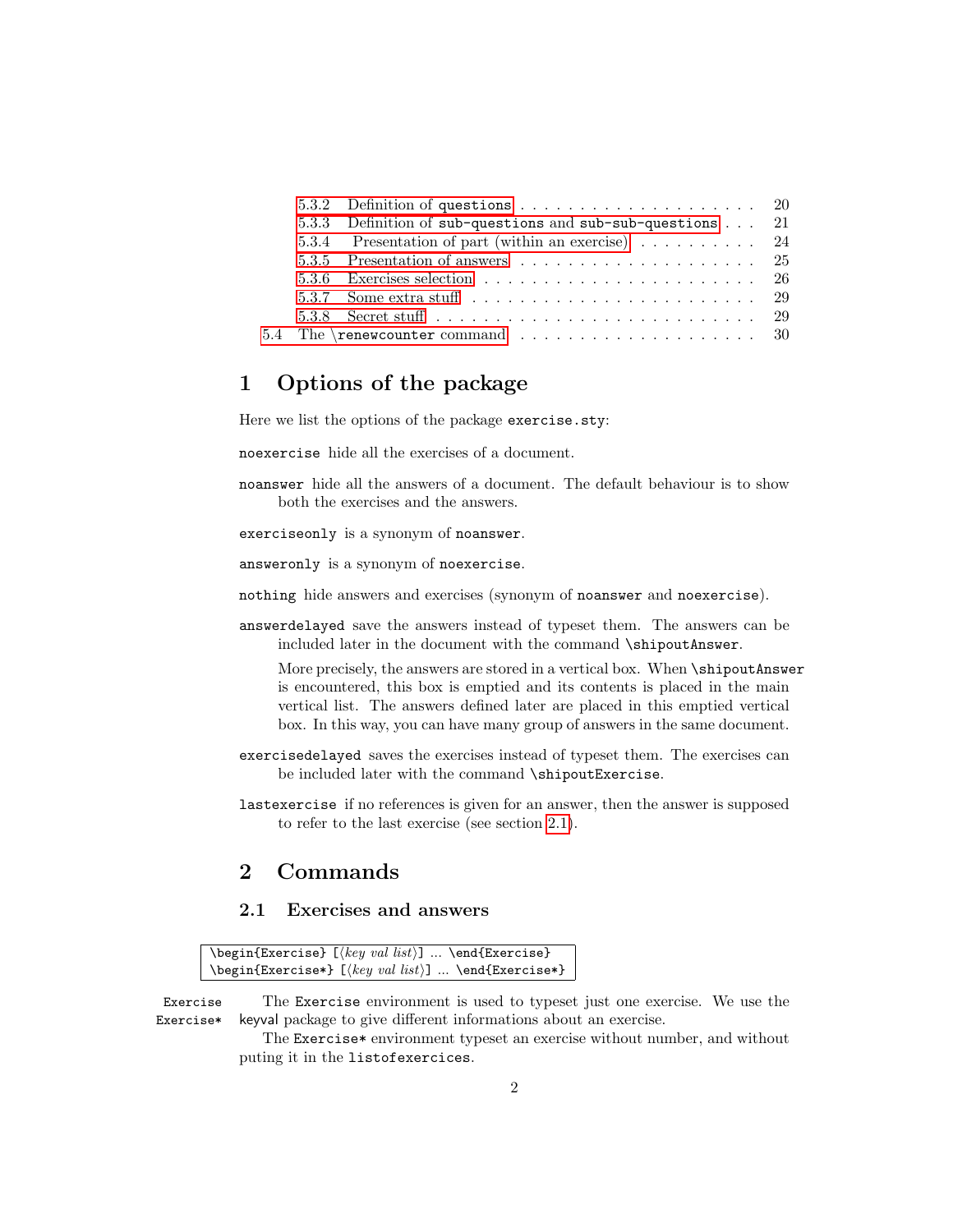```
label=\{\langle string \rangle\}title=\{\langle string \rangle\}difficulty=\{\langle number \rangle\}origin=\{\langle string \rangle\}name=\{\langle string \rangle\}counter={\langle counter\rangle}number={\langle string \rangle} exam={\langle string \rangle} year={\langle string \rangle}
```
All these keys define commands that will be available later to typeset the exercise. They are all optional.

- label The label of the exercise. This label can be used later in cross-reference, or to link an answer to this exercise.
- title The title of the exercise. It will be available later with the command \ExerciseTitle.
- difficulty The difficulty of the exercise (a number). It will be available later with the counter \ExerciseDifficulty.
- origin The origin of the exercise. It will be available later with the command \ExerciseOrigin.
- name In document, exercises can have multiple denomination, like problem, exam, or even question. This key allows to change the denomination. This denomination is accessible with the command \ExerciseName.
- counter Use the given counter to number this exercise. Here,  ${\langle \langle counter \rangle}$  must be a pre-defined counter.
- number Use the given number for the exercise. In fact, this number is a string, so you can number the exercise with letters.
- exam To keep track of exams associated with the exercise.
- year To keep track of the year you have given the exercise.

### $[1]$

As an example, with the default definitions, the following code:

```
\begin{Exercise}[title={Euler's constant}, difficulty=2, label=ex1,
                 origin={P.Paelw}]
```
\end{Exercise}

<span id="page-2-0"></span>will give

\*\* Exercise 1 Euler's constant  $(P.Paelw)$ 

Problem It is possible to define different type of exercise. For example, you can define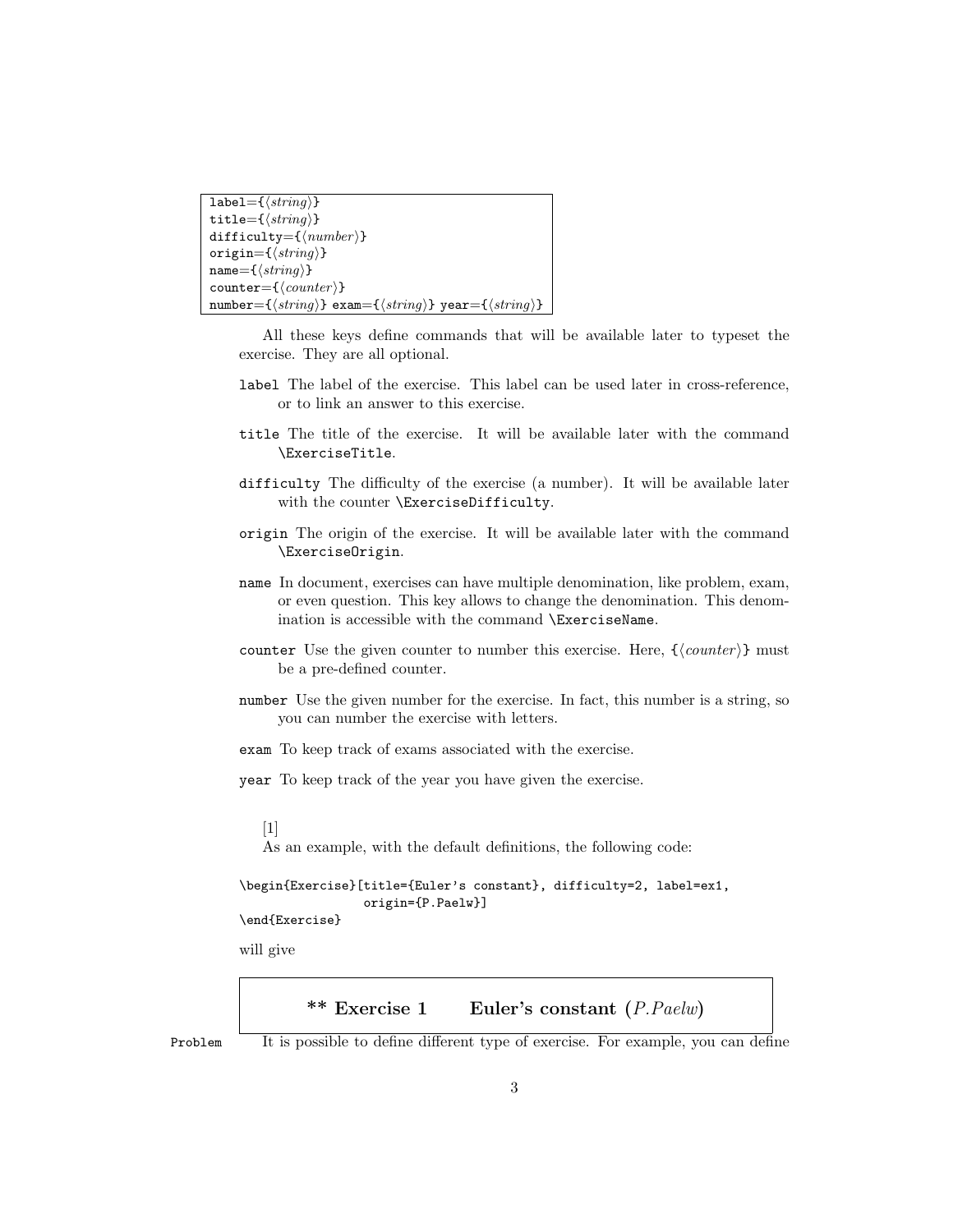<span id="page-3-1"></span>a Problem environment with the two lines:

```
\newcounter{Problem}
\newenvironment{Problem}{\begin{Exercise}[name={Problem},
                                           counter={Problem}]}
                        {\end{Exercise}}
```
Anyway, all type of exercise will have the same layout in the document.

 $\begin{array}{c} \texttt{\footnotesize\{Answer\}} \; [\langle key\ val\ list \rangle] \; ... \; \end{array}$ 

Answer The Answer environment is used to typeset the answer of an exercise. To determine to which exercise this answer is attributed to, you can use the two following keys.

 $ref=\{\langle string \rangle\}$  $number=\{\langle string \rangle\}$ 

ref a L<sup>AT</sup>EX reference. Must correspond to the label key of an exercise.

number if the answer refers to an exercise in another document, you can set the number of the exercise with this key. It is in fact a string.

If the package is loaded with the option lastexercise and if no ref and no number key is given, then the last exercise is taken as a reference for the answer. If no ref and no number key is given and the option lastexercise is not activated, a Package Warning is displayed.

```
\begin{ExerciseList}
  \text{Exercises}[\{key \ val \ list\}]
  \Lambdahswer[\{key val list\}]
\end{ExerciseList}
```
ExerciseList The ExerciseList environment is a convenience to typeset a list of small exercises. In ExerciseList, everything between two \Exercise or \Answer tags is interpreted as the body of an exercise (or an answer).

\Exercise\* \Answer

\Exercise The command \Exercise inside ExerciseList accepts the same keys than the Exercise environment. The command \Answer inside ExerciseList accepts the same keys than the Answer environment and behaves in the same way.

### <span id="page-3-0"></span>2.2 Parts and questions

```
\texttt{\textbackslash}ExePart [\langle key\ val\ list \rangle]
\text{ExePart*}[\text{key val list}]
```
\ExePart It is common to split large exercise in parts: it is the purpose of the \ExePart \ExePart\* command. The keys title, name and difficulty are available for this command.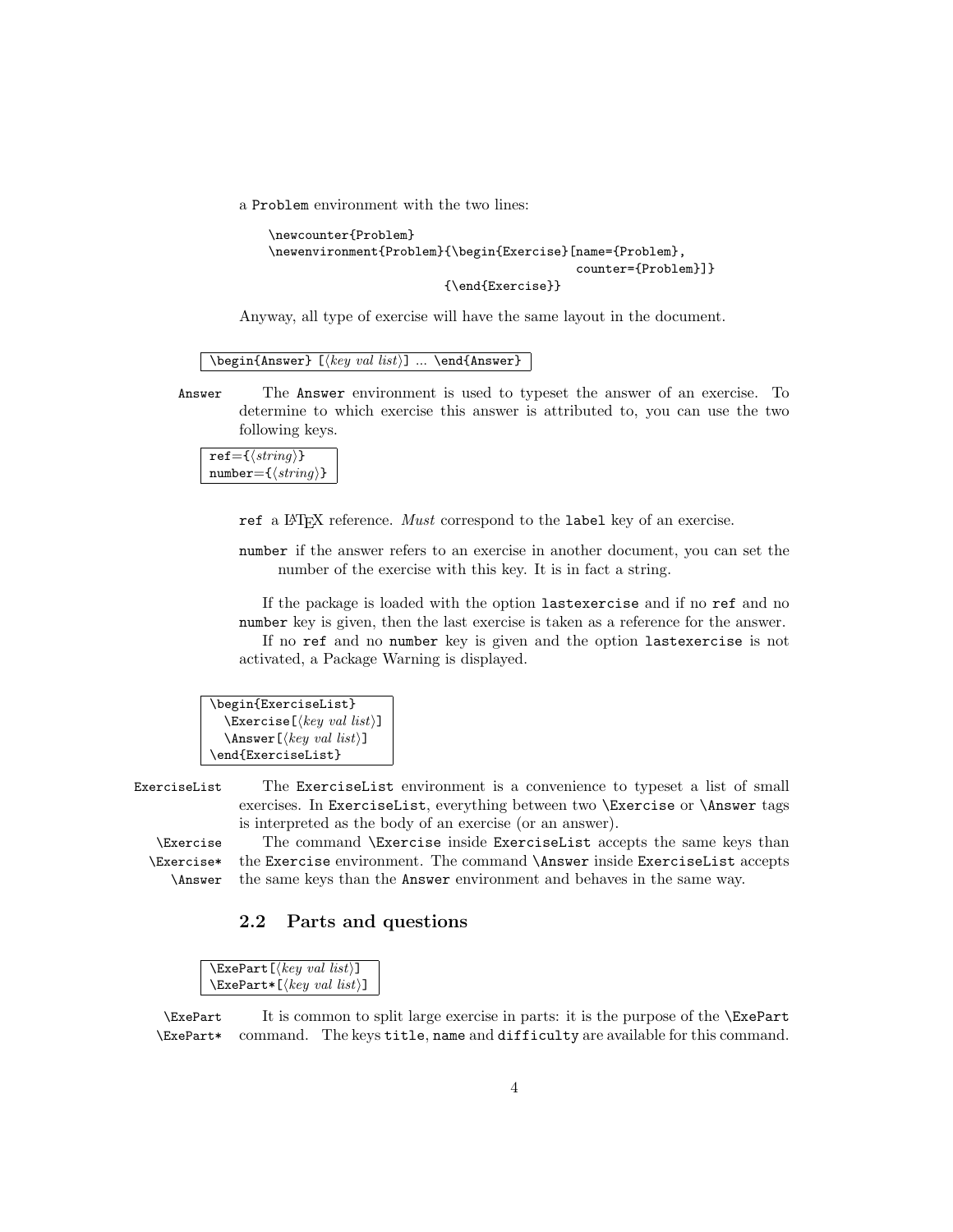<span id="page-4-1"></span>For example, a non-numbered preliminary part is obtained with

```
\ExePart*[name={Preliminary}]
```
 $\text{Question}[\text{key val list}]$  $\substack{\text{key val}}\text{list}}$ \subsubQuestion[ $\{key\ val\ list\rangle$ ]

\Question These three commands define the hierarchy of questions. A \subsubQuestion \subQuestion \subsubQuestion cannot be preceded by a  $\Question$  or a  $\begin{array}{c} A \sub$ cannot be preceded by a \begin{Exercise}. If one of these cases is detected, a Package Error is displayed.

Two keys are available for these commands: title and difficulty.

#### \ExeText

\ExeText The text following this command has the same status that the first indications of the exercise. So, the next level of the hierarchy must be a \ExePart or a \Question.

### <span id="page-4-0"></span>2.3 Exercise selection

 $\text{ExercisesSelect}$  (*key val list*)]  $\text{ExercisesSelect*}[\text{key val list}]$ \ExerciseStopSelect

\ExerciseSelect

\ExerciseStopSelect A very basic exercise selection mechanism is provided. When \ExerciseSelect is used, an exercise is printed if and only if the value of its keys are within the values specified after \ExerciseSelect. For example, the following command

\ExerciseSelect[type={short}, difficulty={0,1}]

selects the short exercises of difficulties 0 and 1, whereas

\ExerciseSelect[label={exe1,exe10,exe11}]

selects the exercises with label exe1, exe10 and exe11. It is important to not have spaces before or after the commas.

With **\ExerciseStartSelect\***, the exercises which fit the conditions are omited instead of selected.

Last, \ExerciseStopSelect stops the processus of selection: every exercise will be displayed later.

The purpose of these commands is to select exercises within a long list stored on an auxiliary file.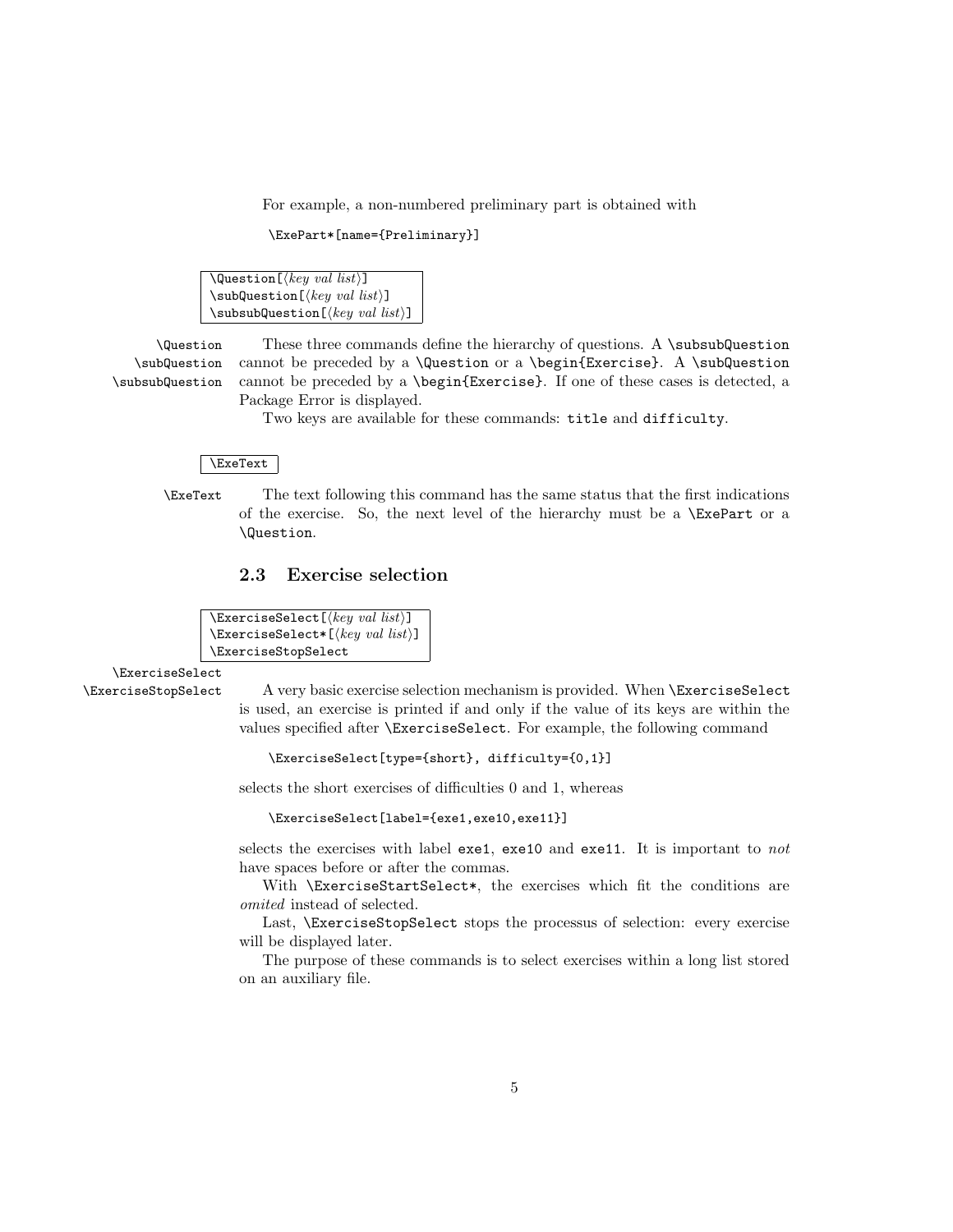### <span id="page-5-0"></span>2.4 References

If you want to make a cross-reference to an exercise, you must use the label key of the Exercise command. Afterward, you can use the usual LATEXcommands \ref, \pageref and so on.

The hyperref package should work normaly, but you must load it before the exercise package.

#### $\ref{label}}$

\refAnswer Whenever an answer is connected to an exercise via the ref key, a label Exercise label-Answer is created. In this way, you can easily make reference to a given exercise.

> The \refAnswer command is another way to reference the answer of a given exercise : its argument is the label of an exercise without the postfix -Answer. In this way

```
\ref{ex1-Answer} \refAnswer{ex1}
```
are two equivalent ways to reference the answer of the preceding exercise labeled ex1.

Remember that inside an Exercise the command \ExerciseLabel stores the label of the exercise. So another way to reference the exercise inside is own code is

\ref{\ExerciseLabel}

### <span id="page-5-1"></span>2.5 Extra stuff

\marker The difficulty of an exercise is represented by a certain amount of stars. The \DifficultyMarker command \marker is used to typeset the difficulty of an exercise.

#### \marker<symbol><counter>

displays  $\langle$  symbol> repeated  $\langle$  counter> times. For example  $\langle$  marker\*2 gives \*\*. and  $\mark$ marker+{14} gives ++++++++++++++++

By default, the difficulty is symbolized by star. You can customise this by redefining the command \DifficultyMarker.

\listofexercises This command add a list of all the exercise in your document.

\ListOfExerciseInToc  $\text{ExerciseLevelInfoc}\{\text{level of exercises}\}$ 

\ListOfExerciseInToc If you prefer to display this list of exercises in the table of contents, then use \ExerciseLevelInToc the command \ListOfExerciseInToc.

> By default, the exercises appear in the table of content at the same level as the paragraphs. The command \ExerciseLevelInToc is used to customize this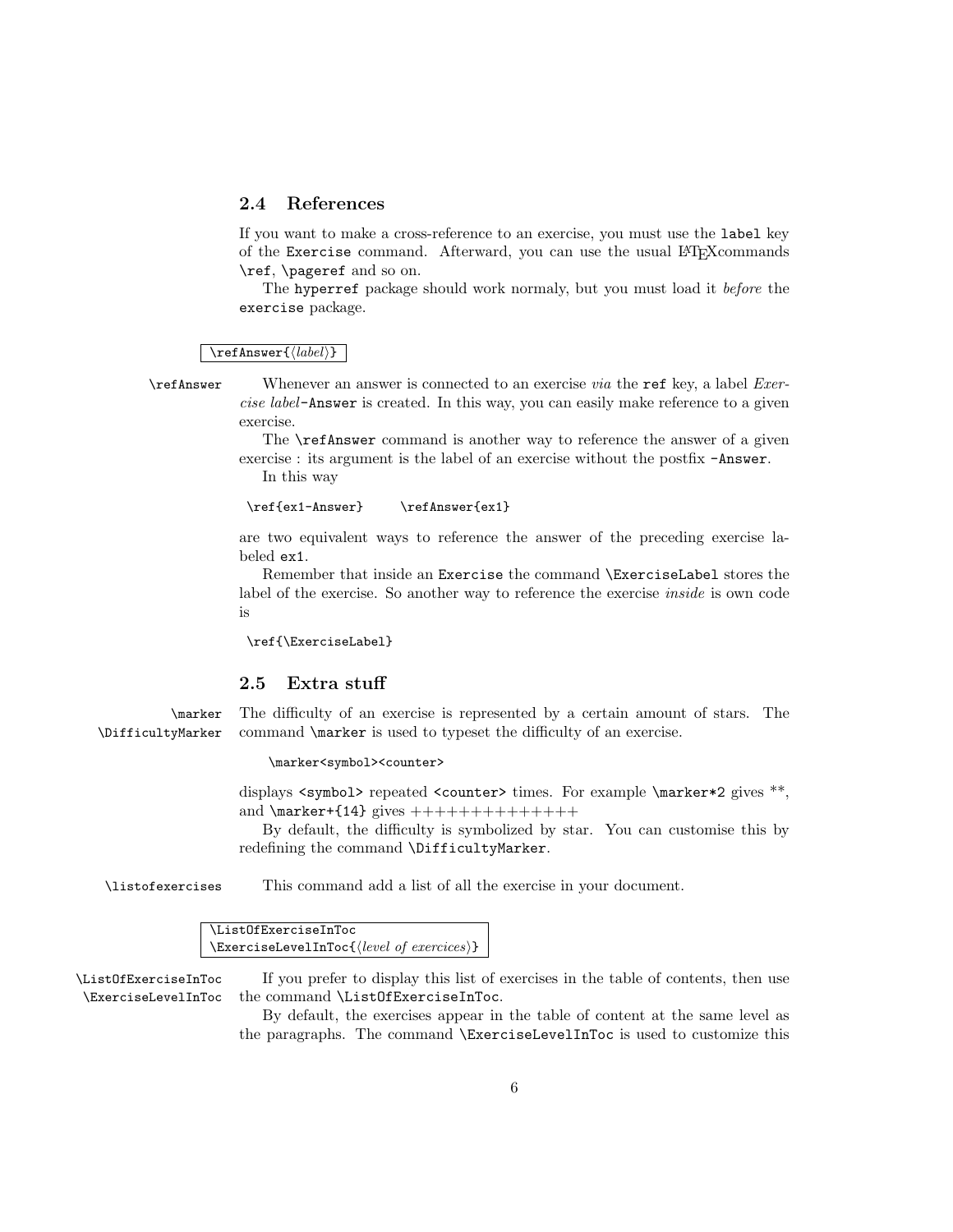behaviour. For example with the command \ExerciseLevelInToc{subsection} the exercises will appear at the same level as the subsctions. Avalaible levels are: section, subsection, subsubsection, paragraph and subparagraph.

# <span id="page-6-0"></span>3 Customisation

### <span id="page-6-1"></span>3.1 Internationalisation

\ExerciseName \ExerciseListName \AnswerName \AnswerListName \ExePartName

\ExerciseListName \AnswerName \AnswerListName \ExePartName \ExePartListName

\ExerciseName These commands store various hard-wired string. \ExerciseListName is used in the ExerciseList environment: it is possibly an abbreviation of the word "Exercise".

> Exercise.sty automatically detects the usage of babel and translate these terms in the language loaded... if I (the author) know the translation!

> By now, and thanks to many contributors, english, french, spanish, italian, dutch, german, portugese and russian are supported.

> If you sent me the translations in your language, I will be happy to add them in the package. Anyway, you can redefine these commands (with a \renewcommand). You must load the exercise package *after* babel to activate this option.

#### <span id="page-6-2"></span>3.2 Layout

#### <span id="page-6-3"></span>3.2.1 Exercises, answers and parts

For the layout of the exercises, two levels of customisation are available. First, you can customise the way the informations will be typeset, and then you can customise the way these pieces of informations are typeset together.

```
\ExerciseHeaderTitle
\ExerciseHeaderDifficulty
\ExerciseHeaderOrigin
\ExerciseHeaderNB
```
\ExerciseHeaderDifficulty \ExerciseHeaderOrigin \ExerciseHeaderNB

\ExerciseHeaderTitle These commands are used to typeset the corresponding information: \ExerciseHeaderTitle corresponds to the title key,

> \ExerciseHeaderDifficulty to the difficulty key, \ExerciseHeaderOrigin to the origin key and \ExerciseHeaderNB to the number of the exercise.

In these commands, you specify the fonts to use, the space around the information, some symbols (like dash or dot) you want to put here, and so on. If the key is not present in the definition of the exercise, then the corresponding part of the header will be emptied by the package.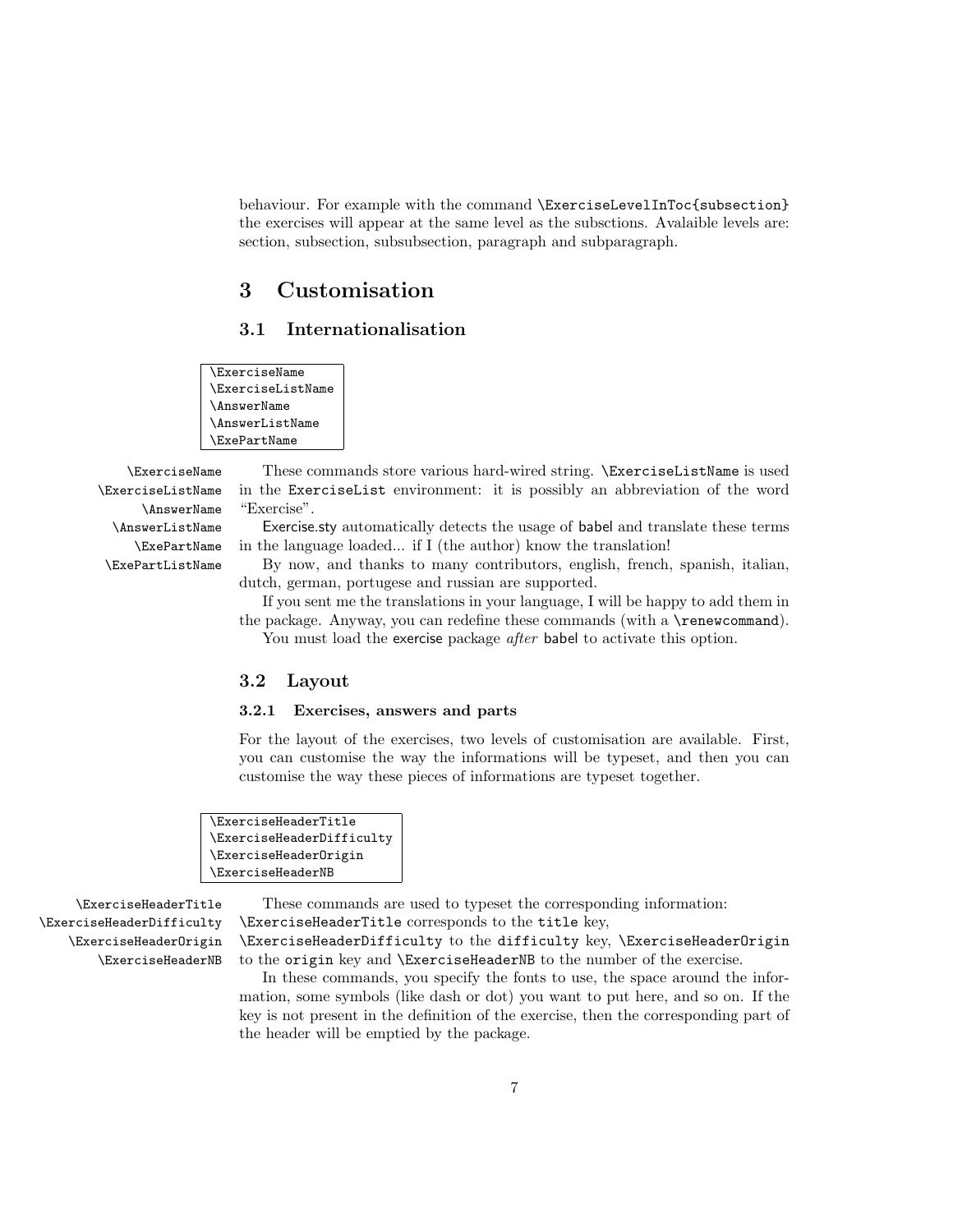For example the default definition of \ExerciseHeaderTitle is

\newcommand{\ExerciseHeaderTitle}{\quad---\quad\ExerciseTitle}

If an exercise has a title, then this title will be displayed preceded by an emdash (as you can see in exercise [1](#page-2-0) of this document). If an exercise doesn't have a title, then this command is set to nothing (precisely to {}) during the exercise.

These commands can be redefined with a \renewcommand. You don't have to worry about the "undefinition" mechanism: the package manages that by itself.

\ExerciseHeader \ExerciseListHeader

\ExerciseHeader When the layout of all the elements has been fixed, they are collected in the \ExerciseListHeader \ExerciseHeader command (or in \ExerciseListHeader). Here, you specify the way the different elements are mixed together.

The default definition of \ExerciseHeader is

#### \newcommand{\ExerciseHeader}{\centerline{\textbf{\large \ExerciseName\ExerciseHeaderNB\ExerciseHeaderTitle \ExerciseHeaderOrigin\medskip}}}

which displays all the informations in a centered line, using a large bold default font.

\AnswerHeader \AnswerListHeader

\AnswerHeader The same mechanism is implemented for the answers. \AnswerHeader and \AnswerListHeader \AnswerListHeader specifies the way the header of answers are typeset. In the definition of these commands, you can use freely the informations of the related exercise. For example, this is the default definition of \AnswerHeader:

> \newcommand{\AnswerHeader}{\medskip\centerline{\textbf{ Answer of \ExerciseName\ \ExerciseHeaderNB}\smallskip}}

| <b>\ExePartHeaderTitle</b> |
|----------------------------|
| \ExePartHeaderDifficulty   |
| <b>\ExePartHeaderNB</b>    |
| <b>\ExePartHeader</b>      |
| <b>\ExePartListHeader</b>  |
|                            |

\ExePartHeaderDifficulty \ExePartHeaderNB \ExePartHeader \ExePartListHeader

\ExePartHeaderTitle The same kind of customisation is available for the \ExePart command: \ExePartHeaderTitle, \ExePartHeaderDifficulty and \ExePartHeaderNB control the way the title (\ExePartTitle), the difficulty (\ExePartdifficulty) and the number (\theExePart) of the part are displayed.

These pieces are collected in the command \ExePartHeader or \ExePartListHeader.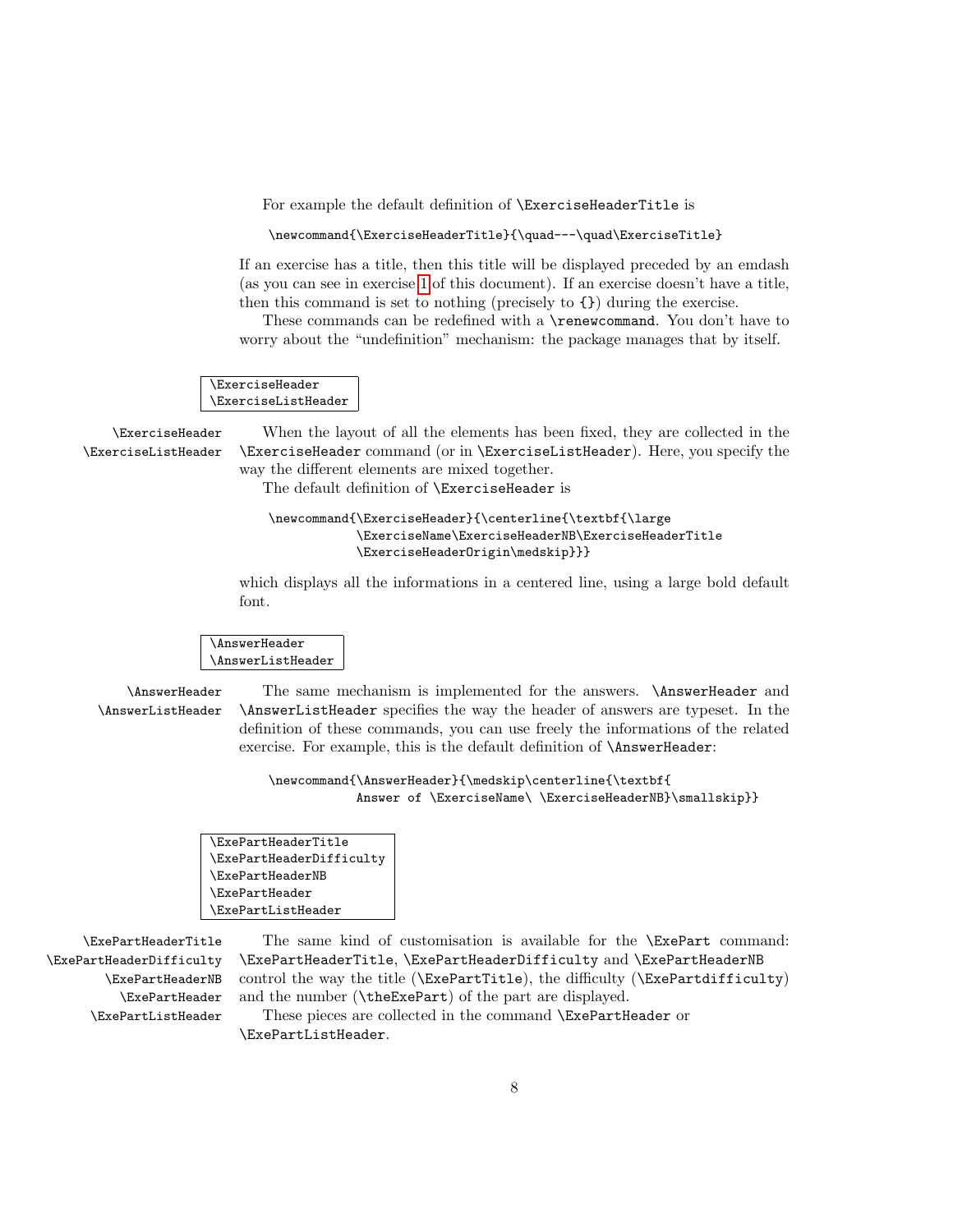\AtBeginExercise Finally, you can use the commands \AtBeginExercise and \AtBeginAnswer. \AtBeginAnswer They are executed respectively at the beginning of each exercise/each answer. For example, if you want all the answer typeset in italic shape, use

\newcommand{\AtBeginAnswer}{\itshape}

#### <span id="page-8-0"></span>3.2.2 Questions, sub-questions and sub-sub-questions

The layout of the questions is a little more rigid. Somehow, it can be customised.

\QuestionHeaderTitle \QuestionHeaderDifficulty \QuestionHeaderNB

\QuestionHeaderTitle These commands plays the same role that the corresponding command relating \QuestionHeaderDifficulty to exercises. But here, no \QuestionHeader is defined.

\subQuestionHeaderTitle The subQuestion and subsubQuestion versions of these commands are also defined.

<span id="page-8-1"></span>All of these commands can be changed using **\renewcommand.** 

\subQuestionHeaderDifficulty \subQuestionHeaderNB

\QuestionHeaderNB

\subsubQuestionHeaderTitle \subsubQuestionHeaderDifficulty \subsubQuestionHeaderN 3.3 Lengths





ExerciseSkipAfter AnswerSkipBefore AnswerSkipAfter

ExerciseSkipBefore Before every Exercise environment the vertical skip ExerciseSkipBefore is added. The corresponding ExerciseSkipAfter vertical skip is added after every Exercise environment. AnswerSkipBefore and AnswerSkipAfter are the amount of vertical spaces inserted before an after each answer.

| \Exesep        | \Exetopsep             | \Exeparsep            | Exepartopsep |
|----------------|------------------------|-----------------------|--------------|
| \Exeleftmargin | <b>\Exerightmargin</b> | <b>\Exelabelwidth</b> | \Exelabelsep |

Exesep These lengths have an effect only inside an ExerciseList environment. This Exetopsep Exeparsep Exepartopsep environment is nothing more than a list environment. All the parameters of LATEX's lists are available. Please consult your favourite source of information to have the exact definitions of these lengths.

Exeleftmargin

| $\texttt{exerightmargin} \overline{\texttt{QuestionBefore}}$ | <b>QuestionIndent</b> |
|--------------------------------------------------------------|-----------------------|
| $\texttt{Exelabelsep}\xspace_\texttt{subQuestionBefore}$     | \subQuestionIndent    |
| \subsubQuestionBefore                                        | \subsubQuestionIndent |

QuestionBefore Here, \QuestionBefore is the vertical space above \Question, and QuestionIndent subQuestionBefore subQuestionIndent subsubQuestionBefore subsubQuestionIndent 9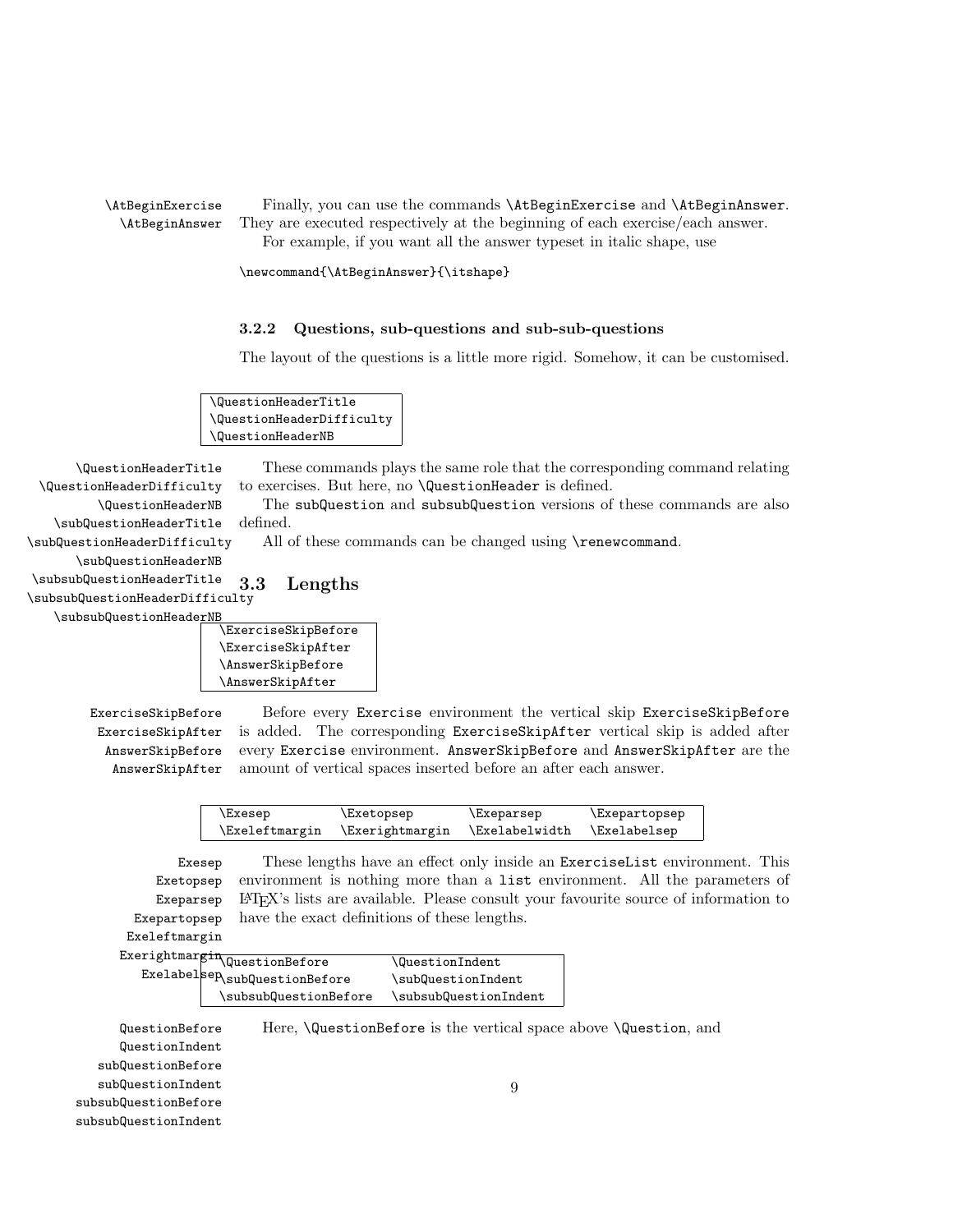\QuestionIndent it the horizontal distance added to the margin in question. Same thing for \subQuestion and \subsubQuestion.

#### <span id="page-9-0"></span>3.4 The \renewcounter command

In a document, you will probably want to customise the way the Exercise counter will reseted. Strangely, it is impossible to redefined counter with LAT<sub>EX</sub>. There is no equivalent of the \renewcommand command for the counters.

\renewcounter We provide such an equivalent with the command \renewcounter.

 $\verb|\renewcounter{<|foo\rangle}[[\mathit{counter}]]$ 

The \renewcounter command defines a new counter named foo. The counter is initialized to zero.

The optional argument  $[\langle counter \rangle]$  causes the counter foo to be reset whenever the counter named in the optional argument is incremented.

If the counter foo was not previously defined, a L<sup>AT</sup><sub>E</sub>X error occurs.

## <span id="page-9-1"></span>4 Known problems

The commands \Question, \subQuestion, etc. are heavily based on list environment. These lists are hidden (I know it's bad!) to simplify the syntax of the source file (I think it's nice!).

In fact, every \Question is like the beginning of an environment, which is closed at the next \Question (the exact mechanism is a little bit more complicated).

Consequently it's dangerous to put questions inside environment. The following code will lead to an error:

```
\begin{Exercise}
    \begin{multicols}{2}
        \Question ...
        \Question ...
    \end{multicols}
\end{Exercise}
```
Of course, you can put entire exercise inside other environment (like minipage). The following code will work:

```
\begin{multicols}{2}
    \begin{Exercise}
        \Question ...
        \Question ...
    \end{Exercise}
\end{multicols}
```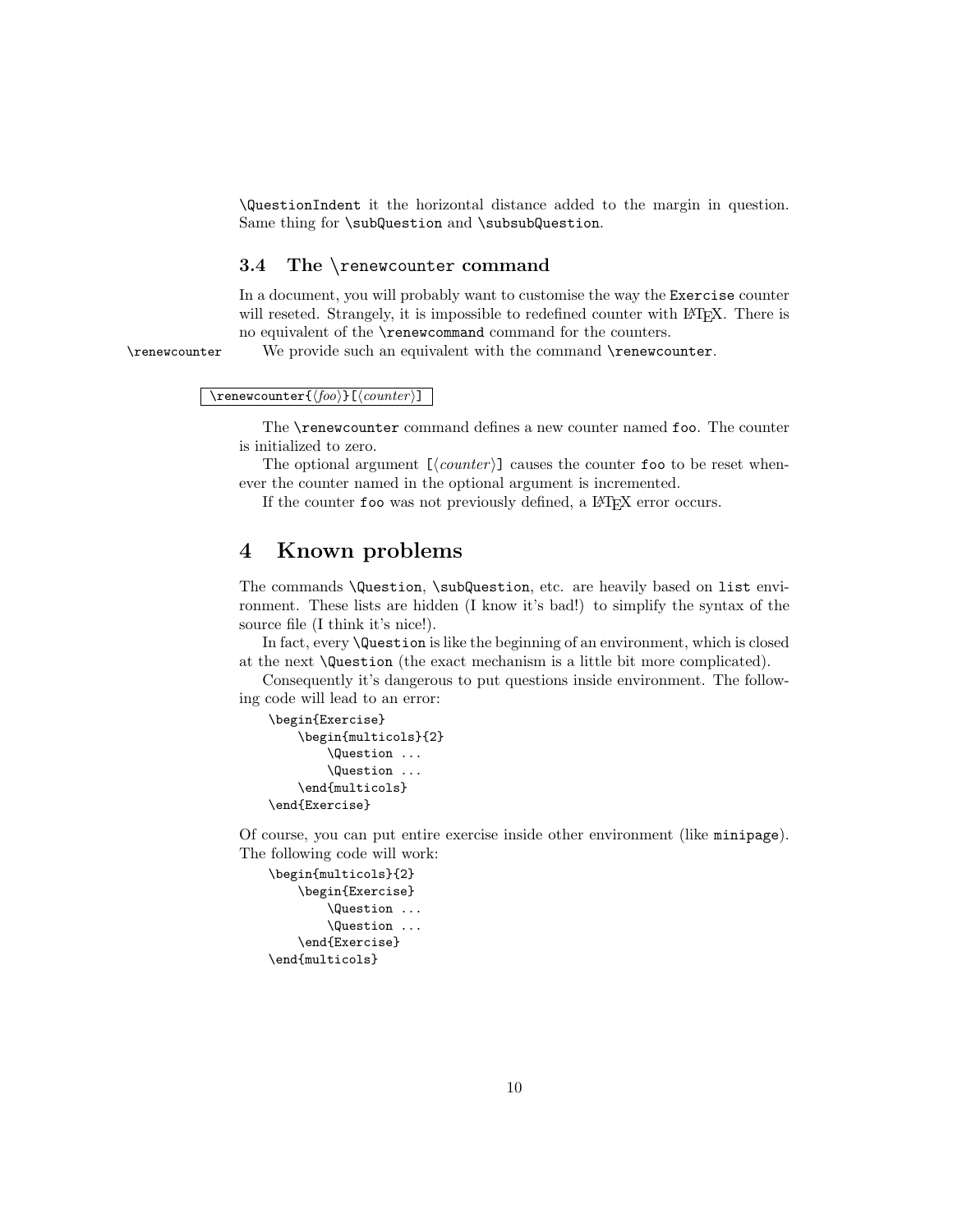<span id="page-10-2"></span>\EndCurrentQuestion \EndCurrentsubQuestion \EndCurrentsubsubQuestion

\EndCurrentsubQuestion \EndCurrentsubsubQuestion

\EndCurrentQuestion If you really need to put some questions inside environment, you must use the command \EndCurrentQuestion just before ending the environment. This command ends the question's "environment". So, this code will work:

```
\begin{Exercise}
    \begin{multicols}{2}
        \Question ...
        \Question ...
        \EndCurrentQuestion
    \end{multicols}
\end{Exercise}
```
In ExerciseList environment, the command \Exercise shouldn't be followed by an empty line.

# <span id="page-10-0"></span>5 Implementation

## <span id="page-10-1"></span>5.1 Package options

This part deals with the package options. Nothing more than an affair of boolean.

| \newif\if@Answer0utput                               | <b>\@AnswerOutputtrue</b>                                               |
|------------------------------------------------------|-------------------------------------------------------------------------|
| \newif\if@AnswerDelay                                | <b>\@AnswerDelayfalse</b>                                               |
| \newif\if@ExerciseOutput                             | <b><i><u>OExerciseOutputtrue</u></i></b>                                |
| \newif\if@ExerciseDelay                              | <b>\@ExerciseDelayfalse</b>                                             |
| \newif\if@AswLastExe                                 | <b>\@AswLastExefalse</b>                                                |
| \Declare0ption{noanswer}                             | {\@Answer0utputfalse}                                                   |
| \Declare0ption{answeronly}                           | {\@Answer0utputtrue\@Exercise0utputfalse}                               |
| \Declare0ption{noexercise}                           | {\@ExerciseOutputfalse}                                                 |
| \Declare0ption{exerciseonly} {\@Answer0utputfalse}   |                                                                         |
|                                                      | \DeclareOption{outputnothing}{\@ExerciseOutputfalse\@AnswerOutputfalse} |
| \Declare0ption{exercisedelayed}{\@ExerciseDelaytrue} |                                                                         |
| \Declare0ption{answerdelayed}{\@AnswerDelaytrue}     |                                                                         |
| \Declare0ption{lastexercise} {\@AswLastExetrue}      |                                                                         |

The following option, which displays the exercise label in margin, is not implemented yet.

```
\newif\if@ShowLabel \@ShowLabelfalse
\DeclareOption{showlabel} {\@ShowLabeltrue}
```
\ProcessOptions

The only required package are keyval and ifthen.

\RequirePackage{keyval, ifthen}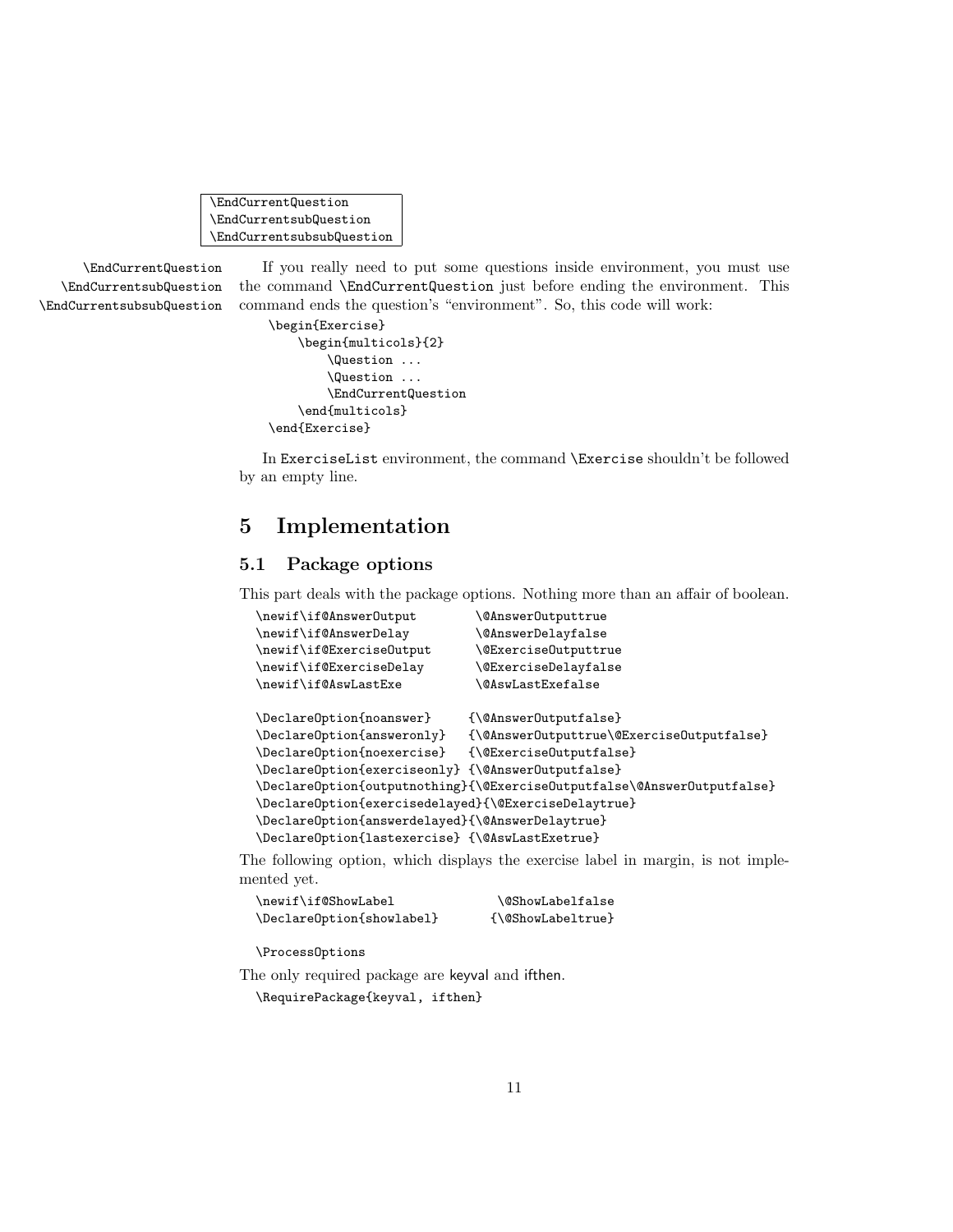### <span id="page-11-2"></span><span id="page-11-0"></span>5.2 Customisation

#### <span id="page-11-1"></span>5.2.1 Internationalisation

```
\def\listexercisename{List of exercises}%
\def\ExerciseName{Exercise}%
\def\AnswerName{Answer of exercise}%
\def\ExerciseListName{Ex.}%
\def\AnswerListName{Answer}%
\def\ExePartName{Part}%
\def\ArticleOf{of\ }%
\@ifpackageloaded{babel}{
\addto{\captionsfrenchb}{
  \def\listexercisename{Liste des exercices}%
  \def\ExerciseName{Exercice}%
  \def\AnswerName{Solution de l'exercice}%
  \def\ExerciseListName{Ex.}%
  \def\AnswerListName{Solution}%
  \def\ExePartName{Partie}%
}
\addto{\captionsspanish}{
  \def\listexercisename{\'{I}ndice de \es@uclc Eejercicios}%
  \def\ExerciseName{Ejercicio}%
  \def\AnswerName{Soluci\'on del ejercicio}%
  \def\ExerciseListName{Ej.}%
  \def\AnswerListName{Soluci\'on}%
  \def\ExePartName{Parte}%
  \def\ArticleOf{del\ }%
 }
\addto\captionsitalian{%
  \def\listexercisename{Indice degli esercizi}
  \def\ExerciseName{Esercizio}%
  \def\AnswerName{Soluzione dell'esercizio}%
  \def\ExerciseListName{Es.}%
  \def\AnswerListName{Soluzione}%
  \def\ExePartName{Parte}%
}
\addto\captionsdutch{%
    \def\listexercisename{Lijst van opdrachten}
    \def\ExerciseName{Opdracht}
    \def\AnswerName{Oplossing van opdracht}
    \def\ExerciseListName{Opg.}
    \def\AnswerListName{Oplossing}
    \def\ExePartName{Deel}
    \def\ArticleOf{van\ }
}
\addto\captionsgerman{%
 \def\listexercisename{Liste der {\"U}bungen}%
 \def\ExerciseName{{\"U}bung}%
 \def\AnswerName{L{\"o}sung zu {\"U}bung}%
```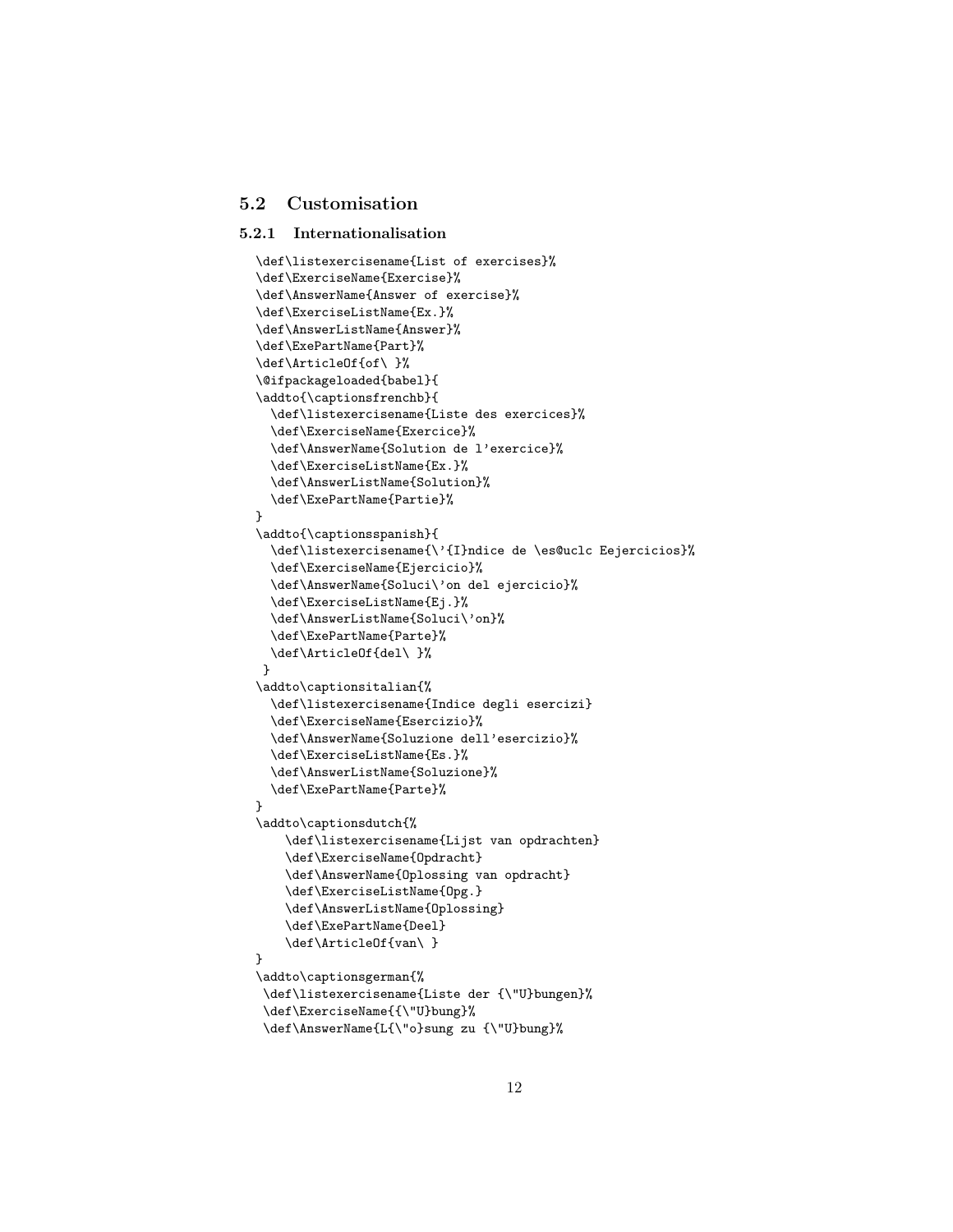```
\def\ExerciseListName{{\"U}b.}%
  \def\AnswerListName{L{\"o}sung}%
  \def\ExePartName{Teil}%
 \def\ArticleOf{von\ }%
}
\addto\captionsngerman{%
 \def\listexercisename{Liste der {\"U}bungen}%
 \def\ExerciseName{{\"U}bung}%
 \def\AnswerName{L{\"o}sung zu {\"U}bung}%
 \def\ExerciseListName{{\"U}b.}%
 \def\AnswerListName{L{\"o}sung}%
 \def\ExePartName{Teil}%
 \def\ArticleOf{von\ }%
}
\addto\captionsportugese{%
\def\listexercisename{Lista de exerc\'icios}%
\def\ExerciseName{Exerc\'icio}%
\def\AnswerName{Solução do exerc\'icio}%
\def\ExerciseListName{Ex.}%
\def\AnswerListName{Solu\c{c}\~ao}%
\def\ExePartName{Parte}%
\def\ArticleOf{de\ }%
}
\addto{\captionsrussian}{
   \def\listexercisename{¡نِيمَ \tilde{\mathbb{N}}دِينَ\tilde{\mathbb{N}}ءِ\tilde{\mathbb{N}}دِينَ \tilde{\mathbb{N}}ء^{\circ} ، \tilde{\mathbb{N}}\texttt{def}\ \texttt{ExerciseName} \{f_\textbf{i}\}^{\text{o}} \P \frac{1}{2}\mu \frac{1}{2} , \mu " \%\def\AnswerName{\tilde{N}^2\mu\tilde{N} \degree \tilde{N}?'\tilde{N}°\P\frac{1}{2}\mu\frac{1}{2} ,\tilde{N}"%
   \det\{\text{ExercisesListName}\{\pmb{f}_i\}\}\setminusdef\setminusAnswerListName\{ \tilde{N}^2 \mu \tilde{N}^{\, \prime \prime} \% \}\text{def}\Exparth\omega_{\S}^{\circ} \def\text{ExePartName}\def\ArticleOf{¸·\ }%
}
}{}
```
### <span id="page-12-0"></span>5.2.2 Layout

First a bunch of length definitions.

```
\newlength{\ExerciseSkipBefore}
\setlength{\ExerciseSkipBefore}{1\baselineskip}
\newlength{\ExerciseSkipAfter}
\setlength{\ExerciseSkipAfter}{0\baselineskip}
\newlength{\AnswerSkipBefore}
\setlength{\AnswerSkipBefore}{0\baselineskip}
\newlength{\AnswerSkipAfter}
\setlength{\AnswerSkipAfter}{0\baselineskip}
\newlength{\Exesep}
\setlength{\Exesep}{1\baselineskip}
\newlength{\Exetopsep}
\setlength{\Exetopsep}\z@
\newlength{\Exeparsep}
```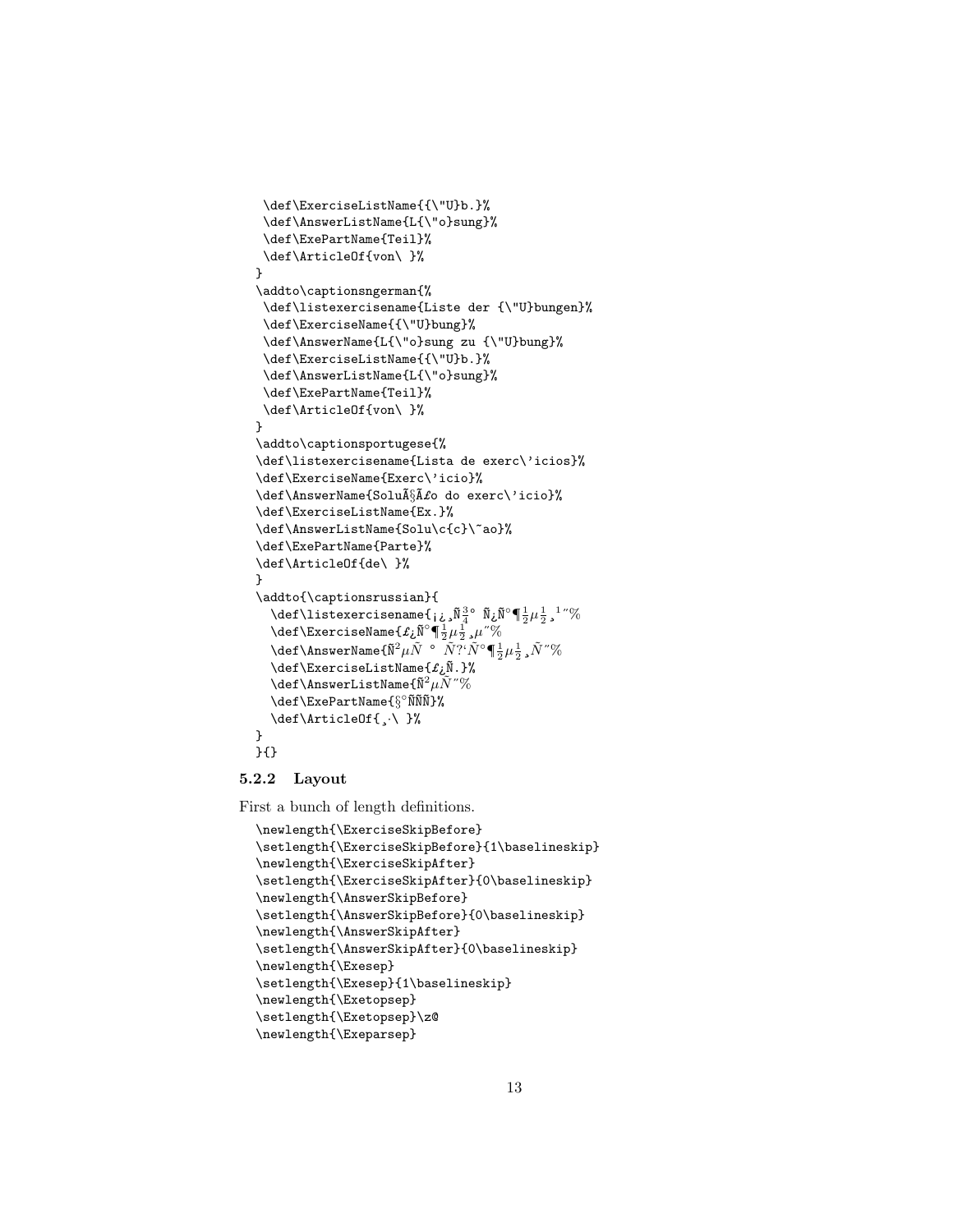```
\setlength{\Exeparsep}{\parskip}
  \newlength{\Exepartopsep}
  \setlength{\Exepartopsep}\z@
  \newlength{\Exeleftmargin}
  \setlength{\Exeleftmargin}\z@
  \newlength{\Exerightmargin}
  \setlength{\Exerightmargin}\z@
  \newlength{\Exelabelwidth}
  \setlength{\Exelabelwidth}\z@
  \newlength{\Exelabelsep}
  \setlength{\Exelabelsep}\z@
  \newlength{\ExerciseBefore}
  \setlength{\ExerciseBefore}{0em}
  \newlength{\QuestionBefore}
  \setlength{\QuestionBefore}{.25em}
  \newlength{\subQuestionBefore}
  \setlength{\subQuestionBefore}{0em}
  \newlength{\subsubQuestionBefore}
  \setlength{\subsubQuestionBefore}{0em}
  \newlength{\QuestionIndent}
  \setlength{\QuestionIndent}{3em}
  \newlength{\subQuestionIndent}
  \setlength{\subQuestionIndent}{2em}
  \newlength{\subsubQuestionIndent}
  \setlength{\subsubQuestionIndent}{2.5em}
Now the counters
  \newcounter{Exercise}
  \newcounter{Answer}
  \gdef\@ExerciseCounter{Exercise} %default exercise counter
  \gdef\@AnswerCounter{Answer} %default answer counter
  \@ifpackageloaded{hyperref}{
  \def\@setAnswerref#1#2#3#4{%
    \ifx#1\relax
     \protect\G@refundefinedtrue
     \nfss@text{\reset@font\bfseries ??}%
     \PackageWarning{exercise}{Reference to Answer of '#3' on page
         \thepage \space undefined}%
    \else
    \hyperref[#4]{\expandafter#2#1}\null
    \fi}
  \def\refAnswer#1{\expandafter\@setAnswerref\csname r@#1\endcsname\@firstoffive{#1}{#1-Answer}}}
  {\let\refAnswer\ref}
  \newcounter{ExePart}[Exercise]
  \newcounter{Question}[Exercise]
  \newcounter{subQuestion}[Question]
  \newcounter{subsubQuestion}[subQuestion]
Presentation of these labels in cross references
  \renewcommand{\theExercise}{\if@ExeStared\else\arabic{\@ExerciseCounter}\fi}
  \renewcommand{\theExePart}{\Roman{ExePart}}
```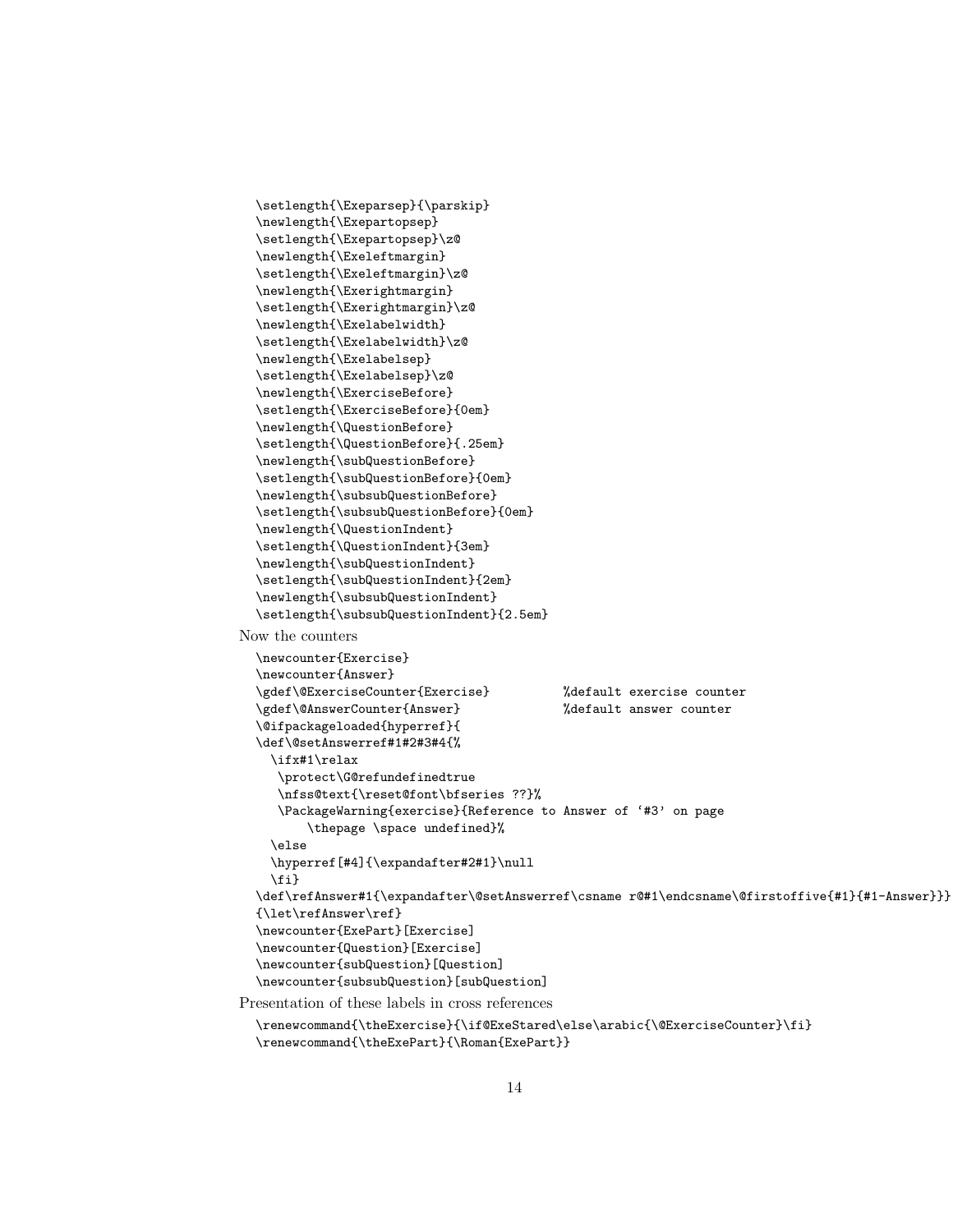```
\renewcommand{\theQuestion}{\arabic{Question}}
\renewcommand{\thesubQuestion}{\alph{subQuestion}}
\renewcommand{\thesubsubQuestion}{\roman{subsubQuestion}}
```
For internal purposes

\newcounter{savedQuestion} \newcounter{savedsubQuestion} \newcounter{savedsubsubQuestion}

The \marker command.

```
\def\marker#1#2{\@tempcnta#2\whiledo{\@tempcnta>0}{#1\advance
        \@tempcnta by -1 }}
```
Symbol used to indicate the difficulty of an exercise or a question

```
\def\DifficultyMarker{*}
```
Commands executed respectively at the begin of an exercise and at the beginning of an Answer (in both case, after the header).

```
\newcommand{\AtBeginExercise}{}
\newcommand{\AtBeginAnswer}{}
```
Presentation of informations in the header of exercises

```
\newcommand{\ExerciseHeaderTitle}{\qquad\ExerciseTitle}
\newcommand{\ExerciseHeaderExam}{\ExerciseExam}
\newcommand{\ExerciseHeaderYear}{\ \ExerciseYear}
\newcommand{\ExerciseHeaderDifficulty}{\theExerciseDifficulty\ }
\newcommand{\ExerciseHeaderOrigin}{%
\ ({\usefont{\encodingdefault}{\rmdefault}{m}{it}\ExerciseOrigin})}
\newcommand{\ExerciseHeaderNB}{\theExercise}
```
\newcommand{\ExerciseHeaderLabel}{\fbox{\textsc{\ExerciseLabel}}}

The header itself

\newcommand{\ExerciseHeader}{\centerline{% \textbf{\large\ExerciseHeaderDifficulty\ExerciseName\ % \ExerciseHeaderNB\ExerciseHeaderTitle\ExerciseHeaderOrigin}}\medskip}

The header of exercise in ExerciseList environment

```
\newcommand{\ExerciseListHeader}{\ExerciseHeaderDifficulty%
\textbf{\ExerciseListName\ \ExerciseHeaderNB%
\ --- \ \ExerciseHeaderTitle}%
\ExerciseHeaderOrigin\ignorespaces}
```
Presentation of informations in the header of ExePart

```
\newcommand{\ExePartHeaderNB}{\ \theExePart}
\newcommand{\ExePartHeaderTitle}{\quad --- \quad {\ExePartTitle}}
\newcommand{\ExePartHeaderDifficulty}{\theExePartDifficulty\ }
```
The header of ExePart

```
\newcommand{\ExePartHeader}{%
```
\medskip\centerline{\emph{\large\ExePartHeaderDifficulty\ExePartName%

```
\ExePartHeaderNB\ExePartHeaderTitle}}}
```
\newcommand{\ExePartListHeader}{\bigskip%

\emph{\ExePartHeaderDifficulty\ExePartName%

```
\ExePartHeaderNB\ExePartHeaderTitle}\par\medskip}
```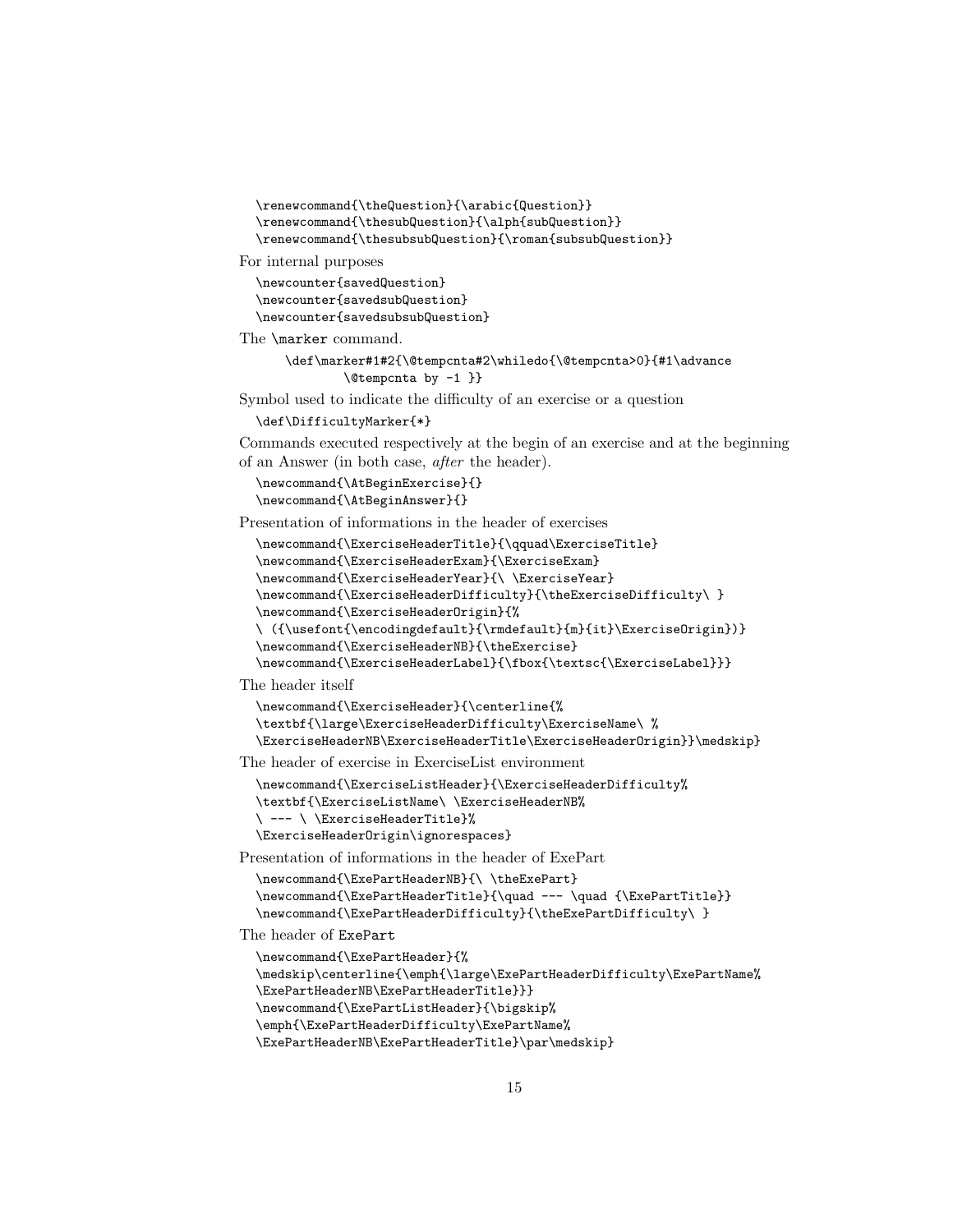<span id="page-15-2"></span>Presentation of Questions

```
\newcommand{\QuestionNB}{\arabic{Question}.\ }
\newcommand{\QuestionHeaderTitle}{\emph{(\QuestionTitle)}\ }
\newcommand{\QuestionHeaderDifficulty}{\theQuestionDifficulty\ }
\newcommand{\theQuestionDifficulty}{\marker{\DifficultyMarker}%
{\QuestionDifficulty}}
\newcommand{\subQuestionNB}{\alph{subQuestion})}
\newcommand{\subQuestionHeaderTitle}{\emph{(\subQuestionTitle)}\ }
\newcommand{\subQuestionHeaderDifficulty}{\thesubQuestionDifficulty\ }
\newcommand{\subQuestionHeader}{\subQuestionHeaderDifficulty%
   \subQuestionNB)\ \emph{\subQuestionHeaderTitle}}
\newcommand{\thesubQuestionDifficulty}{\marker{\DifficultyMarker}%
{\subQuestionDifficulty}}
\newcommand{\subsubQuestionNB}{\roman{subsubQuestion} -- }
\newcommand{\subsubQuestionHeaderTitle}{\emph{(\subsubQuestionTitle)}\ }
\newcommand{\subsubQuestionHeaderDifficulty}{\thesubsubQuestionDifficulty\ }
\newcommand{\subsubQuestionHeader}{\subsubQuestionHeaderDifficulty%
    \subsubQuestionNB \emph{\subsubQuestionHeaderTitle} --}
\newcommand{\thesubsubQuestionDifficulty}{%
\marker{\DifficultyMarker}{\subsubQuestionDifficulty}}
```
## <span id="page-15-0"></span>5.3 Macros definition

```
\newcount\@QuestionLevel \@QuestionLevel=0
\newcommand{\the@QuestionLevel}{\number\@QuestionLevel}
\newbox\@Exercisebox
\newbox\all@Exercisebox
\newbox\temp@Exercisebox
\newbox\all@Answerbox
\newbox\temp@Answerbox
\newif\if@echapq \@echapqfalse
\newif\if@Answer \@Answerfalse
\def\termineliste#1{\global\@echapqfalse%
\whiledo{\@QuestionLevel>#1}%
{\ifnum\@QuestionLevel=\colonnesLevel\end{multicols}\colonnesLevel=-10\fi%
\end{list}\advance\@QuestionLevel by -1}%
\ifnum\@QuestionLevel=\colonnesLevel\end{multicols}\colonnesLevel=-10\fi}
```
### <span id="page-15-1"></span>5.3.1 Definition of Exercise

The keyval package is used to specify various information about an exercise.

| \newif\if@ExeTitle                  | <b>\@ExeTitlefalse</b>  |
|-------------------------------------|-------------------------|
| \newif\if@ExeExam                   | $\verb \@ExcExamfalse $ |
| \newif\if@ExeYear                   | <b>\@ExeYearfalse</b>   |
| \newif\if@ExeReName                 | <b>\@ExeReNamefalse</b> |
| \global\newcount\ExerciseDifficulty | \ExerciseDifficulty=0   |
| \newif\if@ExeDifficulty             | \@ExeDifficultyfalse    |
| \newif\if@ExeOrigin                 | <b>\@ExeOriginfalse</b> |
| \newif\if@ExeType                   | <b>\@ExeTypefalse</b>   |
| \newif\if@ExeLabel                  | <b>\@ExeLabelfalse</b>  |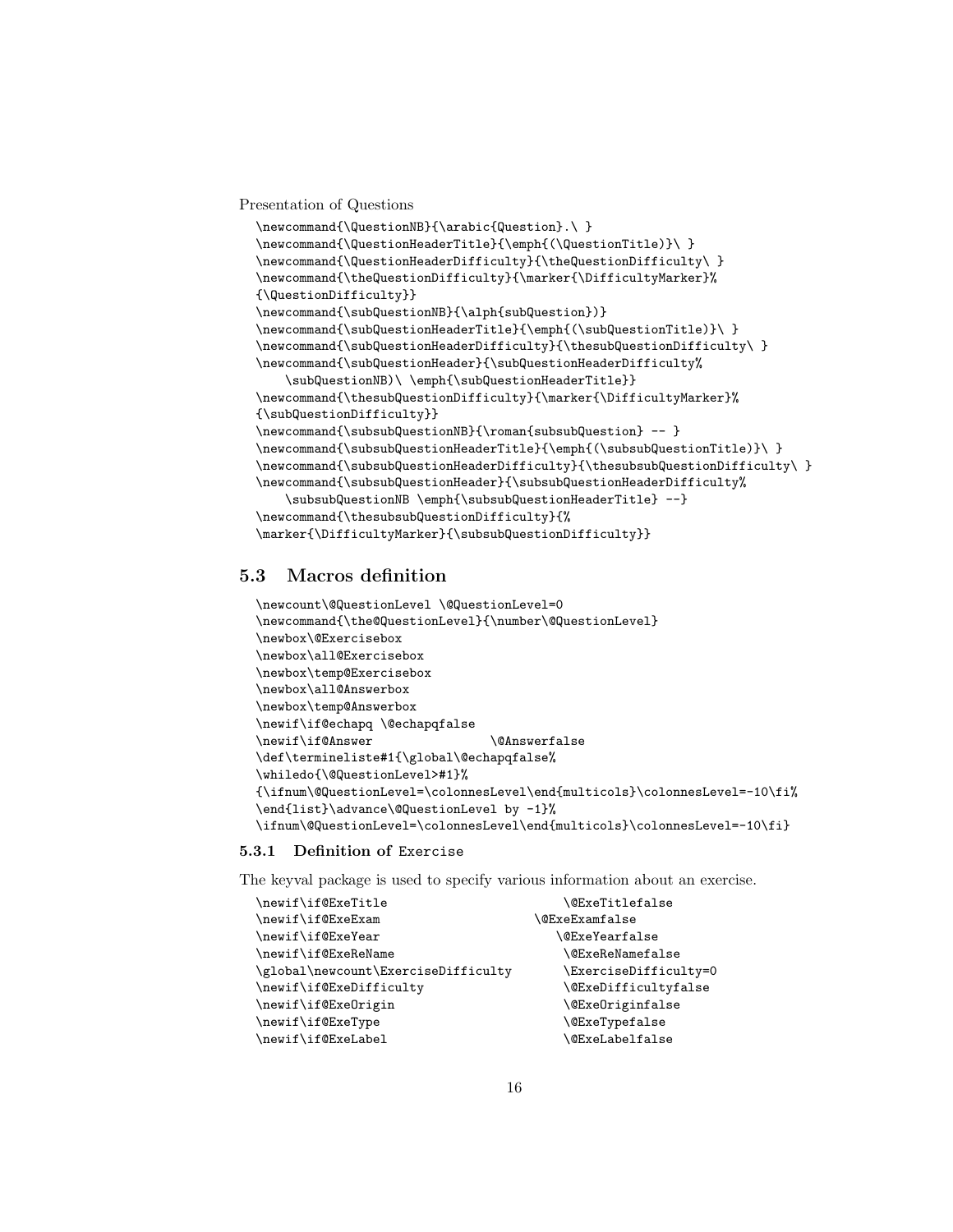```
\verb|\newif\if@ExeNB |%
\label{thm:main} $$\def\theExerciseDifficulty{\marker}\DifficultyMarker}{\Birer}{\ExerciseDifficulty}\%
\define@key{PPExercise}{title}%
{\global\@ExeTitletrue\gdef\ExerciseTitle{#1}}
\define@key{PPExercise}{exam}%
{\global\@ExeExamtrue\gdef\ExerciseExam{#1}}
\define@key{PPExercise}{year}%
{\global\@ExeYeartrue\gdef\ExerciseYear{#1}}
\define@key{PPExercise}{difficulty}%
{\global\@ExeDifficultytrue\global\ExerciseDifficulty=\number#1}
\define@key{PPExercise}{name}%
{\global\@ExeReNametrue\gdef\@ExerciseName{#1}}
\define@key{PPExercise}{origin}%
{\global\@ExeOrigintrue\gdef\ExerciseOrigin{#1}}
\define@key{PPExercise}{type}%
{\global\@ExeTypetrue\gdef\ExerciseType{#1}}
\define@key{PPExercise}{counter}%
{\gdef\@ExerciseCounter{#1}}
\define@key{PPExercise}{label}%
{\global\@ExeLabeltrue\gdef\ExerciseLabel{#1}\gdef\ExerciseTrueLabel{#1}}
\define@key{PPExercise}{number}%
{\global\@ExeNBtrue\gdef\ExerciseLocalNB{#1}}
\define@key{PPExercise}{class}%
{\gdef\ExerciseClass{#1}}
%
\newif\if@ExeStared
\@ExeStaredfalse
%
\def\@InitExe{\@savemathindent\global\@echapqfalse%
\gdef\ExerciseTitle{}%
\gdef\ExerciseExam{}%
\gdef\ExerciseYear{}%
\gdef\@ExerciseName{}%
\gdef\ExerciseOrigin{}%
\gdef\ExerciseType{}%
\gdef\ExerciseTrueLabel{}%
\global\ExerciseDifficulty=0%
\global\@ExeTitlefalse%
\global\@ExeExamfalse%
\global\@ExeYearfalse%
\global\@ExeReNamefalse%
\global\@ExeDifficultyfalse%
\global\@ExeOriginfalse%
\global\@ExeTypefalse%
\global\@ExeNBfalse%
\gdef\@ExerciseCounter{Exercise}%
\setcounter{ExePart}{0}%
\setcounter{Question}{0}%
```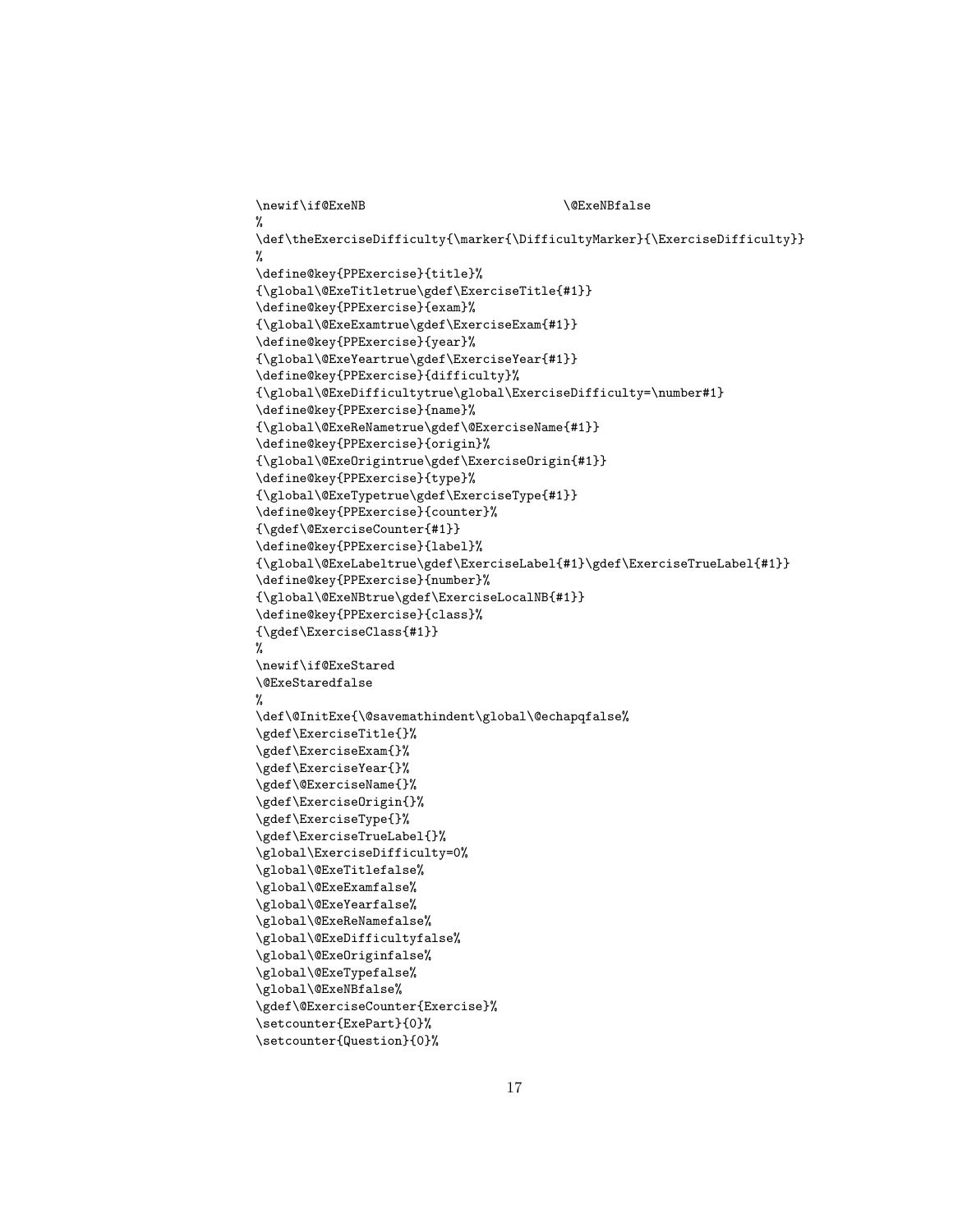```
\global\@ExeLabelfalse%
  }
 %
  \def\@getExerciseInfo{%
  \if@ExeReName\def\ExerciseName{\@ExerciseName}\fi%
  \if@ExeTitle\else\def\ExerciseHeaderTitle{}\fi%
  \if@ExeExam\else\def\ExerciseHeaderExam{}\fi%
  \if@ExeYear\else\def\ExerciseHeaderYear{}\fi%
  \if@ExeOrigin\else\def\ExerciseHeaderOrigin{}\fi%
  \if@ExeType\else\def\ExerciseHeaderType{}\fi%
  \if@ExeNB\setcounter{Exercise}{\ExerciseLocalNB}
  \protected@edef\@currentlabel{\p@Exercise\theExercise}%
  \fi%
  \if@ExeDifficulty\else\def\ExerciseHeaderDifficulty{}\fi%
  \if@ExeStared\def\ExerciseHeaderNB{}\fi%
  \if@ExeLabel\recordExerciseLabel{\ExerciseLabel}\else\def\ExerciseHeaderLabel{}\fi%
  }
  %
  \def\refstepExecounter{\if@ShipThisExercise\if@ExeStared\else\if@ExeNB\else%
  \refstepcounter{\@ExerciseCounter}\fi\fi\fi}
  %
  \def\recordExerciseLabel#1{\label{#1}}
 \gamma\def\@BeginExeBox{\global\setbox\@Exercisebox\vbox\bgroup}
  \def\@EndExeBox{\egroup\if@Answer\if@AnswerOutput\@DelayAnswerBox\fi%
  \else\if@ExerciseOutput\@DelayExerciseBox\fi\fi}
  %
  \def\@DelayAnswerBox{%
  \if@ShipThisAnswer\if@AnswerDelay\global\setbox\temp@Answerbox%
  \vbox{\unvbox\all@Answerbox\vskip\Exesep\unvbox\@Exercisebox\vskip\z@}%
  \global\setbox\all@Answerbox\copy\temp@Answerbox%
  \else\unvbox\@Exercisebox\fi\fi}
 %
  \def\@DelayExerciseBox{\if@ShipThisExercise\if@ExerciseDelay%
  \global\setbox\temp@Exercisebox%
  \vbox{\unvbox\all@Exercisebox\vskip\Exesep\unvbox\@Exercisebox\vskip\z@}%
  \global\setbox\all@Exercisebox\copy\temp@Exercisebox%
  \else\unvbox\@Exercisebox\fi\fi}
 %
  \newcommand{\shipoutAnswer}{\if@AnswerOutput\unvbox\all@Answerbox\fi}
  \newcommand{\shipoutExercise}{\if@ExerciseOutput\unvbox\all@Exercisebox\fi}
The commands for the Exercise environment.
```

```
\def\beginExerciseEnv{\@InitExe\@ifnextchar[\@@ExeEnv{\@@ExeEnv[]}}%]
%
\def\@@ExeEnv[#1]{\setkeys{PPExercise}{#1}%
\@selectExercise\global\@Answerfalse\@BeginExeBox\@@@ExeEnv}
%
\newcommand{\@@@ExeEnv}{%
    \pagebreak[1]\vskip\ExerciseSkipBefore
```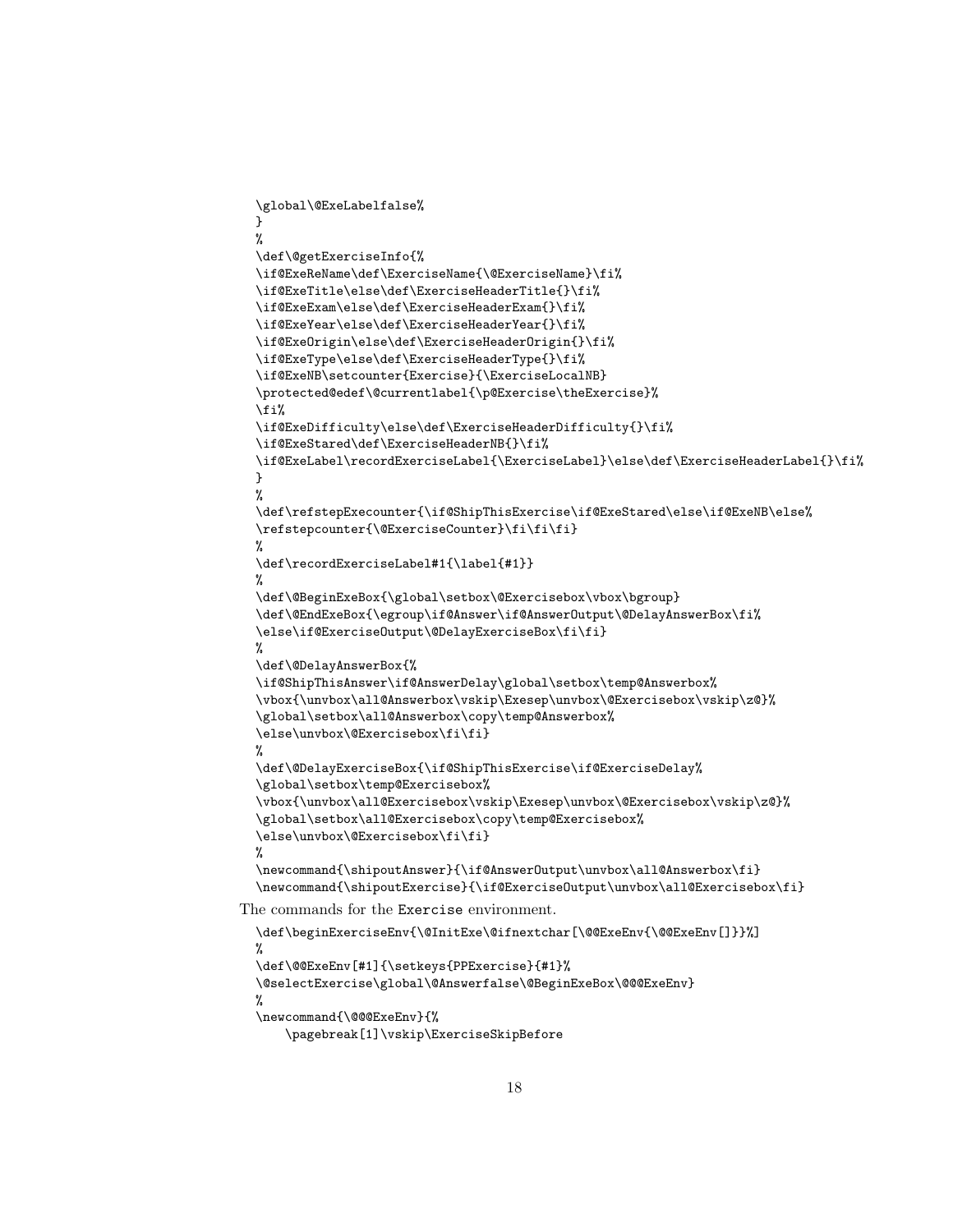```
\@QuestionLevel1
      \refstepExecounter
      \begingroup\@getExerciseInfo\ExerciseHeader
      \addcontentsline{\ext@exercise}{\toc@exercise}{\ExerciseName\
          \theExercise\ \expandafter{\itshape \ExerciseTitle}\hspace{.66em}}
      \endgroup\AtBeginExercise}
  %
  %
  \def\endExerciseEnv{\termineliste{1}\@EndExeBox%
  \vskip\ExerciseSkipAfter}
The commands for exercise within ¡ExerciseList¿ environment
  \def\ExerciseCmd{\@InitExe\@ifstar{\global\@ExeStaredtrue\@ExeCmd}%
  {\global\@ExeStaredfalse\@ExeCmd}}
  %
  \def\@ExeCmd{\@ifnextchar[\@@ExeCmd{\@@ExeCmd[]}}%] for emacs
  %
  \def\@@ExeCmd[#1]{\setkeys{PPExercise}{#1}\@@@ExeCmd}
  %
  \newcommand{\@@@ExeCmd}{%
      \ifnum\@QuestionLevel=0
        \advance \@QuestionLevel by 1
        \begin{list}{\@getExerciseInfo\ExerciseListHeader}%
  {\partopsep\Exepartopsep \labelsep\Exelabelsep \itemsep \Exesep%
  \parsep\Exeparsep \topsep\Exetopsep \labelwidth\Exelabelwidth%
  \leftmargin\Exeleftmargin \rightmargin\Exerightmargin}
      \else
        \termineliste{1}\@EndExeBox
      \fi
      \@selectExercise
      \global\@Answerfalse\@BeginExeBox\refstepExecounter%
      \addcontentsline{\ext@exercise}{\toc@exercise}{\ExerciseName\
          \theExercise\ \expandafter{\itshape \ExerciseTitle}\hspace{.66em}}
      \item\ignorespaces\AtBeginExercise
  }
  %
  \def\defineExePartInEnv{\def\@ExePartHeader{\ExePartHeader}}
  \def\defineExePartInList{\def\@ExePartHeader{\ExePartListHeader}}
  \def\defineExerciseEnv{%
      \defineExePartInEnv
      \renewenvironment{Exercise}{\global\@ExeStaredfalse\global\beginExerciseEnv}%
  {\endExerciseEnv}
      \renewenvironment{Exercise*}{\global\@ExeStaredtrue\beginExerciseEnv}%
  {\endExerciseEnv}
  }
  \newenvironment{Exercise}{}{}
  \newenvironment{Exercise*}{}{}
  %
  \def\defineExerciseCmd{\def\Exercise{\ExerciseCmd}}
  %
```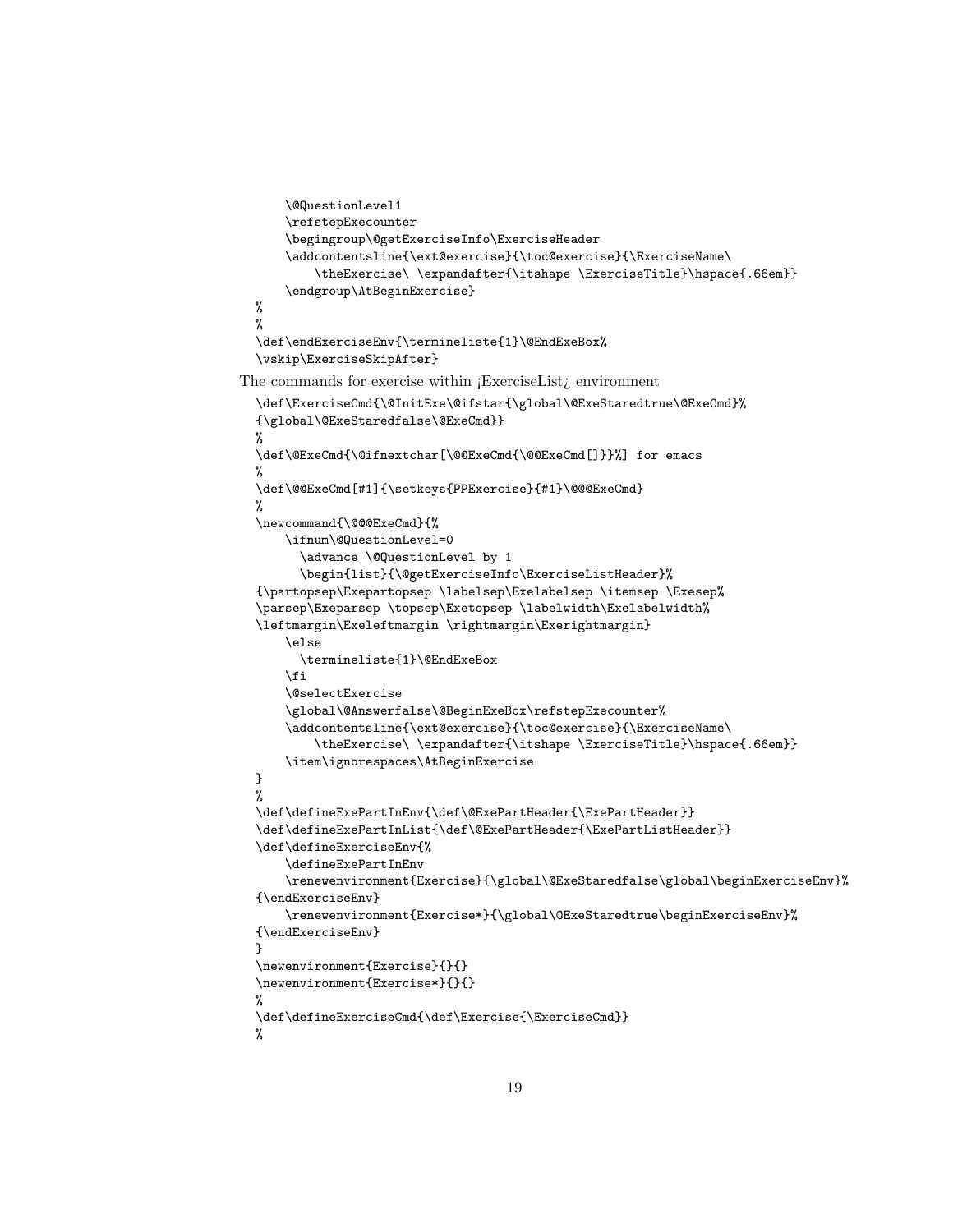```
\renewcommand{\Exercise}{}
%
\defineExerciseEnv
%
\def\beginExerciseListEnv{\defineExerciseCmd\defineAnswerCmd%
\defineExePartInList}
%
\def\endExerciseListEnv{\termineliste{1}\@EndExeBox\termineliste{0}%
\defineExerciseEnv\defineAnswerEnv}
%
\newenvironment{ExerciseList}{\beginExerciseListEnv}{\endExerciseListEnv}
```
### <span id="page-19-0"></span>5.3.2 Definition of questions

```
\def\QuestionTitle{}
\newif\if@QuestionTitle \@QuestionTitlefalse
\global\newcount\QuestionDifficulty \QuestionDifficulty=0
\newif\if@QuestionDifficulty \@QuestionDifficultyfalse
%
\define@key{PPQuestion}{title}{%
\global\@QuestionTitletrue\gdef\QuestionTitle{#1}}
\define@key{PPQuestion}{difficulty}{%
\global\@QuestionDifficultytrue\global\QuestionDifficulty=\number#1}
%
\def\@InitQuestion{\nopagebreak
\gdef\QuestionTitle{}%
\global\QuestionDifficulty=0%
\global\@QuestionTitlefalse%
\global\@QuestionDifficultyfalse}
%
\def\@getQuestionInfo{%
\if@QuestionTitle\else\def\QuestionHeaderTitle{}\fi
\if@QuestionDifficulty\else\def\QuestionHeaderDifficulty{}\fi
}
%
\def\EndCurrentQuestion{\termineliste{1}}
%
\def\Question{\@InitQuestion\@ifnextchar[\@@Question{\@@Question[]}}%]
%
\def\@@Question[#1]{\setkeys{PPQuestion}{#1}\@@@Question}
%
\def\@QuestionHeader{\item[{\makebox[0cm][r]{\begingroup\@getQuestionInfo%
\QuestionHeaderDifficulty\QuestionNB\endgroup}}]%
\begingroup\@getQuestionInfo\QuestionHeaderTitle\endgroup\ignorespaces}
\newcommand{\@@@Question}{%
    \ifnum\@QuestionLevel=1
    \advance \@QuestionLevel by 1
    \begin{list}{}{\leftmargin \QuestionIndent
            \partopsep0pt \parsep\parskip \topsep \QuestionBefore
            \itemsep \QuestionBefore \labelwidth 2em
```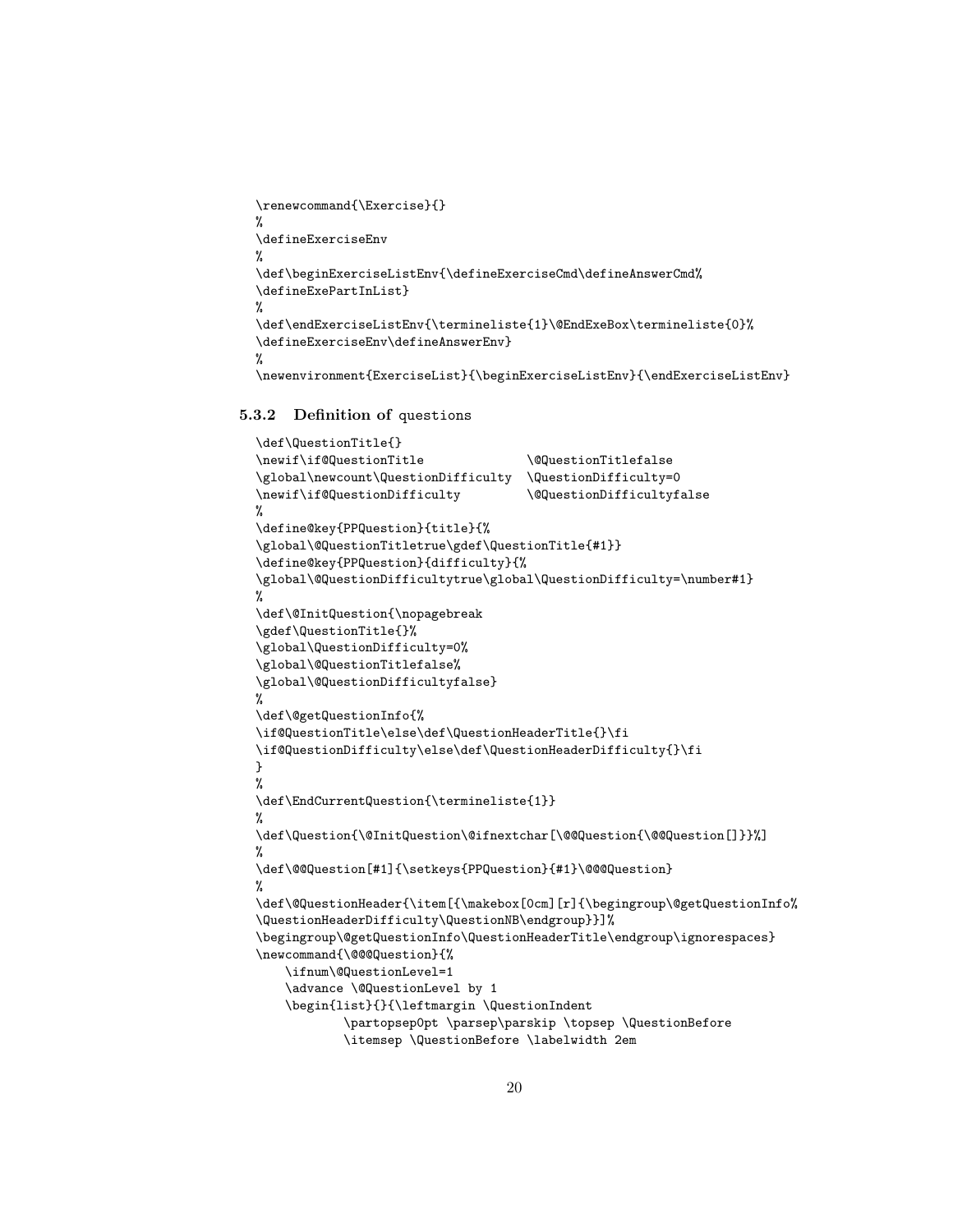```
\labelsep .33em
            \usecounter{Question}}
        \if@echapq
          \setcounter{Question}{\value{savedQuestion}}\global\@echapqfalse
        \fi
        \refstepcounter{Question}
        \@restoremathindent
        \@decalemathindent{\QuestionIndent}
        \@QuestionHeader
   \else
     \ifnum\@QuestionLevel=2
          \refstepcounter{Question}
          \@QuestionHeader
     \else
     \ifnum\@QuestionLevel>2
       \termineliste{2}
       \refstepcounter{Question}
       \@QuestionHeader
     \else
     \PackageError{exercise}{You don't respect the hierarchy of
         questions}{Verify the Question}
     \fi
   \fi
 \fi
}
```
#### <span id="page-20-0"></span>5.3.3 Definition of sub-questions and sub-sub-questions

Here a good factorization is possible, but I prefer readibility over efficacity.

```
\def\subQuestionTitle{}
\newif\if@subQuestionTitle\@subQuestionTitlefalse
\global\newcount\subQuestionDifficulty\subQuestionDifficulty=0
\newif\if@subQuestionDifficulty\@subQuestionDifficultyfalse
%
\define@key{PPsubQuestion}{title}{%
\gdef\subQuestionTitle{#1}\global\@subQuestionTitletrue}
\define@key{PPsubQuestion}{difficulty}{%
\global\@subQuestionDifficultytrue\global\subQuestionDifficulty=\number#1}
%
\def\@InitsubQuestion{\gdef\subQuestionTitle{}%
\global\subQuestionDifficulty=0%
\global\@subQuestionTitlefalse%
\global\@subQuestionDifficultyfalse}
%
\def\@getsubQuestionInfo{%
\if@subQuestionTitle\else\def\subQuestionHeaderTitle{}\fi
\if@subQuestionDifficulty\else\def\subQuestionHeaderDifficulty{}\fi
}
%
\def\EndCurrentsubQuestion{\termineliste{2}}
```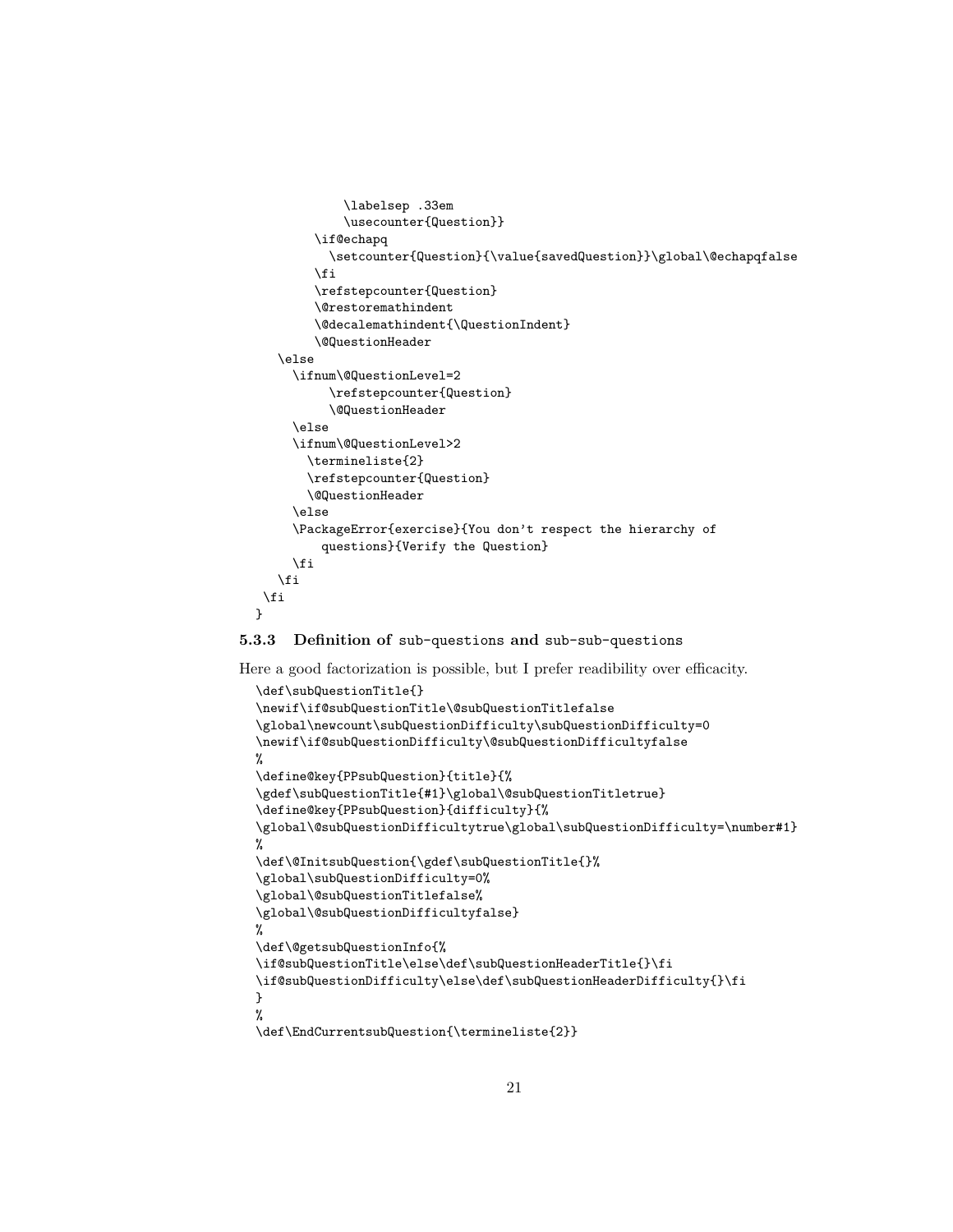```
%
\def\subQuestion{\@InitsubQuestion%
\@ifnextchar[\@@subQuestion{\@@subQuestion[]}}%]
\def\@@subQuestion[#1]{\setkeys{PPsubQuestion}{#1}\@@@subQuestion}
%
\def\@subQuestionHeader{\item[{\makebox[0cm][r]%
{\begingroup\@getsubQuestionInfo\subQuestionHeaderDifficulty%
\subQuestionNB\endgroup}}]%
\begingroup\@getsubQuestionInfo\subQuestionHeaderTitle\endgroup%
\ignorespaces}
\newcommand{\@@@subQuestion}{%
    \ifnum\@QuestionLevel=2
    \advance \@QuestionLevel by 1
    \begin{list}{}{\leftmargin \subQuestionIndent
            \partopsep0pt \parsep\parskip \topsep \subQuestionBefore
            \itemsep \subQuestionBefore \labelwidth 2em
            \labelsep .33em
            \usecounter{subQuestion}}
        \if@echapq
          \setcounter{subQuestion}{\value{savedsubQuestion}}%
          \global\@echapqfalse
        \fi
        \refstepcounter{subQuestion}
        \@restoremathindent
        \@decalemathindent{\subQuestionIndent}
        \@subQuestionHeader
   \else
     \ifnum\@QuestionLevel=3
          \refstepcounter{subQuestion}
          \@subQuestionHeader
     \else
     \ifnum\@QuestionLevel>3
       \termineliste{3}
       \refstepcounter{subQuestion}
       \@subQuestionHeader
     \else
     \PackageError{exercise}{You don't respect the hierarchy of
         subQuestion}{Verify the subQuestion}
     \fi
   \fi
 \fi
}
%
\def\subsubQuestionTitle{}
\newif\if@subsubQuestionTitle\@subsubQuestionTitlefalse
\global\newcount\subsubQuestionDifficulty\subsubQuestionDifficulty=0
\newif\if@subsubQuestionDifficulty\@subsubQuestionDifficultyfalse
%
\define@key{PPsubsubQuestion}{title}{%
```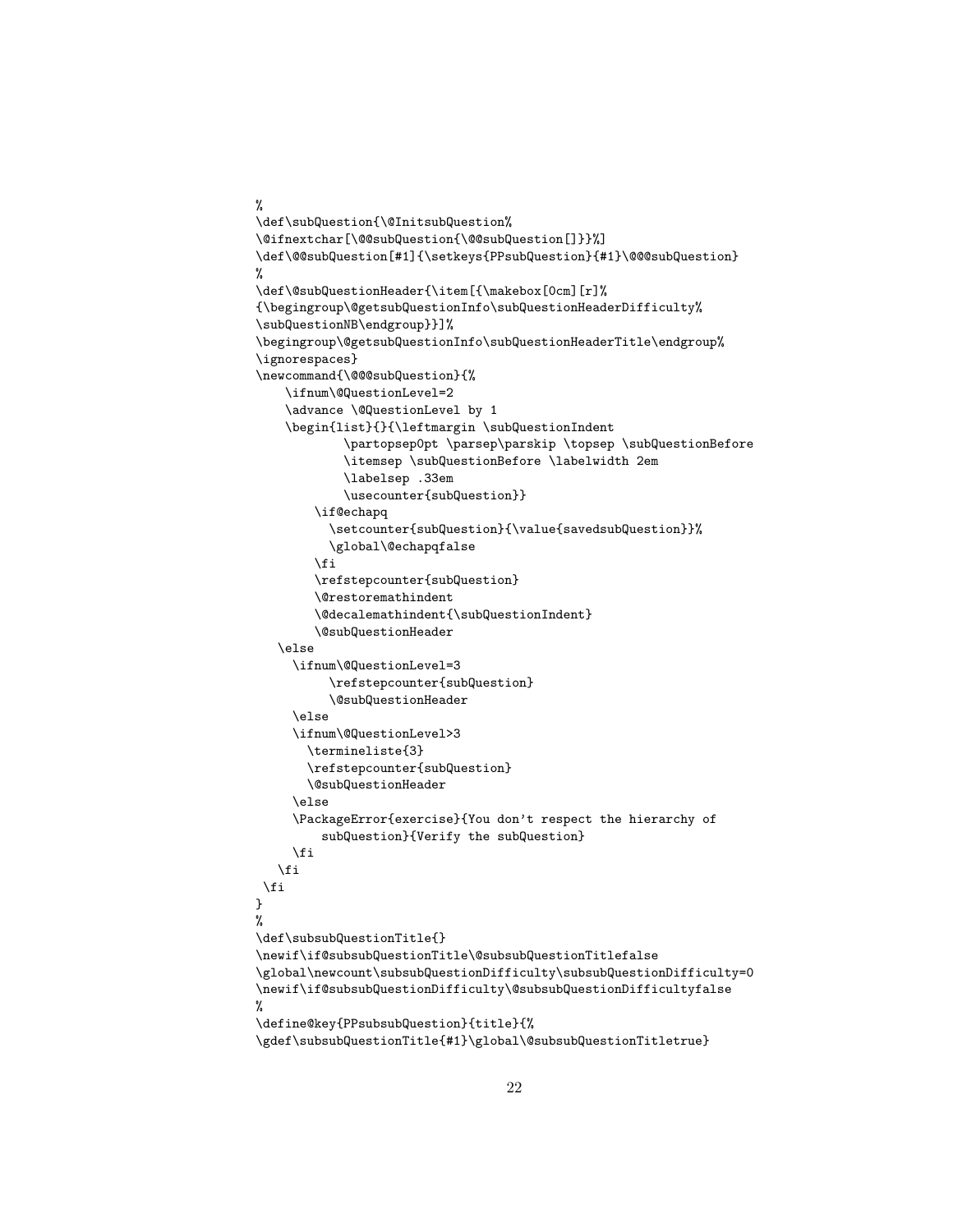```
\define@key{PPsubsubQuestion}{difficulty}{%
\global\@subsubQuestionDifficultytrue%
\global\subsubQuestionDifficulty=\number#1}
%
\def\@InitsubsubQuestion{\gdef\subsubQuestionTitle{}%
\global\subsubQuestionDifficulty=0%
\global\@subsubQuestionTitlefalse%
\global\@subsubQuestionDifficultyfalse}
%
\def\@getsubsubQuestionInfo{%
\if@subsubQuestionTitle\else\def\subsubQuestionHeaderTitle{}\fi
\if@subsubQuestionDifficulty\else\def\subsubQuestionHeaderDifficulty{}\fi
}
%
\def\EndCurrentsubsubQuestion{\termineliste{3}}
\def\subsubQuestion{\@InitsubsubQuestion%
\@ifnextchar[\@@subsubQuestion{\@@subsubQuestion[]}}%]
\def\@@subsubQuestion[#1]{\setkeys{PPsubsubQuestion}{#1}\@@@subsubQuestion}
%
\def\@subsubQuestionHeader{\item[{\makebox[0cm][r]%
{\begingroup\@getsubsubQuestionInfo\subsubQuestionHeaderDifficulty%
\subsubQuestionNB\endgroup}}]%
\begingroup\@getsubsubQuestionInfo\subsubQuestionHeaderTitle\endgroup%
\ignorespaces}
\newcommand{\@@@subsubQuestion}{%
    \ifnum\@QuestionLevel=3
    \advance \@QuestionLevel by 1
    \begin{list}{}{\leftmargin \subsubQuestionIndent
            \partopsep0pt \parsep\parskip \topsep \subsubQuestionBefore
            \itemsep \subsubQuestionBefore \labelwidth 2em
            \labelsep .33em
            \usecounter{subsubQuestion}}
        \if@echapq
          \setcounter{subsubQuestion}{\value{savedsubsubQuestion}}%
          \global\@echapqfalse
        \fi
        \refstepcounter{subsubQuestion}
        \@restoremathindent
        \@decalemathindent{\subsubQuestionIndent}
        \@subsubQuestionHeader
   \else
     \ifnum\@QuestionLevel=4
          \refstepcounter{subsubQuestion}
          \@subsubQuestionHeader
     \else
     \ifnum\@QuestionLevel>4
       \termineliste{4}
       \refstepcounter{subsubQuestion}
       \@subsubQuestionHeader
     \else
```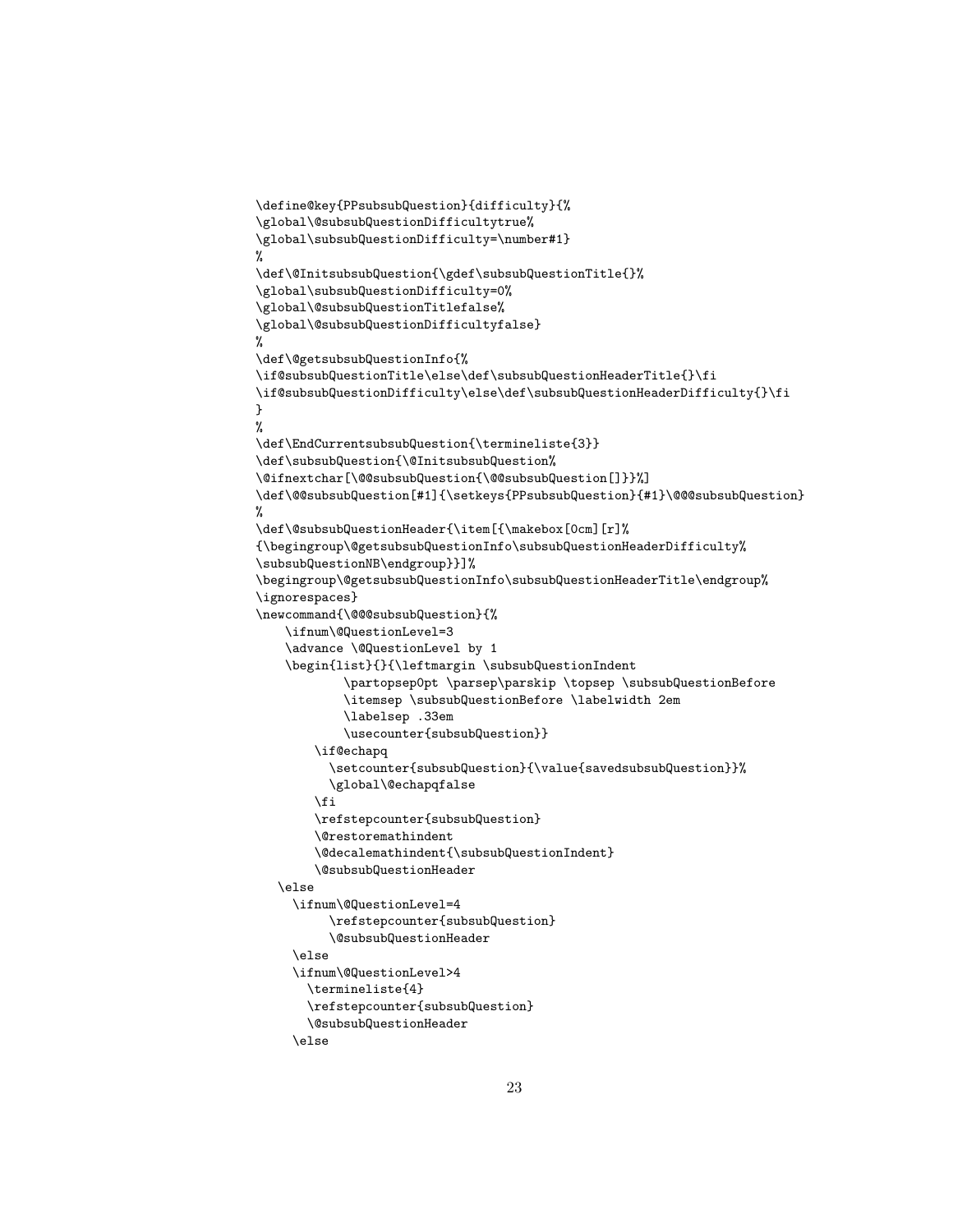```
\PackageError{exercise}{You don't respect the hierarchy of
         subsubQuestion}{Verify the subsubQuestion}
     \fi
   \fi
 \fi
}
```
### <span id="page-23-0"></span>5.3.4 Presentation of part (within an exercise)

```
\newif\if@ExePartStared \@ExePartStaredfalse
\newif\if@ExePartTitle \@ExePartTitlefalse
\newif\if@ExePartReName \@ExePartReNamefalse
\newif\if@ExePartDifficulty \@ExePartDifficultyfalse
\global\newcount\ExePartDifficulty \ExePartDifficulty=0
%
\def\theExePartDifficulty{\marker{\DifficultyMarker}{\ExePartDifficulty}}
%
\def\@InitExePart{\global\@echapqfalse%
\gdef\ExePartTitle{}%
\gdef\@ExePartName{}%
\global\ExePartDifficulty=0%
\global\@ExePartTitlefalse%
\global\@ExePartReNamefalse%
\global\@ExePartDifficultyfalse%
\setcounter{Question}{0}\termineliste{1}}
%
\define@key{PPExePart}{title}{\gdef\ExePartTitle{#1}%
\global\@ExePartTitletrue}
\define@key{PPExePart}{name}{\gdef\@ExePartName{#1}%
\global\@ExePartReNametrue}
\define@key{PPExePart}{difficulty}{\global\@ExePartDifficultytrue%
\global\ExePartDifficulty=\number#1}
%
\def\@getExePartInfo{%
\if@ExePartReName\def\ExePartName{\@ExePartName}\fi
\if@ExePartTitle\else\def\ExePartHeaderTitle{}\fi
\if@ExePartDifficulty\else\def\ExePartHeaderDifficulty{}\fi
\if@ExePartStared\def\ExePartHeaderNB{}\fi
}
%
\def\ExePart{\@InitExePart\@ifstar{\global\@ExePartStaredtrue\@ExePart}%
{\global\@ExePartStaredfalse\@ExePart}}
%
\def\@ExePart{\@ifnextchar[\@@ExePart{\@@ExePart[]}}%] for emacs
%
\def\@@ExePart[#1]{\setkeys{PPExePart}{#1}\@@@ExePart}
%
\newcommand{\@@@ExePart}{%
    \if@ExePartStared\else\refstepcounter{ExePart}\fi
    \begingroup\@getExePartInfo\@ExePartHeader\endgroup}
```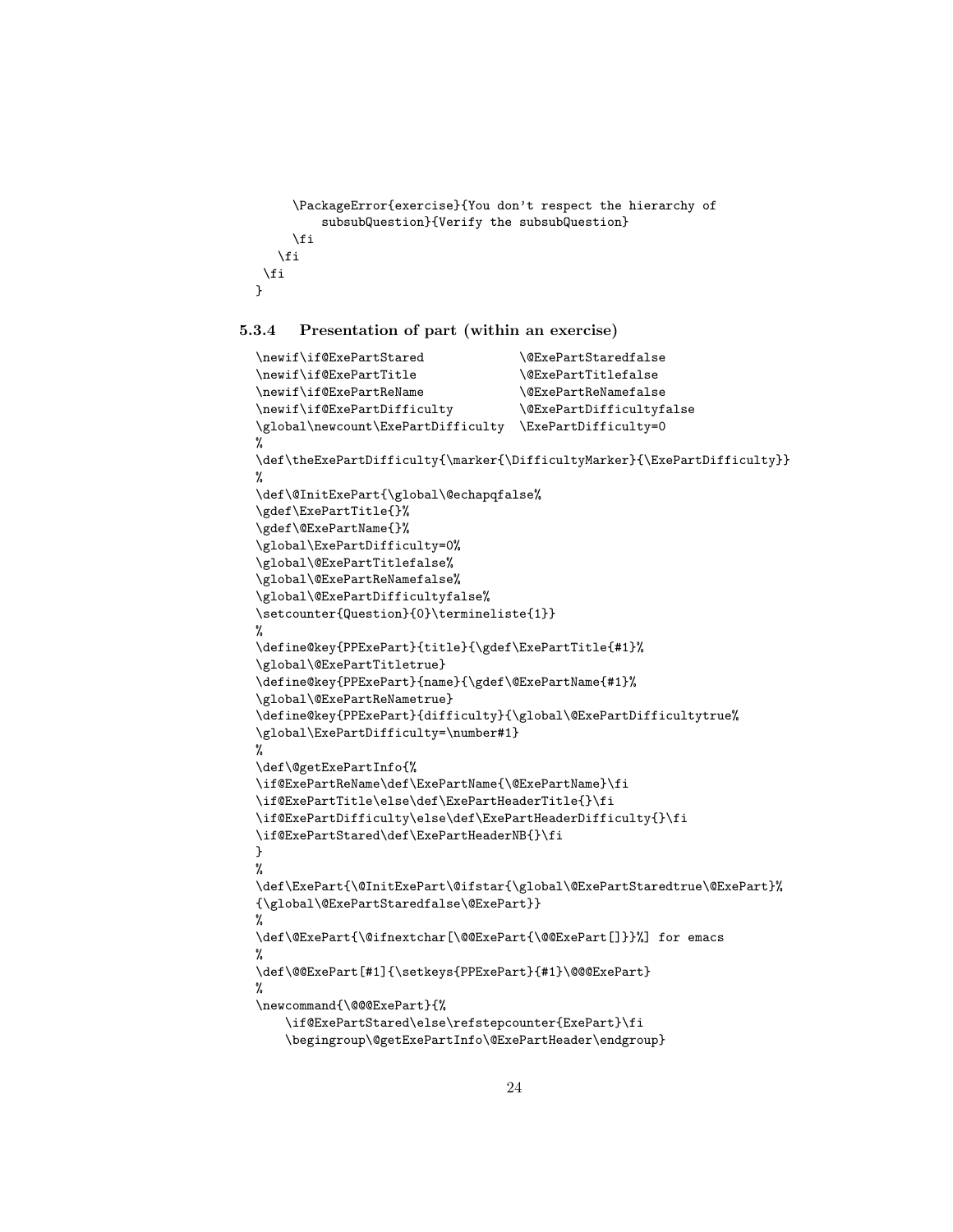<span id="page-24-0"></span>5.3.5 Presentation of answers

<span id="page-24-1"></span>%

```
\newbox\@Answerbox
%
%\changes{v1.3}{2009/03/26}{Header of answers are now correct.}
%
\newcommand{\AnswerHeader}{\medskip\centerline{\textbf{\AnswerName\ %\ExerciseHeaderNB}\smallskip}}
%
\newcommand{\AnswerListHeader}{\textbf{\AnswerListName\
        (\ExerciseListName\ \ExerciseHeaderNB)\ ---\ }}
%
% The commands for <Exercise> environment
%
\def\@InitAnswer{\@savemathindent\global\@echapqfalse%
\gdef\AnswerRef{}%
\global\@AnswerReffalse%
\gdef\AnswerNB{}%
\global\@AnswerNBfalse%
\setcounter{ExePart}{0}%
\setcounter{Question}{0}}
%
\def\@getAnswerInfo{%
\if@AnswerRef%
\def\theExercise{\ref{\AnswerRef}}%
\refstepcounter{Answer}%
\recordExerciseLabel{\AnswerRef-Answer}%
\else
\if@AnswerNB
\def\ExerciseTitle{}%
\def\ExerciseName{}%
\def\ExerciseOrigin{}%
\def\ExerciseType{}%
\ExerciseDifficulty=0%
\def\theExercise{\AnswerNB}%
\else
\if@AswLastExe
\else
\PackageWarning{Exercise}%
{An answer has no reference and no number}{}%
\def\AnswerHeaderRef{\AnswerName\ ???}%
\def\AnswerListHeaderRef{\AnswerName\ ???}%
\fi\fi\fi}
%
\newif\if@AnswerRef \@AnswerReffalse
\newif\if@AnswerNB \@AnswerNBfalse
%
\define@key{PPAnswer}{ref}{\global\@AnswerReftrue\gdef\AnswerRef{#1}}
```
\define@key{PPAnswer}{number}{\global\@AnswerNBtrue\gdef\AnswerNB{#1}}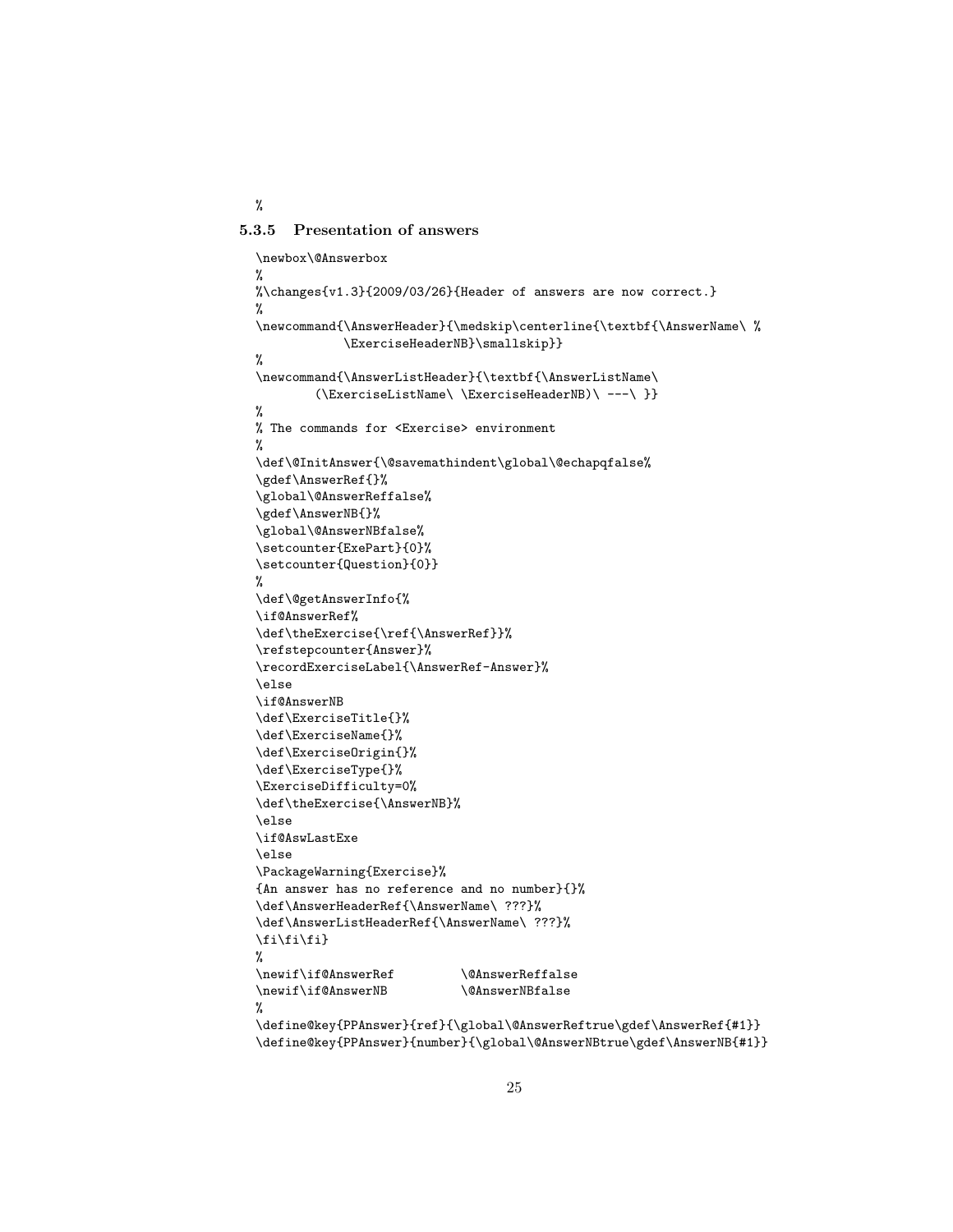```
%
\def\beginAnswerEnv{\@InitAnswer\@ifnextchar[\@@AnswerEnv{\@@AnswerEnv[]}}%]
%
\def\@@AnswerEnv[#1]{\setkeys{PPAnswer}{#1}%
\global\@Answertrue\@selectAnswer\@BeginExeBox\@@@AnswerEnv}
%
\newcommand{\@@@AnswerEnv}{%
    \pagebreak[1]\vskip\AnswerSkipBefore\@QuestionLevel1
    \begingroup\@getAnswerInfo\AnswerHeader\endgroup\AtBeginAnswer}
%
\gdef\endAnswerEnv{\termineliste{1}\@EndExeBox\termineliste{0}\vskip\AnswerSkipAfter}
%
\newenvironment{Answer}{}{}
\gdef\defineAnswerEnv{
    \gdef\@AnswerHeaderRef{\AnswerHeader}
    \renewenvironment{Answer}{\beginAnswerEnv}{\endAnswerEnv}}
%
\defineAnswerEnv
%
\def\AnswerCmd{\@InitAnswer\@ifnextchar[\@@AnswerCmd{\@@AnswerCmd[]}}
%
\def\@@AnswerCmd[#1]{\setkeys{PPAnswer}{#1}\@@@AnswerCmd}
%
\newcommand{\@@@AnswerCmd}{%
    \ifnum\@QuestionLevel=0
      \advance \@QuestionLevel by 1
      \begin{list}{}{\partopsep\Exepartopsep \labelsep\Exelabelsep
                     \itemsep \Exesep \parsep\Exeparsep
                     \topsep\Exetopsep \labelwidth\Exelabelwidth
                     \leftmargin\Exeleftmargin
                     \rightmargin\Exerightmargin }
%% \refstepExecounter
    \else
      \termineliste{1}\@EndExeBox
    \left\{ \frac{f}{f} \right\}\global\@Answertrue\@selectAnswer\@BeginExeBox%
        \item[\bgroup\@getAnswerInfo\AnswerListHeader\egroup]\AtBeginAnswer\ignorespaces
}
%
\def\defineAnswerCmd{\gdef\@AnswerHeaderRef{\AnswerListHeader}%
\def\Answer{\AnswerCmd}}
```
#### <span id="page-25-0"></span>5.3.6 Exercises selection

```
\newif\if@ShipThisExercise \@ShipThisExercisetrue
\newif\if@@ShipThisExercise \@@ShipThisExercisetrue
\newif\if@ExerciseSelected \@ExerciseSelectedtrue
\newif\if@ShipThisAnswer \@ShipThisAnswertrue
\newif\if@@ShipThisAnswer \@@ShipThisAnswertrue
```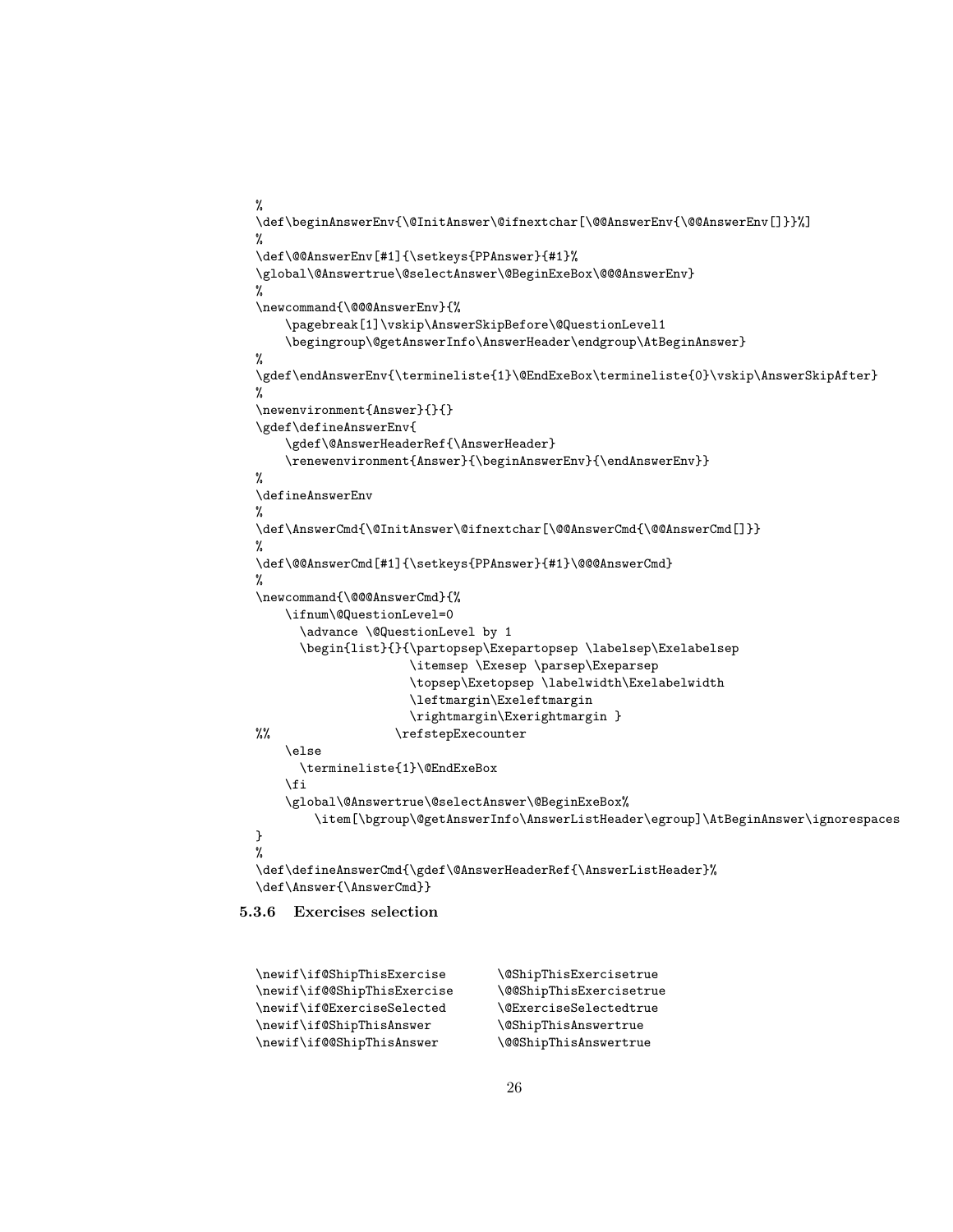```
\newif\if@ExeSelectExam \@ExeSelectExamfalse
\newif\if@ExeSelectYear \@ExeSelectYearfalse
\newif\if@ExeSelectDifficulty \@ExeSelectDifficultyfalse
\newif\if@ExeSelectOrigin \@ExeSelectOriginfalse
\newif\if@ExeSelectClass \@ExeSelectClassfalse
\newif\if@ExeSelectType \@ExeSelectTypefalse
\newif\if@ExeSelectLabel \@ExeSelectLabelfalse
\define@key{PPExerciseSelect}{exam}%
{\global\@ExeSelectExamtrue\gdef\ExerciseSelectExam{#1}}
\define@key{PPExerciseSelect}{year}%
{\global\@ExeSelectYeartrue\gdef\ExerciseSelectYear{#1}}
\define@key{PPExerciseSelect}{difficulty}%
{\global\@ExeSelectDifficultytrue\gdef\ExerciseSelectDifficulty{#1}}
\define@key{PPExerciseSelect}{type}%
{\global\@ExeSelectTypetrue\gdef\ExerciseSelectType{#1}}
\define@key{PPExerciseSelect}{origin}%
{\global\@ExeSelectOrigintrue\gdef\ExerciseSelectOrigin{#1}}
\define@key{PPExerciseSelect}{class}%
{\global\@ExeSelectClasstrue\gdef\ExerciseSelectClass{#1}}
\define@key{PPExerciseSelect}{label}%
{\global\@ExeSelectLabeltrue\gdef\ExerciseSelectLabel{#1}}
\newcommand{\ExerciseStopSelect}{
    \@ExeSelectExamfalse
    \@ExeSelectYearfalse
    \@ExeSelectDifficultyfalse
    \@ExeSelectTypefalse
    \@ExeSelectOriginfalse
    \@ExeSelectClassfalse
    \@ExeSelectLabelfalse
    \@ExeSelectTypefalse
}
\newcommand{\ExerciseSelect}{\@ifstar{\global\@ExerciseSelectedfalse\@ExerciseSelect}{\global\@
\newcommand{\@ExerciseSelect}[1][]{\setkeys{PPExerciseSelect}{#1}}
\def\@selectExercise{%
    \global\@ShipThisExercisetrue
    \global\@@ShipThisExercisefalse
    \if@ExeSelectExam
    \@for\@exam:=\ExerciseSelectExam\do
```

```
{\ifthenelse{\equal{\@exam}{\ExerciseExam}}{
       \global\@@ShipThisExercisetrue
   }{}
}
\if@@ShipThisExercise\else\@ShipThisExercisefalse\fi
\global\@@ShipThisExercisefalse
\fi
%
```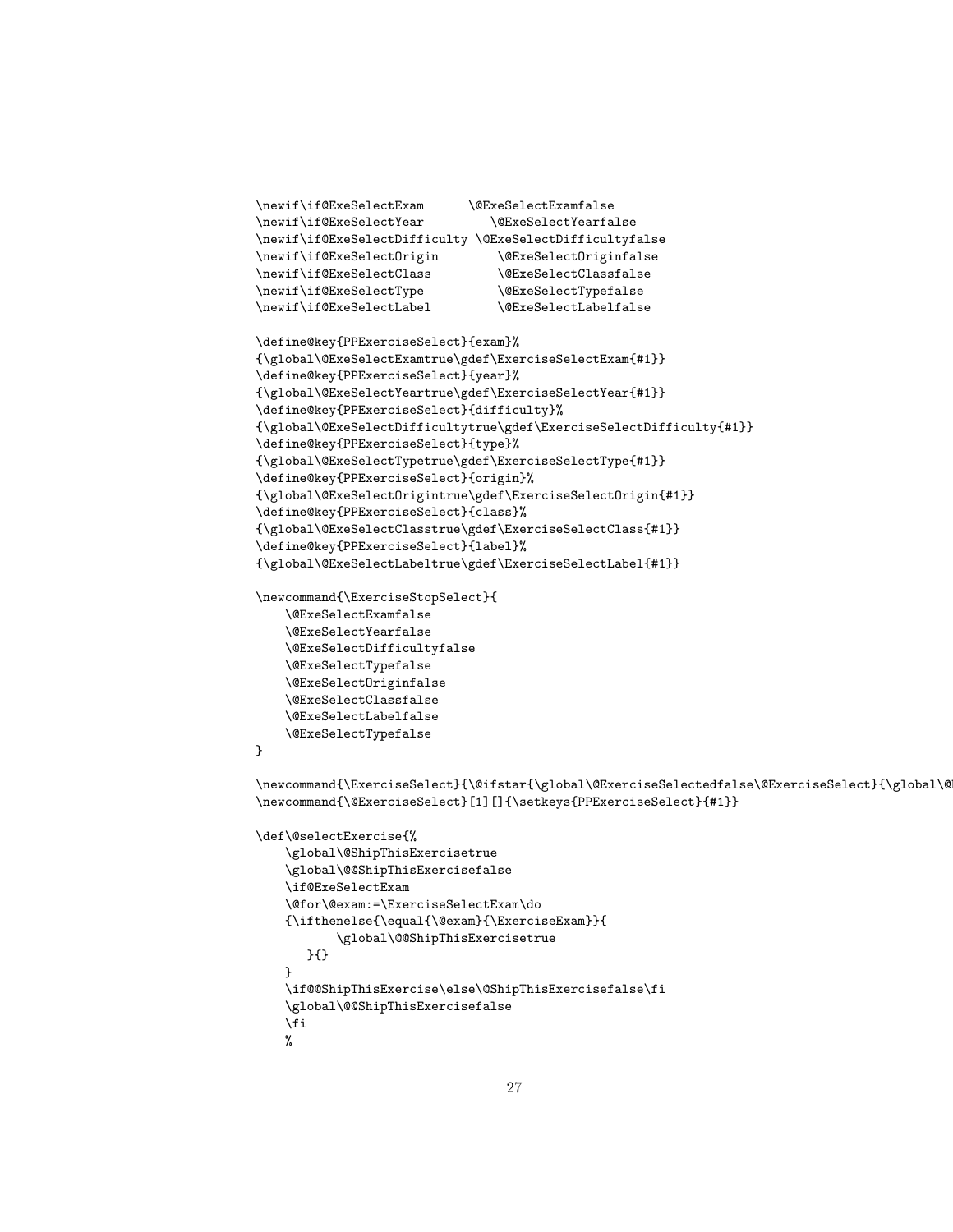```
\if@ExeSelectYear
\@for\@year:=\ExerciseSelectYear\do
{ \ifthenelse{\equal{\@year}{\ExerciseYear}}{
        \global\@@ShipThisExercisetrue
    }{}
}
\if@@ShipThisExercise\else\@ShipThisExercisefalse\fi
\global\@@ShipThisExercisefalse
\fi
%
\if@ExeSelectDifficulty
\@for\@difficulty:=\ExerciseSelectDifficulty\do
{ \ifthenelse{\equal{\@difficulty}{\ExerciseDifficulty}}{
        \global\@@ShipThisExercisetrue
    }{}
}
\if@@ShipThisExercise\else\@ShipThisExercisefalse\fi
\global\@@ShipThisExercisefalse
\fi
%
\if@ExeSelectOrigin
\@for\@origin:=\ExerciseSelectOrigin\do
{ \ifthenelse{\equal{\@origin}{\ExerciseOrigin}}{
        \global\@@ShipThisExercisetrue
    }{}
}
\if@@ShipThisExercise\else\@ShipThisExercisefalse\fi
\global\@@ShipThisExercisefalse
\fi
%
\if@ExeSelectClass
\@for\@origin:=\ExerciseSelectClass\do
{ \ifthenelse{\equal{\@origin}{\ExerciseClass}}{
        \global\@@ShipThisExercisetrue
    }{}
}
\if@@ShipThisExercise\else\@ShipThisExercisefalse\fi
\global\@@ShipThisExercisefalse
\fi
%
\if@ExeSelectLabel
\@for\@label:=\ExerciseSelectLabel\do
{ \ifthenelse{\equal{\@label}{\ExerciseLabel}}{
        \global\@@ShipThisExercisetrue
    }{}
}
\if@@ShipThisExercise\else\@ShipThisExercisefalse\fi
\global\@@ShipThisExercisefalse
\fi
%
```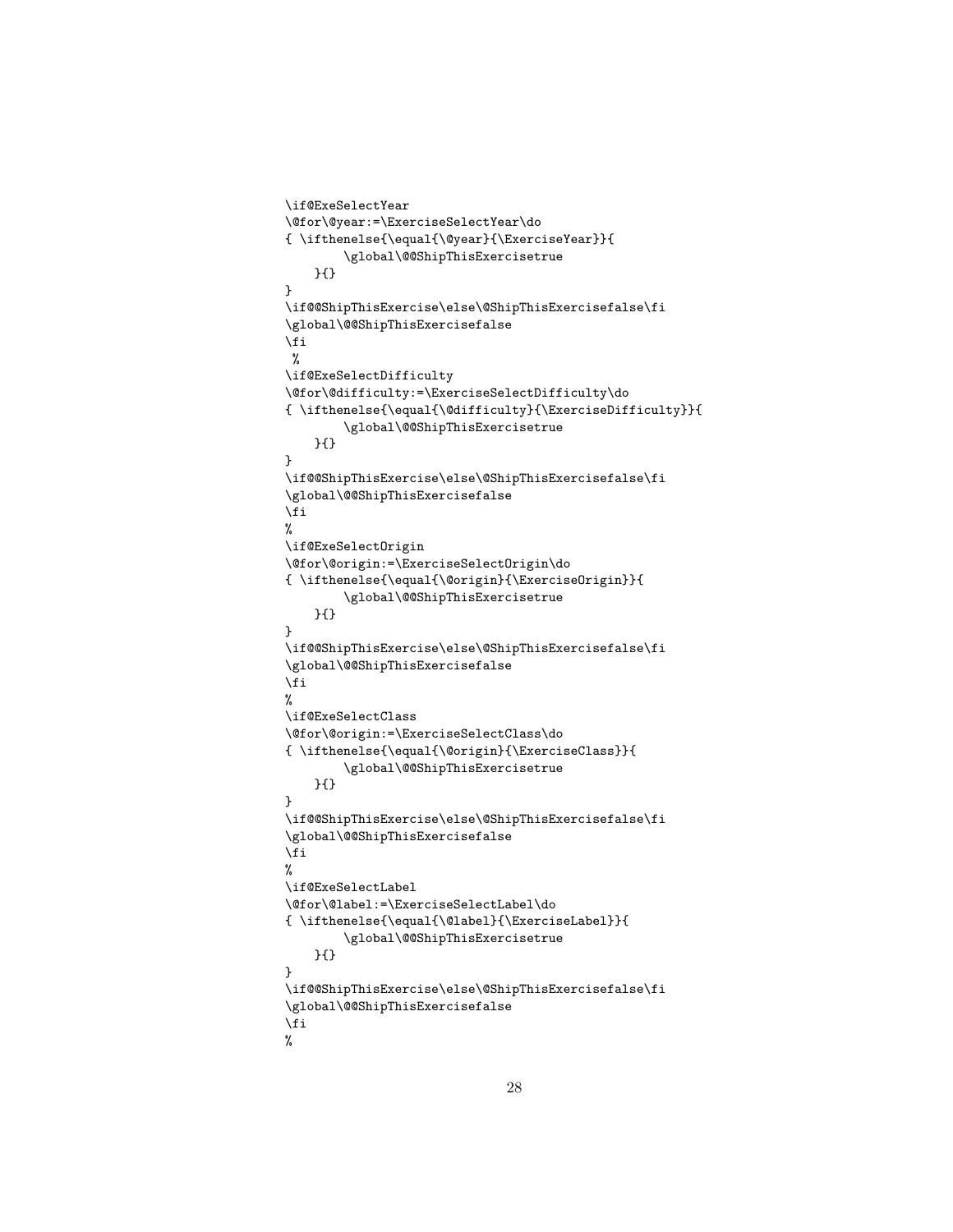```
\if@ExeSelectType
    \@for\@type:=\ExerciseSelectType\do
    { \ifthenelse{\equal{\@type}{\ExerciseType}}{
            \global\@@ShipThisExercisetrue
        }{}
    }
    \if@@ShipThisExercise\else\@ShipThisExercisefalse\fi
    \global\@@ShipThisExercisefalse
    \fi
    \if@ExerciseSelected\else\if@ShipThisExercise\global\@ShipThisExercisefalse\else\global\@ShipThisExercisetrue\fi\fi
}
\def\@selectAnswer{%
    \global\@ShipThisAnswertrue
    \global\@@ShipThisAnswerfalse
    %
    \if@ExeSelectLabel
    \@for\@label:=\ExerciseSelectLabel\do
    { \ifthenelse{\equal{\@label}{\AnswerRef}}{
            \global\@@ShipThisAnswertrue
        }{}
    }
    \if@@ShipThisAnswer\else\@ShipThisAnswerfalse\fi
    \global\@@ShipThisAnswerfalse
    \fi
    \if@ExerciseSelected\else\if@ShipThisAnswer\global\@ShipThisAnswerfalse\else\global\@ShipTh
}
```
### <span id="page-28-0"></span>5.3.7 Some extra stuff

```
\newcommand{\ExeText}{\setcounter{savedQuestion}{\value{Question}}%
\termineliste{1}\@echapqtrue}
```
#### <span id="page-28-1"></span>5.3.8 Secret stuff

```
%
% Il est possible de pr\tilde{A}Csenter un niveau de sectionnement sur
% deux colonnes avec la commande \colonnesLevel
\gamma\newcount\colonnesLevel \colonnesLevel=-10
\newskip\tempskipa
\newskip\tempskipb
\def\deuxcolonnes{\tempskipa=\multicolsep\colonnesLevel=\@QuestionLevel
\ifcase\@QuestionLevel \multicolsep=\QuestionBefore %
\or
\multicolsep=\subQuestionBefore\or\multicolsep=\subsubQuestionBefore\fi%
\begin{multicols}{2}}
%
% Tenir compte de l'option fleqn
%
\@ifundefined{if@fleqn}{\newif\if@fleqn\@fleqnfalse}{}
%
\newlength{\@savedmathindent}
```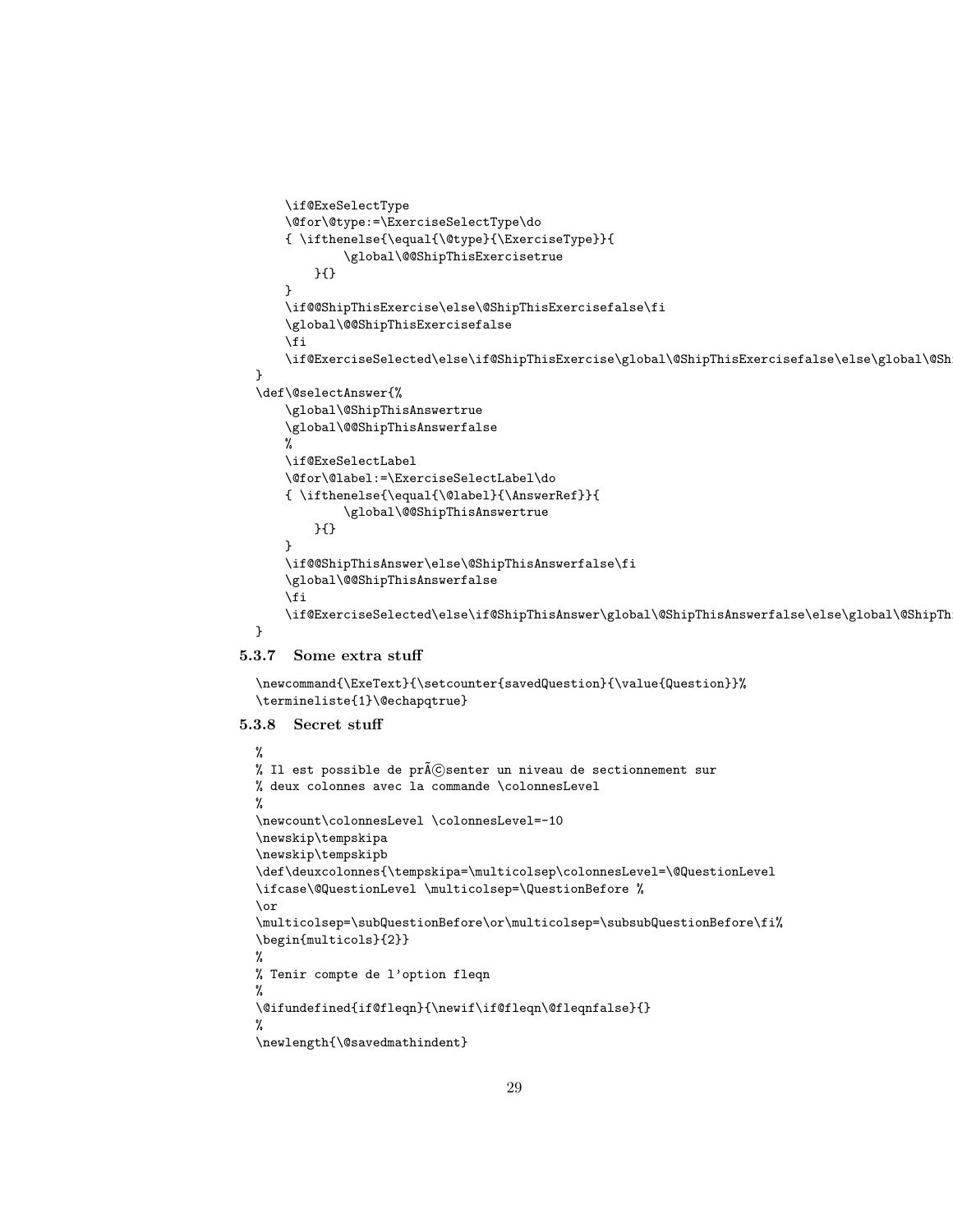```
\newcommand{\@savemathindent}{\relax}
\newcommand{\@decalemathindent}[1]{\relax}
\newcommand{\\@restoremathindent}{\relax}\if@fleqn %
  \verb|\remewcommand{{\@savemathindent}{\setminus}{{\@savemathindent}}|\renewcommand{\@decalemathindent}[1]{\addtolength{\mathindent}{#1}}
  \renewcommand{\@restoremathindent}{\setlength{\mathindent}{\@savedmathindent}}
\else
  \renewcommand{\@savemathindent}{\relax}
  \renewcommand{\@decalemathindent}[1]{\relax}
  \renewcommand{\@restoremathindent}{\relax}
\fi
```
#### <span id="page-29-0"></span>5.4 The \renewcounter command

This commands is the equivalent of the well–known \renewcommand, but for counter. It allows you to redefine the Exercise counter, in order to reset it at each chapter (for example).

```
\def\renewcounter#1{%
    \@ifundefined{c@#1}
    {\@latex@error{counter #1 undefined}\@ehc}%
    \relax
    \let\@ifdefinable\@rc@ifdefinable
    \@ifnextchar[{\@newctr{#1}}{}}
\def\ext@exercise{loe}
\newcommand{\ExerciseLevelInToc}[1]{\def\toc@exercise{#1}}
\ExerciseLevelInToc{exercise}
\newcommand{\ListOfExerciseInToc}{\def\ext@exercise{toc}\ExerciseLevelInToc{paragraph}}
\newcommand\listofexercises{%
    \section*{\listexercisename}%
    \@mkboth{\MakeUppercase\listexercisename}%
    {\MakeUppercase\listexercisename}%
    \@starttoc{\ext@exercise}%
}
\newcommand*\l@exercise{\@dottedtocline{2}{1.5em}{2.3em}}
```
## Index

For entries in type-writer font, numbers written in italic refer to the page where the corresponding entry is described; numbers underlined refer to the definition; numbers in roman refer to the pages where the entry is used.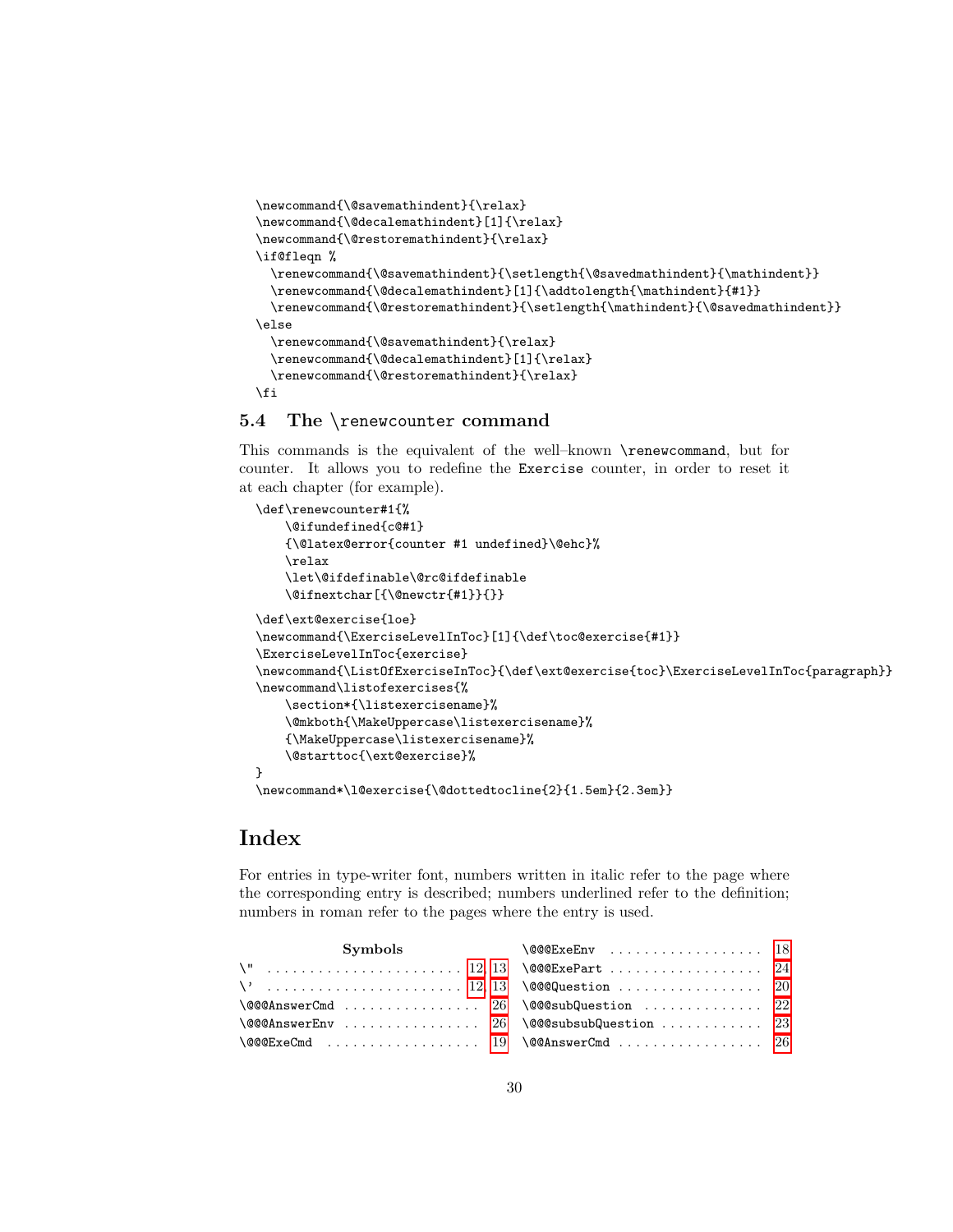| \@@AnswerEnv                                                   | 26 | $\text{QExePartTitlefalse}$                                 | 24 |
|----------------------------------------------------------------|----|-------------------------------------------------------------|----|
|                                                                | 19 | \@ExePartTitletrue                                          | 24 |
| \@@ExeEnv                                                      | 18 | $\text{VEx}$ eReNamefalse  16, 17                           |    |
| $\sqrt{$ @ExePart                                              | 24 | $\Q$ ExeReNametrue                                          | 17 |
|                                                                | 20 | $\text{QExeSelectClassfalse}$                               | 27 |
| \@@ShipThisAnswerfalse                                         | 29 | $\text{QExeSelect}$ Classtrue                               | 27 |
| $\setminus$ @@ShipThisAnswertrue  26, 29                       |    | \@ExeSelectDifficultyfalse                                  | 27 |
| $\verb+\@ShipThisExercise false  ?7-29$                        |    | \@ExeSelectDifficultytrue                                   | 27 |
| $\setminus$ @@ShipThisExercisetrue  26-29                      |    | \@ExeSelectExamfalse                                        | 27 |
| \@@subQuestion                                                 | 22 | $\text{CExeSelectExamtrue}$                                 | 27 |
| \@@subsubQuestion                                              | 23 | $\texttt{QExeSelectLabelfalse}$                             | 27 |
| \@AnswerCounter                                                | 14 | $\text{QExeSelectLabeltrue} \dots \dots \dots$              | 27 |
| \@AnswerDelayfalse                                             | 11 | \@ExeSelectOriginfalse                                      | 27 |
| \@AnswerDelaytrue                                              | 11 | \@ExeSelectOrigintrue                                       | 27 |
| \@AnswerHeaderRef                                              | 26 | \@ExeSelectTypefalse                                        | 27 |
| \@AnswerNBfalse                                                | 25 | \@ExeSelectTypetrue                                         | 27 |
| \@AnswerNBtrue                                                 | 25 | \@ExeSelectYearfalse                                        | 27 |
| \@Answer0utputfalse                                            | 11 | $\text{QExeSelect}$ Yeartrue                                | 27 |
| \@Answer0utputtrue                                             | 11 | $\text{CExeStrategy}$ 17, 19                                |    |
| \@AnswerReffalse                                               | 25 | <b>\@ExeStaredtrue</b>                                      | 19 |
| \@AnswerReftrue                                                | 25 | $\text{CE}$ xeTitlefalse  16, 17                            |    |
| \@Answerbox                                                    | 25 | \@ExeTitletrue                                              | 17 |
| $\text{Nanswerfalse}$ 16, 18, 19                               |    | $\text{QExeTypefalse}$ 16, 17                               |    |
| \@Answertrue                                                   | 26 | \@ExeTypetrue                                               | 17 |
| \@AswLastExefalse                                              | 11 | $\text{CExeYearfalse}$ 16, 17                               |    |
| \@AswLastExetrue                                               | 11 | <b>\@ExeYeartrue</b>                                        | 17 |
| $\text{QBeginExeBox} \dots \dots \dots \dots \quad 18, 19, 26$ |    | $\text{QExercisesCounter} \dots 14, 17, 18$                 |    |
| \@DelayAnswerBox                                               | 18 | $\text{QExercises.}$                                        | 11 |
| \@DelayExerciseBox                                             | 18 | \@ExerciseDelaytrue                                         | 11 |
| $\text{QEndExeBox} \dots \dots \dots \dots \quad 18-20, 26$    |    |                                                             |    |
|                                                                | 19 | $\text{QExercisesOutputStream}$                             | 11 |
| $\text{CE}$ xeDifficultyfalse  16, 17                          |    | $\text{QExerciseOutput}$ rue                                | 11 |
| \@ExeDifficultytrue                                            | 17 | \@ExerciseSelect                                            | 27 |
| $\text{CExeExamfalse}$ 16, 17                                  |    | \@ExerciseSelectedfalse                                     | 27 |
| $\QExeExamtrue$                                                | 17 | $\text{QExercisesSelectedtrue} \dots 26, 27$                |    |
| $\text{QExelabelfalse}$ 16, 18                                 |    | $\text{CE}$ xercisebox  16, 18                              |    |
| \@ExeLabeltrue                                                 | 17 | $\text{QInitAnswer} \dots \dots \dots \dots \dots \ 25, 26$ |    |
|                                                                | 17 | $\text{QInitExe}$ 17-19                                     |    |
| <b>\@ExeNBtrue</b>                                             | 17 | <b>\@InitExePart</b>                                        | 24 |
| $\text{QExeOriginalse}$ 16, 17                                 |    | \@InitQuestion                                              | 20 |
| \@ExeOrigintrue                                                | 17 | $\text{QInitsubQuestion}$ 21, 22                            |    |
| \@ExePart                                                      | 24 | \@InitsubsubQuestion                                        | 23 |
| \@ExePartDifficultyfalse                                       | 24 | \@QuestionDifficultyfalse                                   | 20 |
| \@ExePartDifficultytrue                                        | 24 | \@QuestionDifficultytrue                                    | 20 |
| $\text{CExePartHeader}$ 19, 24                                 |    | $\text{QQuestionHeader}$ 20, 21                             |    |
| <b>\@ExePartName</b>                                           | 24 | $\text{Q}} = \{18, 19-23, 26, 29\}$                         |    |
| \@ExePartReNamefalse                                           | 24 | \@QuestionTitlefalse                                        | 20 |
| \@ExePartReNametrue                                            | 24 | \@QuestionTitletrue                                         | 20 |
| \@ExePartStaredfalse                                           | 24 | \@ShipThisAnswerfalse                                       | 29 |
| \@ExePartStaredtrue                                            | 24 | $\sqrt{\text{QShipThisAnswertrue}}$ 26, 29                  |    |
|                                                                |    |                                                             |    |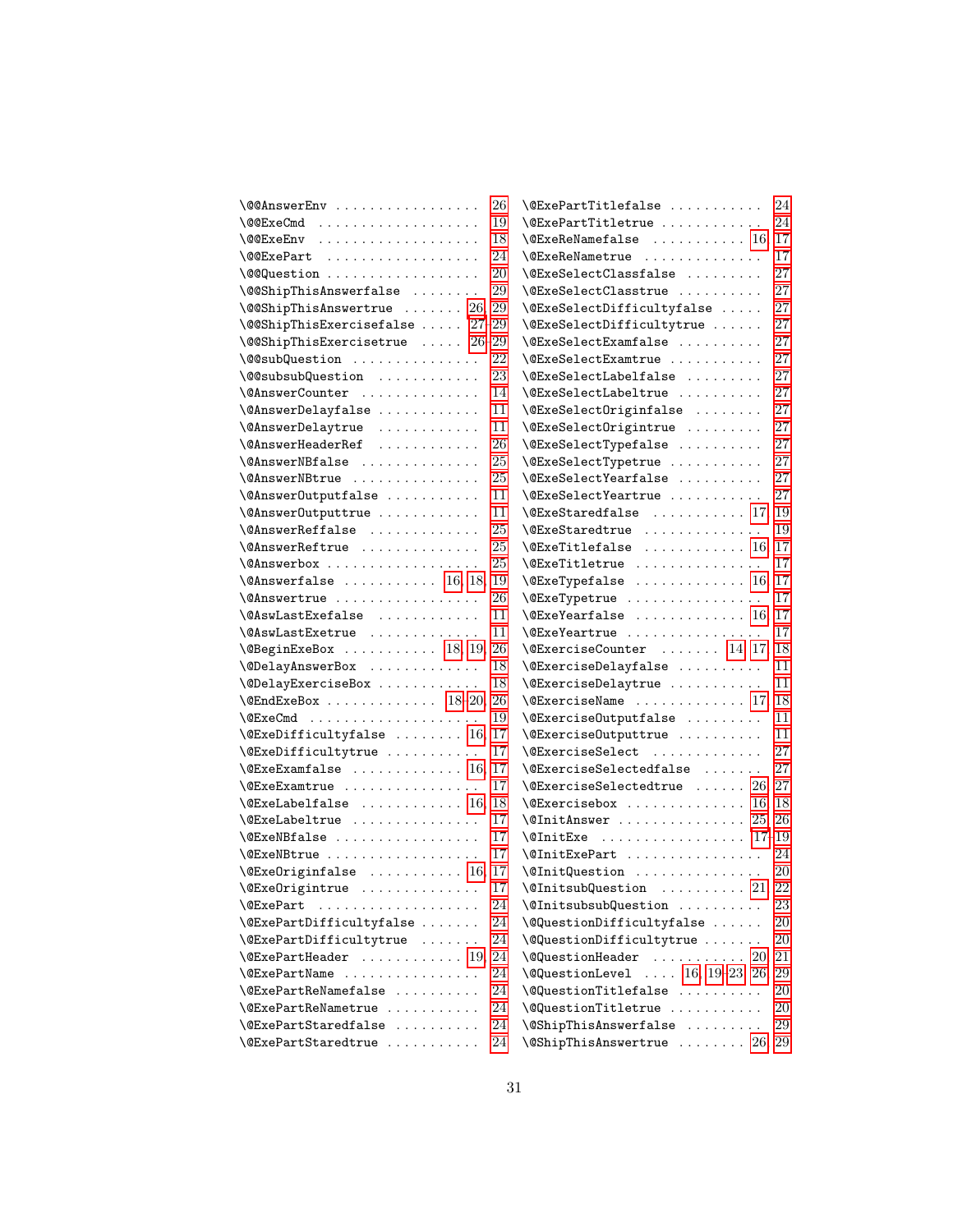| $\setminus$ @ShipThisExercisefalse $27-29$                                                              |
|---------------------------------------------------------------------------------------------------------|
| $\sqrt{\text{QShipThisExercise}}$ 26, 27, 29                                                            |
| $\text{QShowLabelfalse}$ 11                                                                             |
| $\text{QShowLabel true} \dots \dots \dots \dots \dots \quad 11$                                         |
| $\sqrt{$ currentlabel<br>18                                                                             |
| $\text{Qdecalemath>math$ $21-23, 30$                                                                    |
| $\text{led}$ difficulty  28                                                                             |
| $\texttt{\textbackslash}\mathbb{Q}$ dottedtocline  30                                                   |
| $\text{Qechapqfalse}$ 16, 17, 21-25                                                                     |
| \@echapqtrue<br>29                                                                                      |
| -30                                                                                                     |
| $\sqrt{e}$ exam  27                                                                                     |
| $\setminus$ Ofirstoffive  14                                                                            |
|                                                                                                         |
| $\text{QgetAnswerInfo} \dots \dots \dots \dots \ 25, 26$                                                |
| $\text{QgetExePartInfo} \dots \dots \dots \dots \ 24$                                                   |
| \@getExerciseInfo  18, 19<br>\@getQuestionInfo  20                                                      |
|                                                                                                         |
| $\text{QgetsubQuestionInfo}$ 21, 22                                                                     |
| $\text{QgetsubSubQuestionInfo}$ 23                                                                      |
| $\setminus$ @ifdefinable  30                                                                            |
| $\sqrt{q}$ ifpackageloaded  12, 14                                                                      |
| $\Delta$ label  28, 29                                                                                  |
| $\text{Valuex@error}$ 30                                                                                |
| $\text{Qmkboth}$ 30                                                                                     |
| $\texttt{\textbackslash} \mathbb{C}$ newctr $\ldots \ldots \ldots \ldots \ldots \ldots \ldots \quad 30$ |
|                                                                                                         |
| $\sqrt{c}$ c@ifdefinable<br>30                                                                          |
| $\text{Vectoremathindent} \dots \dots 21-23, 30$                                                        |
| $\sqrt{Q}$ savedmathindent $29, 30$                                                                     |
| $\sqrt{Q}$ savemathindent  17, 25, 30                                                                   |
| $\text{VoselectAnswer}$ 26, 29                                                                          |
| $\text{Voselect}$ Exercise  18, 19, 27                                                                  |
| \@setAnswerref<br>14                                                                                    |
| 30<br>\@starttoc                                                                                        |
| $\verb+\@subQuestionDifficultyfalse  21$                                                                |
| \@subQuestionDifficultytrue<br>21                                                                       |
| 22<br>\@subQuestionHeader                                                                               |
| 21<br>\@subQuestionTitlefalse                                                                           |
| 21<br>\@subQuestionTitletrue                                                                            |
| \@subsubQuestionDifficultyfalse.                                                                        |
| 22,<br>23<br>.                                                                                          |
| \@subsubQuestionDifficultytrue<br>23<br>$\ddot{\phantom{0}}$                                            |
| \@subsubQuestionHeader<br>23                                                                            |
| $\setminus$ @subsubQuestionTitlefalse  22,<br>23                                                        |
| \@subsubQuestionTitletrue<br>22                                                                         |
| 15                                                                                                      |
| \@type<br>29                                                                                            |
| <b>\@year</b><br>28                                                                                     |
| 13                                                                                                      |
|                                                                                                         |

| $\setminus$ 12, 13, 15, 16, 19, 25                                         |  |
|----------------------------------------------------------------------------|--|
| $\mathbf{A}$                                                               |  |
| $\Delta$ ddcontentsline  19                                                |  |
| $\lambda$ all@Answerbox  16, 18                                            |  |
| $\lambda$ 110Exercisebox  16, 18                                           |  |
| $\Lambda$ swer  26                                                         |  |
|                                                                            |  |
| $\Lambda$ nswerHeader $25, 26$                                             |  |
| $\verb \AnswerHeaderRef   \dots   \dots   25$                              |  |
| $\Lambda$ nswerListHeader  25, 26                                          |  |
| $\Lambda$ nswerListHeaderRef $25$                                          |  |
| $\Lambda$ nswerListName  12, 13, 25                                        |  |
| $\Lambda$ nswer $\Lambda$ ame  12, 13, 25                                  |  |
| $\Lambda$ nswerNB $25$                                                     |  |
| $\Lambda$ swerRef  25, 29                                                  |  |
| $\Lambda$ nswer $\text{SkipAfter}$ 13, 26                                  |  |
| $\Lambda$ swerSkipBefore  13, 26                                           |  |
| $\lvert \text{ArticleOf} \ldots \ldots \ldots \ldots \rvert 12, 13$        |  |
| $\lambda$ tBeginAnswer  15, 26                                             |  |
| $\lambda t$ Begin $\texttt{Exercise} \dots \dots \dots \dots \dots 15, 19$ |  |

# B

| $\{\texttt{baselineskip}\ \dots \dots \dots \dots \quad 13$                                   |  |
|-----------------------------------------------------------------------------------------------|--|
| $\begin{bmatrix} \texttt{begin}} \texttt{AnswerEnv} \ \ldots \ \ldots \ \ldots \end{bmatrix}$ |  |
| $\begin{bmatrix} \begin{array}{ccc} \texttt{18,19} \end{array} \end{bmatrix}$                 |  |
| $\begin{bmatrix} \texttt{begin} \dots & \dots & 20 \end{bmatrix}$                             |  |
|                                                                                               |  |
|                                                                                               |  |

# C

| ١c                                                      | 13 |
|---------------------------------------------------------|----|
| \captionsdutch                                          | 12 |
| \captionsfrenchb                                        | 12 |
| \captionsgerman                                         | 12 |
| \captionsitalian                                        | 12 |
|                                                         | 13 |
| \captionsportugese                                      | 13 |
| $\cap$ stionsrussian                                    | 13 |
| $\cap$ saptionsspanish                                  | 12 |
| $\verb \centerline  \dots  \dots 15, 25$                |    |
|                                                         | 25 |
| $\verb \colomesLevel            16, 29$                 |    |
| $\{\texttt{csname} \dots \dots \dots \dots \dots \dots$ | 14 |
|                                                         |    |
| D                                                       |    |
| \Declare0ption                                          | 11 |

| $\Delta$                                               |  |  |  |  |  |  |
|--------------------------------------------------------|--|--|--|--|--|--|
| $\define@key \ldots$ 17, 20-25, 27                     |  |  |  |  |  |  |
| $\text{defineAnswerCmd} \ldots \ldots \ldots \ 20, 26$ |  |  |  |  |  |  |
| $\defineAnswerEnv \dots \dots \ 20, 26$                |  |  |  |  |  |  |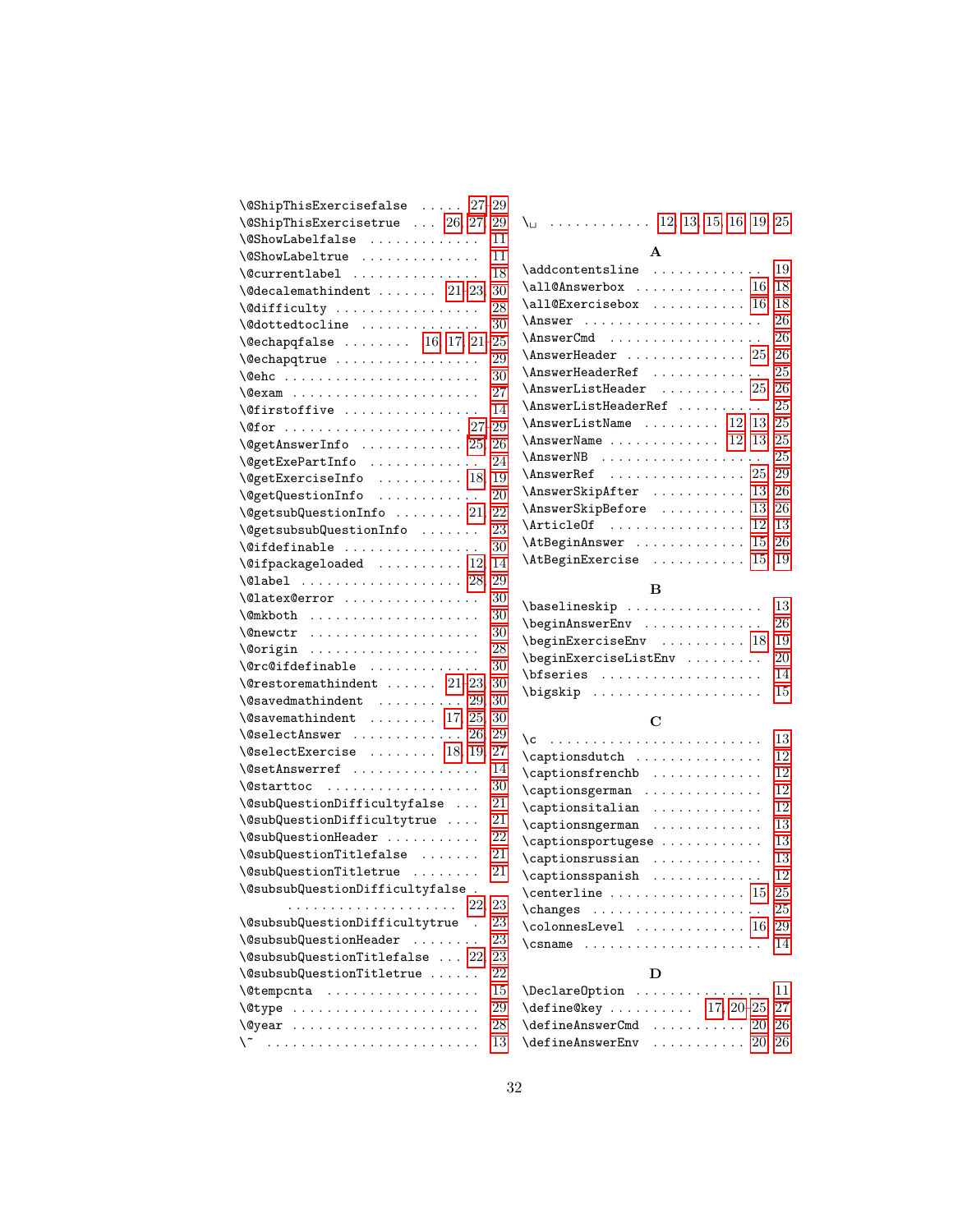| $\text{defineExePartInEnv} \dots \dots \dots \quad 19$ |
|--------------------------------------------------------|
| $\defineExePartInList   19, 20$                        |
| $\defineExerciseCmd \ldots 19, 20$                     |
| $\defineExerciseEnv \dots 19, 20$                      |
| \deuxcolonnes  29                                      |
| $\Delta$ ifficultyMarker  15-17, 24                    |
| $\text{do}$ 27–29                                      |

#### $\mathbf E$

| $\end{tagdefault}$                                                                                                       | 15  |
|--------------------------------------------------------------------------------------------------------------------------|-----|
| \endAnswerEnv                                                                                                            | 26  |
| $\end{math}$ csname                                                                                                      | 14  |
| \EndCurrentQuestion                                                                                                      | 20  |
| \EndCurrentsubQuestion                                                                                                   | 21  |
| \EndCurrentsubsubQuestion                                                                                                | 23  |
| \endExerciseEnv                                                                                                          | 19  |
| \endExerciseListEnv                                                                                                      | 20  |
| $\equiv 27-29$                                                                                                           |     |
| \es@uclc                                                                                                                 | 12  |
|                                                                                                                          | - 3 |
| $\text{Exelabelsep} \dots \dots \dots \dots \quad 14, 19, 26$                                                            |     |
| $\label{thm:main} $$ \Exelabelwidth   14, 19, 26\xeleftmargin   14, 19, 26$                                              |     |
|                                                                                                                          |     |
| $\{Exeparsep \dots 13, 14, 19, 26\}$                                                                                     |     |
| $\text{ExePart}$ 24                                                                                                      |     |
| \ExePartDifficulty                                                                                                       | 24  |
| $\{ExePartHeader \dots \dots \dots \ 15, 19\}$                                                                           |     |
| $\text{ExePartHeaderDifficulty} \ldots 15, 24$                                                                           |     |
| $\text{ExePartHeaderNB}$ 15, 24                                                                                          |     |
| $\{ExePartHeaderTitle   15, 24\}$                                                                                        |     |
| $\text{ExePartListHeader} \dots \dots \dots \ 15, 19$                                                                    |     |
| $\text{ExePartName} \dots \dots \dots \quad 12, 13, 15, 24$                                                              |     |
| $\text{Exepartopsep} \ldots \ldots \ldots 14, 19, 26$                                                                    |     |
| $\text{ExePartTitle} \dots \dots \dots \dots \quad 15, 24$                                                               |     |
| $\text{Exercise} \dots \dots \dots \dots \dots \ 19, 20$                                                                 |     |
| \ExerciseBefore  14                                                                                                      |     |
| $\text{Exercises} \dots \dots \dots \dots \ 17, \, 28$                                                                   |     |
| $\text{ExercisesCmd} \dots \dots \dots \dots \dots \ 19$                                                                 |     |
| $\text{ExercisesDifficulty} \dots 16, 17, 25, 28$                                                                        |     |
| $\text{ExerciseExam}$ 15, 17, 27                                                                                         |     |
| $\text{Exercises}$ 15, 19                                                                                                |     |
| $\text{ExerciseHeaderDifficulty} \dots 15, 18$                                                                           |     |
| $\{ExerciseHeaderExam \dots 15, 18\}$                                                                                    |     |
| $\{ExerciseHeaderLabel   15, 18\}$                                                                                       |     |
| $\text{ExerciseHeaderNB}$ 15, 18, 25                                                                                     |     |
| $\{ExerciseHeader Origin   15, 18\}$                                                                                     |     |
| $\text{ExerciseHeaderTitle} \dots \dots \dots \ 15, \ 18$                                                                |     |
| $\text{ExerciseHeaderType} \dots \dots \dots \ 18$                                                                       |     |
|                                                                                                                          |     |
| $\text{ExerciseHeaderYear} \dots \dots \ 15, 18$<br>\ExerciseLabel  15, 17, 18, 28<br>$\text{ExerciseLabel} \dots \dots$ |     |

| $\text{ExerciseLevelInToc} \dots \dots \dots \ 30$                                                                                                                                                                                                                                                                                                                                                               |    |
|------------------------------------------------------------------------------------------------------------------------------------------------------------------------------------------------------------------------------------------------------------------------------------------------------------------------------------------------------------------------------------------------------------------|----|
| $\text{ExerciseListHeader} \dots \dots \dots \quad 15, 19$                                                                                                                                                                                                                                                                                                                                                       |    |
| $\text{ExerciseListName} \dots 12, 13, 15, 25$                                                                                                                                                                                                                                                                                                                                                                   |    |
| $\text{ExerciseLocalNB}$ 17, 18                                                                                                                                                                                                                                                                                                                                                                                  |    |
| \ExerciseName  12, 13, 15, 18, 19, 25                                                                                                                                                                                                                                                                                                                                                                            |    |
| $\text{ExercisesOrigin} \dots \dots \quad 15, 17, 25, 28$                                                                                                                                                                                                                                                                                                                                                        |    |
| ExerciseSelect                                                                                                                                                                                                                                                                                                                                                                                                   | 27 |
| $\text{ExercisesSelectClass} \dots 27, 28$                                                                                                                                                                                                                                                                                                                                                                       |    |
| $\text{ExercisesSelectDifficulty} \dots 27, 28$                                                                                                                                                                                                                                                                                                                                                                  |    |
| \ExerciseSelectExam                                                                                                                                                                                                                                                                                                                                                                                              | 27 |
| $\verb \ExerciseSelectLabel         27-29 $                                                                                                                                                                                                                                                                                                                                                                      |    |
| $\text{ExercisesSelectOrigin} \dots 27, 28$                                                                                                                                                                                                                                                                                                                                                                      |    |
| $\text{ExercisesSelectType} \dots \dots \dots 27, 29$                                                                                                                                                                                                                                                                                                                                                            |    |
| $\text{ExercisesSelectYear} \dots \dots \ 27, 28$                                                                                                                                                                                                                                                                                                                                                                |    |
| \ExerciseSkipAfter  13, 19                                                                                                                                                                                                                                                                                                                                                                                       |    |
| $\text{ExerciseskipBefore} \dots \dots \dots \quad 13, \, 18$                                                                                                                                                                                                                                                                                                                                                    |    |
| \ExerciseStopSelect                                                                                                                                                                                                                                                                                                                                                                                              | 27 |
| $\{ExerciseTitle   15, 17, 19, 25\}$                                                                                                                                                                                                                                                                                                                                                                             |    |
| \ExerciseTrueLabel  17                                                                                                                                                                                                                                                                                                                                                                                           |    |
|                                                                                                                                                                                                                                                                                                                                                                                                                  |    |
| $\verb+\ExerciseType + \ldots + 17, 25, 29\n\Exercise Year + \ldots + 15, 17, 28$                                                                                                                                                                                                                                                                                                                                |    |
| $\text{Exerightmargin} \dots \dots \dots \quad 14, 19, 26$                                                                                                                                                                                                                                                                                                                                                       |    |
| $\{Exesep$ 13, 18, 19, 26                                                                                                                                                                                                                                                                                                                                                                                        |    |
| $\text{ExeText}$ 29                                                                                                                                                                                                                                                                                                                                                                                              |    |
| $\text{Exetopsep}$ 13, 19, 26                                                                                                                                                                                                                                                                                                                                                                                    |    |
| $\texttt{TextQexercise} \dots \dots \dots \dots \ 19, 30$                                                                                                                                                                                                                                                                                                                                                        |    |
|                                                                                                                                                                                                                                                                                                                                                                                                                  |    |
| G                                                                                                                                                                                                                                                                                                                                                                                                                |    |
| $\verb+\G@refundefinedtrue + \ldots + \ldots + 14$                                                                                                                                                                                                                                                                                                                                                               |    |
|                                                                                                                                                                                                                                                                                                                                                                                                                  |    |
| н                                                                                                                                                                                                                                                                                                                                                                                                                |    |
|                                                                                                                                                                                                                                                                                                                                                                                                                  | 19 |
| $\label{eq:invariant} \texttt{\textbf{1}} \texttt{1} \texttt{2} \texttt{3} \texttt{4} \texttt{5} \texttt{5} \texttt{6} \texttt{6} \texttt{7} \texttt{8} \texttt{8} \texttt{9} \texttt{10} \texttt{11} \texttt{12} \texttt{13} \texttt{14} \texttt{16} \texttt{17} \texttt{18} \texttt{19} \texttt{19} \texttt{10} \texttt{10} \texttt{11} \texttt{12} \texttt{13} \texttt{14} \texttt{16} \texttt{17} \texttt{1$ | 14 |
|                                                                                                                                                                                                                                                                                                                                                                                                                  |    |
| I                                                                                                                                                                                                                                                                                                                                                                                                                |    |
| $\iint@ShipThisAnswer   26, 29$                                                                                                                                                                                                                                                                                                                                                                                  |    |
| $\iint@ShipThisExercise   26-29$                                                                                                                                                                                                                                                                                                                                                                                 |    |
|                                                                                                                                                                                                                                                                                                                                                                                                                  |    |
| $\iint@Answer$ Delay  11, 18                                                                                                                                                                                                                                                                                                                                                                                     |    |
| $\if@AnswerNB      $                                                                                                                                                                                                                                                                                                                                                                                             | 25 |
| $\iint@AnswerOutput \dots \dots \dots \dots \ 11, \ 18$                                                                                                                                                                                                                                                                                                                                                          |    |
| $\iota$ if@AnswerRef  25                                                                                                                                                                                                                                                                                                                                                                                         |    |
| $\iint@AswLastExe     11, 25$                                                                                                                                                                                                                                                                                                                                                                                    |    |
| $\iint @echapq \ldots \ldots \ldots \ldots 16, 21-23$                                                                                                                                                                                                                                                                                                                                                            |    |
| $\iint@ExpDifficulty$ 16, 18<br>$\iint@ExeExam  \ldots \ldots \ldots$                                                                                                                                                                                                                                                                                                                                            |    |
| 16, 18                                                                                                                                                                                                                                                                                                                                                                                                           |    |

 $\label{eq:reduced}$ \if@ExeNB . . . . . . . . . . . . . . . . [17,](#page-16-0) [18](#page-17-0) \if@Exe0rigin .............. [16,](#page-15-2) [18](#page-17-0) \if@ExePartDifficulty ......... [24](#page-23-1)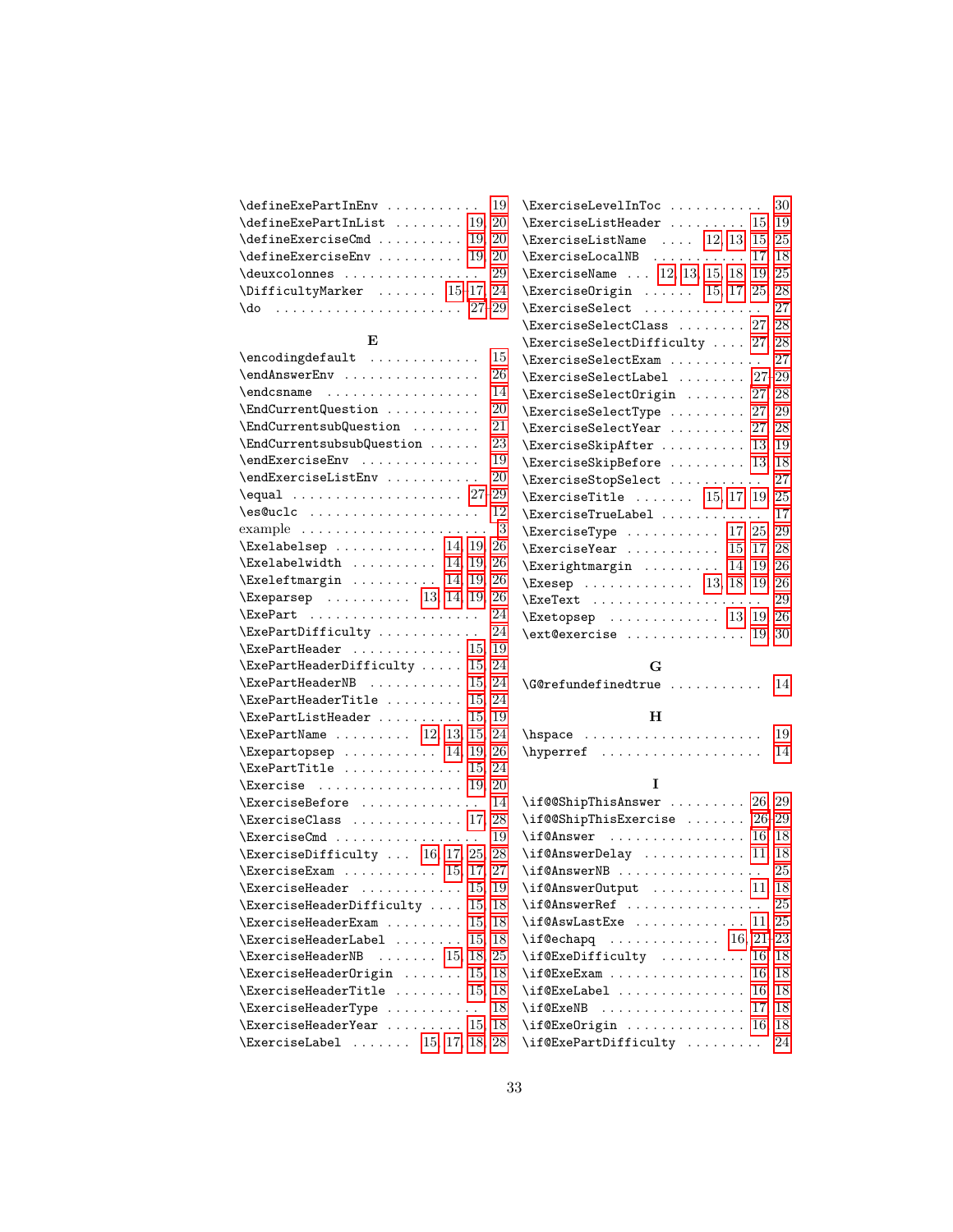| \if@ExePartReName<br>24                                                                                                  |
|--------------------------------------------------------------------------------------------------------------------------|
| $\iint@ExePartStrategy$ 24                                                                                               |
| 24<br>$\{if@ExePartTitle \dots \dots \dots \dots \}$                                                                     |
| $\iint@Exercise$ Delay  11, 18                                                                                           |
| \if@ExerciseOutput<br>11, 18                                                                                             |
| $\iint@ExerciseSelected \dots 26, 29$                                                                                    |
| $\iint@Exe$ ReName  16, 18                                                                                               |
| $\iint@ExeSelectClass    27, 28$                                                                                         |
| $\left\{\text{if} \mathbb{C} \text{E} \text{x} \text{e} \text{Set} \text{Difficulty } \dots \dots \quad 27, 28 \right\}$ |
| $\iint@ExeSelectExam$<br>27                                                                                              |
| $\iint@ExeSelectLabel 27-29$                                                                                             |
| \if@ExeSelectOrigin  27, 28                                                                                              |
| $\iint@ExeSelectType \ldots$ 27, 29                                                                                      |
| \if@ExeSelectYear<br>27, 28                                                                                              |
| $\iint@ExeStated    14, 17, 18$                                                                                          |
| $\iint ①$ ExeTitle  16.<br>18                                                                                            |
| $\iota$ if@ExeType  16, 18                                                                                               |
| $\iint@ExeYear \ldots \ldots \ldots$<br>16.<br>18                                                                        |
| $\left\{ \text{if@fleqn } \ldots \ldots \ldots \ldots 29, 30 \right\}$                                                   |
| \if@QuestionDifficulty<br>20                                                                                             |
| \if@QuestionTitle<br>20                                                                                                  |
| $\iint$ @ShipThisAnswer  18, 26, 29                                                                                      |
| $\if$ GShipThisExercise  18, 26, 29                                                                                      |
| \if@ShowLabel<br>11                                                                                                      |
| \if@subQuestionDifficulty  21                                                                                            |
| \if@subQuestionTitle<br>21                                                                                               |
| \if@subsubQuestionDifficulty . 22, 23                                                                                    |
| $\iint$ @subsubQuestionTitle  22, 23                                                                                     |
| \ifthenelse $\ldots \ldots \ldots \ldots 27-29$                                                                          |
| \itemsep  19, 20, 22, 23, 26                                                                                             |
| $\it \iota\$<br>19                                                                                                       |

# K

| keys                                                     |
|----------------------------------------------------------|
| of $\text{ExePart}$ 4                                    |
|                                                          |
| of $\sum$ ubQuestion  5                                  |
| of $\substack{\text{subfunction} \ldots \ldots \quad 5}$ |
| of Answer $\ldots \ldots \ldots \ldots \ldots$           |
| of Exercise $\ldots \ldots \ldots \ldots 2$              |

# L

| $\lambda$ labelsep  19, 21-23, 26        |  |
|------------------------------------------|--|
| $\lambda$ labelwidth  19, 20, 22, 23, 26 |  |
| \large $15\,$                            |  |
| $\left\{ \right. 23, 26$                 |  |
| $\text{listexercises}$ 12, 13, 30        |  |
| $\verb \ListOfExerciseInToc         30$  |  |
| \listofexercises $30$                    |  |

# M

| $\{\text{MakeUppercase} \dots \dots \dots \dots \ 30\}$ |  |  |  |  |  |  |  |  |
|---------------------------------------------------------|--|--|--|--|--|--|--|--|
| $\text{N}$ 15-17, 24                                    |  |  |  |  |  |  |  |  |
| $\mathcal{S}$                                           |  |  |  |  |  |  |  |  |
| $\mathcal{L}$ 29                                        |  |  |  |  |  |  |  |  |
|                                                         |  |  |  |  |  |  |  |  |

# N

| $\neq 16, 25$     |  |
|-------------------|--|
| $\neq 14, 15$     |  |
| $\neq$ 13, 14, 29 |  |
|                   |  |
| $\n{\n  14\n}$    |  |
| $\n\neq 20$       |  |
|                   |  |

# O

| options                                                     |
|-------------------------------------------------------------|
| of $\text{ExePart}$ 4                                       |
| of $\Omega$ uestion  5                                      |
| of $\sub{subQuestion}$ 5                                    |
| of $\substack{\text{subsub}}$ and $\substack{\ldots \ldots$ |
| of Answer $\ldots \ldots \ldots \ldots \ldots$              |
| of Exercise $\dots\dots\dots\dots\dots$                     |
| of the package $\ldots \ldots \ldots \ldots 2$              |

# P

| $\text{PCE}$ xercise  18                                                   |
|----------------------------------------------------------------------------|
| package                                                                    |
|                                                                            |
| $\P$ ackageError  21, 22, 24                                               |
| $\P$ ackageWarning  14, 25                                                 |
| $\text{pagebreak}$ 18, 26                                                  |
| $\text{parsep} \dots \dots \dots \dots \dots \ 19, \ 20, \ 22, \ 23, \ 26$ |
| $\text{parskip} \ldots \ldots \quad 14, 20, 22, 23$                        |
| $\{\text{partopsep} \dots \dots \ 19, 20, 22, 23, 26\}$                    |
| \ProcessOptions<br>11                                                      |
| $\mathcal{L}$<br>14                                                        |
| \protected@edef<br>18                                                      |
|                                                                            |

# Q

| $\qquad$                                                                                         |  |
|--------------------------------------------------------------------------------------------------|--|
| $\texttt{\textbackslash}\mathbb{Q}$ are the set of $\ldots\ldots\ldots\ldots\ldots\ldots\quad20$ |  |
| $\text{QuestionBefore} \dots \dots \dots \quad 14, 20, 29$                                       |  |
| $\text{QuestionDifficulty} \dots \dots \dots \ 16, 20$                                           |  |
| $\text{QuestionHeaderDifficulty} \dots 16, 20$                                                   |  |
| $\text{QuestionHeaderTitle} \dots \dots \dots \ 16, \ 20$                                        |  |
| $\text{QuestionIndent}$ 14, 20, 21                                                               |  |
| $\texttt{\textbackslash}\mathbb{Q}$ uestionNB  16, 20                                            |  |
| $\texttt{\textbackslash}\mathbb{Q}$ uestionTitle  16, 20                                         |  |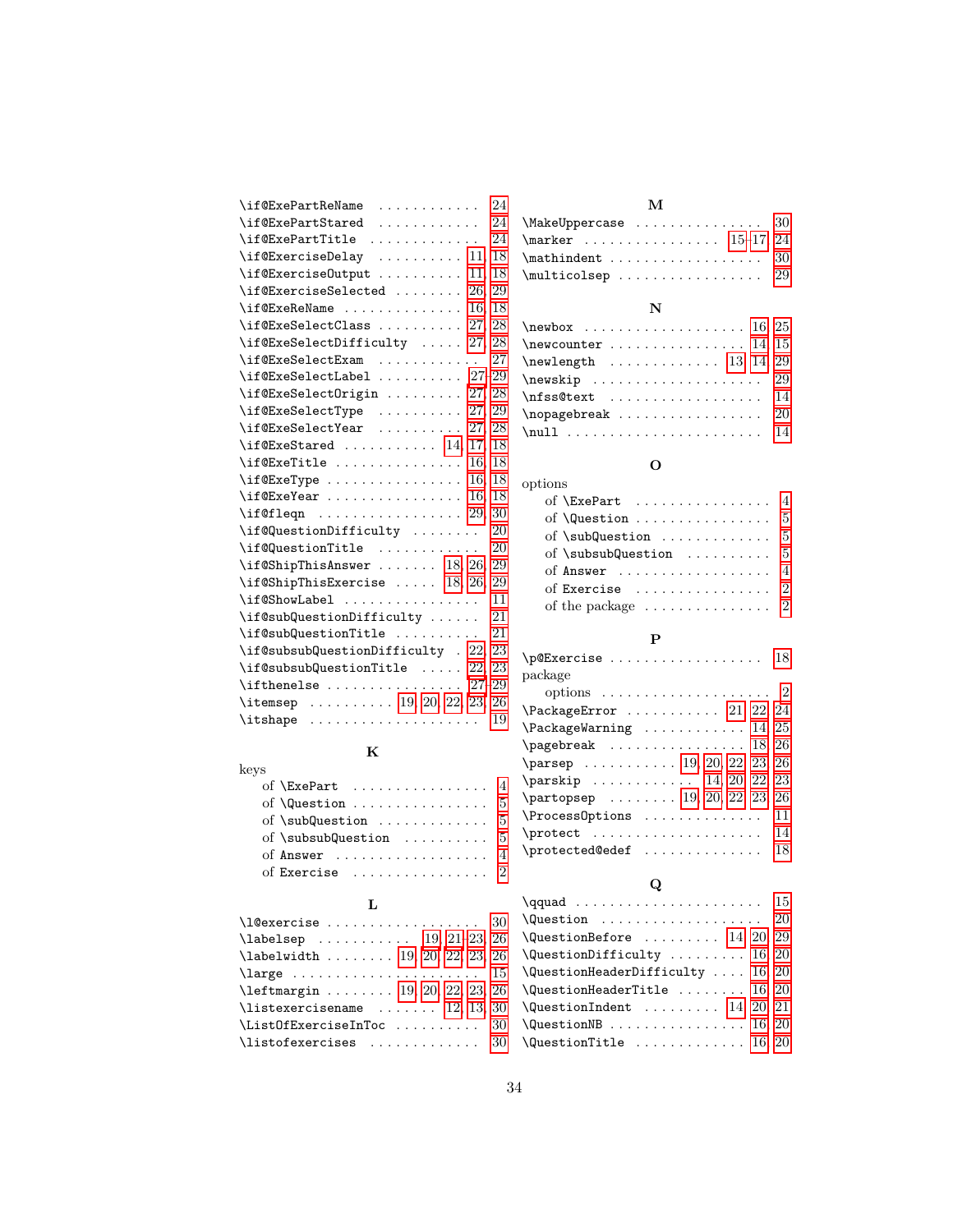| R.                                                  |
|-----------------------------------------------------|
| $\text{record}$ ExerciseLabel  18, 25               |
| $\texttt{ThefAnswer} \dots \dots \dots \dots \ 14$  |
| $\refstep{Exception}$ : 18, 19, 26                  |
| $\text{Prenewcounter} \dots \dots \dots \dots \ 30$ |
| $\lambda$ Require Package  11                       |
|                                                     |
| $\rightarrow$ 26                                    |
|                                                     |

| S                                                              | ΛU<br>١t |
|----------------------------------------------------------------|----------|
| 30                                                             | ١t       |
| \setkeys  18-20, 22-24, 26, 27                                 | ١t       |
| \shipoutAnswer<br>18                                           | ١t       |
| 18<br>\shipoutExercise                                         |          |
| 25<br>$\small{\texttt{smallskip}\; \ldots\; \ldots\; \ldots\;$ | ١t       |
| 22<br>$\sub{subQuestion     $                                  | ١t       |
| $\sub{subQuestionBefore   14, 22, 29}$                         | ١t       |
| $\sub{subQuestionDifficulty$ 16, 21                            | ١t       |
| $\sub{subQuestionHeader    16}$                                | ١t       |
| \subQuestionHeaderDifficulty                                   | ١t       |
| . 16, 21, 22                                                   | ١t       |
| $\sub{subQuestionHeaderTitle}$ 16, 21, 22                      | ١t       |
| $\sub{subQuestionIndent    14, 22}$                            | ١t       |
| $\sub{subQuestionNB}$ 16, 22                                   | ١t       |
| $\sub{subQuestionTitle}$ 16, 21                                | ١t       |
| $\sub{subsubquestion$<br>23                                    | ١t       |
| $\sub{subSubsubQuestionBefore  14, 23, 29}$                    | ١t       |
| \subsubQuestionDifficulty . 16, 22, 23                         | \t       |

| \subsubQuestionHeader  16                   |  |
|---------------------------------------------|--|
| \subsubQuestionHeaderDifficulty.            |  |
|                                             |  |
| $\sub{subSubsubQuestionHeaderTitle}$ 16, 23 |  |
| $\sub{subSubsubQuestionIndent$ 14, 23       |  |
| $\sub{subSubsubQuestionNB}$ 16, 23          |  |
| $\sub{subSubsubQuestionTitle}$ 16, 22, 23   |  |
|                                             |  |

## T

| $\temp@Answerbox \dots \dots \dots 16, 18$                        |    |
|-------------------------------------------------------------------|----|
| $\temp@Exercisebox$ 16, 18                                        |    |
| \tempskipa                                                        | 29 |
| $\text{tempskip}$ 29                                              |    |
| \termineliste  16, 19-24, 26, 29                                  |    |
| \the@QuestionLevel                                                | 16 |
| $\theta$ . The ExePart 14, 15                                     |    |
| $\theta$ \the ExePartDifficulty  15, 24                           |    |
| $\theta$ 14, 15, 18, 19, 25                                       |    |
| $\theta$ . The Exercise Difficulty  15, 17                        |    |
| \thepage                                                          | 14 |
| \theQuestion                                                      | 15 |
| \theQuestionDifficulty                                            | 16 |
| \thesubQuestion                                                   | 15 |
| \thesubQuestionDifficulty                                         | 16 |
| \thesubsubQuestion                                                | 15 |
| \thesubsubQuestionDifficulty                                      | 16 |
| $\texttt{toc@exercise} \dots \dots \dots \dots \dots \ 19, \, 30$ |    |
| \topsep  19, 20, 22, 23, 26                                       |    |
|                                                                   |    |